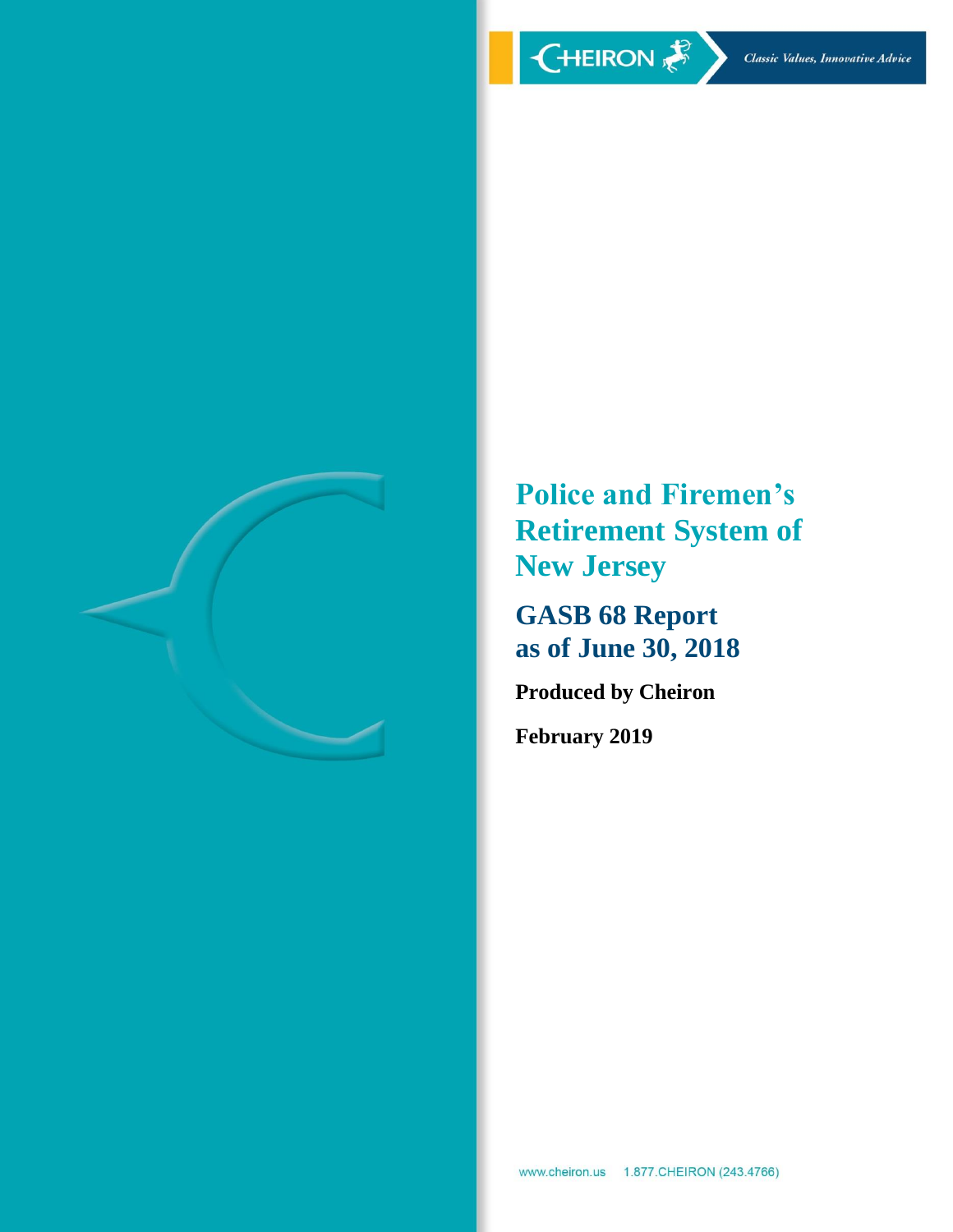# **TABLE OF CONTENTS**

| <b>Section</b>                  | Page |
|---------------------------------|------|
| Section I                       |      |
| Section II                      |      |
| Section III                     |      |
| Section IV                      |      |
| <i><u><b>Appendices</b></u></i> |      |
|                                 |      |
|                                 |      |
|                                 |      |
|                                 |      |
|                                 |      |

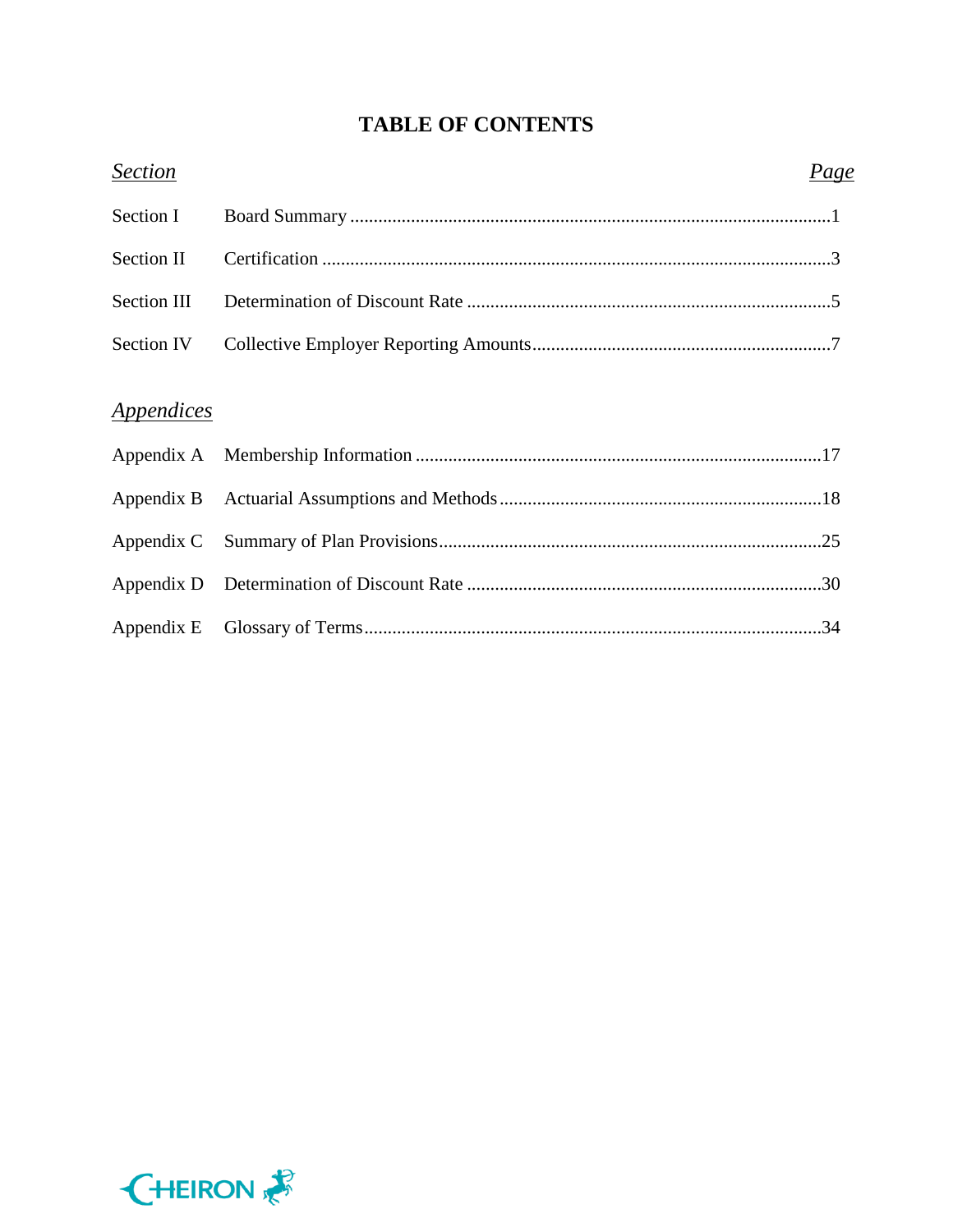## **SECTION I – BOARD SUMMARY**

The purpose of this report is to provide accounting and financial disclosure information under Government Accounting Standards Board Statement 68 for the Police and Firemen's Retirement System of New Jersey (PFRS). This information includes:

- Disclosure of Deferred Inflows and Outflows, and
- Calculation of the Collective Annual Pension Expense.

# **Highlights**

The reporting date for the PFRS is June 30, 2018. Measurements as of the reporting date are based on the fair value of assets as of June 30, 2018 and the Total Pension Liability as of the valuation date, July 1, 2017, updated to June 30, 2018. There was a change in assumptions as the discount rate used to measure the Total Pension Liability was changed as of the measurement date. We are not of any other significant events between the valuation date and the measurement date so the update procedures only included the addition of service cost and interest cost offset by actual benefit payments and an adjustment to reflect the change in discount rate. Additional information about the TPL can be found in the GASB 67 report. This report contains the GASB 68 collective employer reporting amounts. The individual employer reporting amounts can be found in the GASB 67-68 Employer Schedules provided separately in Excel format.

The June 30, 2017 values shown in this report are based on the prior actuary's GASB report.

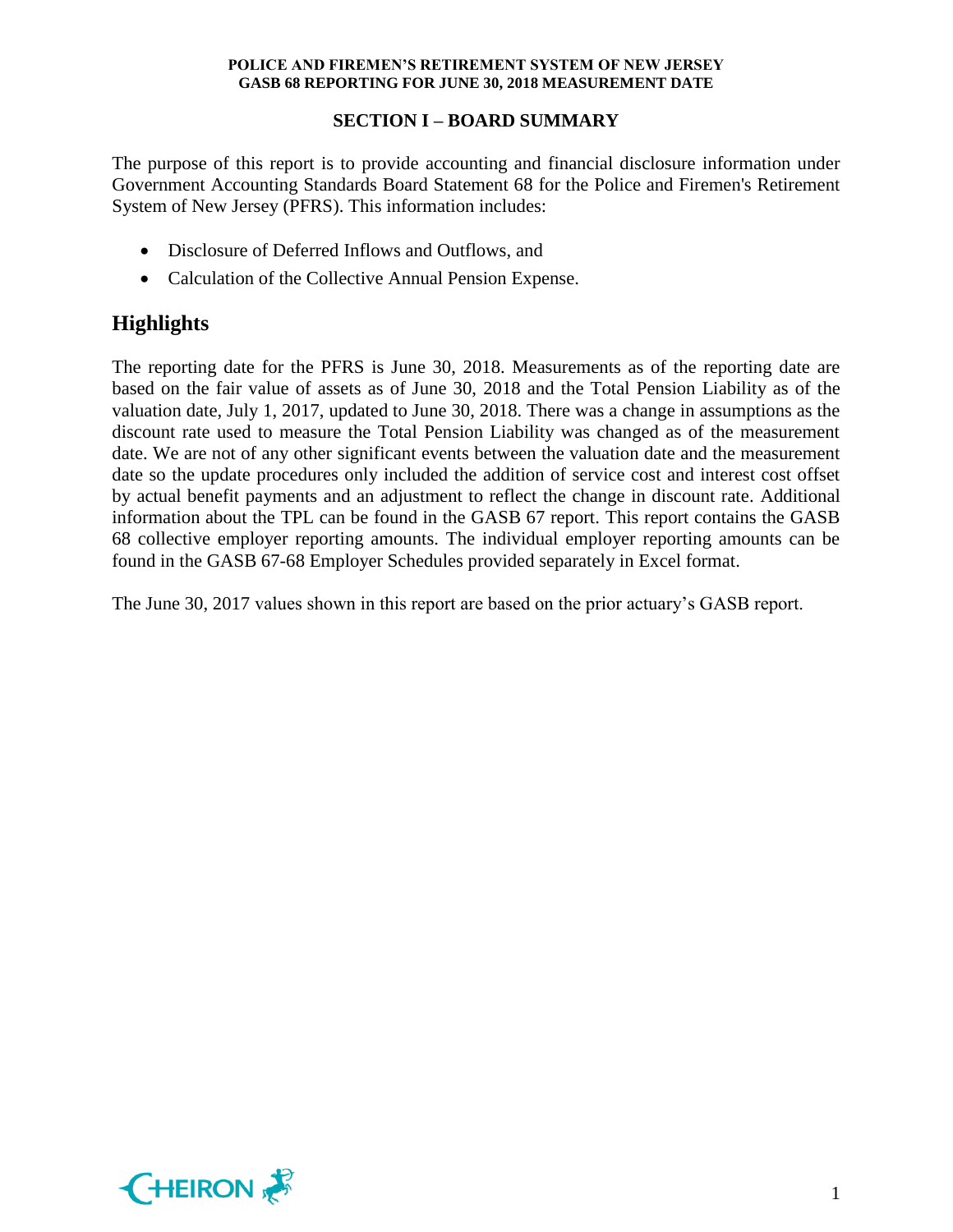## **SECTION I – BOARD SUMMARY**

The following table provides a summary of the key results during this reporting period.

| <b>Table I-1</b><br><b>Summary of Collective Results</b> |               |                 |               |                   |  |  |  |  |  |  |  |
|----------------------------------------------------------|---------------|-----------------|---------------|-------------------|--|--|--|--|--|--|--|
| <b>Measurement Date</b><br>6/30/2018<br>6/30/2017        |               |                 |               |                   |  |  |  |  |  |  |  |
| <b>State</b>                                             |               |                 |               |                   |  |  |  |  |  |  |  |
| Net Pension Liability                                    | \$            | 4,329,304,276   | $\mathbb{S}$  | 4,395,743,141     |  |  |  |  |  |  |  |
| <b>Deferred Outflows</b>                                 |               | (222, 847, 685) |               | (343, 535, 227)   |  |  |  |  |  |  |  |
| Deferred Inflows                                         |               | 571,047,669     |               | 430,937,904       |  |  |  |  |  |  |  |
| Net Impact on Statement of Net Position                  | \$            | 4,677,504,260   | $\mathbb{S}$  | 4,483,145,818     |  |  |  |  |  |  |  |
| <b>Total Pension Expense</b>                             | $\mathcal{S}$ | 344,631,284     | $\mathcal{S}$ | 362,414,044       |  |  |  |  |  |  |  |
| Pension Expense (% of Payroll)                           |               | 71.37%          |               | 74.65%            |  |  |  |  |  |  |  |
| <b>Local Employers</b>                                   |               |                 |               |                   |  |  |  |  |  |  |  |
| Net Pension Liability                                    | $\mathcal{S}$ | 15,369,699,278  | $\mathbb{S}$  | 17, 167, 260, 198 |  |  |  |  |  |  |  |
| <b>Deferred Outflows</b>                                 |               | (1,299,176,853) |               | (2,298,433,198)   |  |  |  |  |  |  |  |
| Deferred Inflows                                         |               | 3,597,955,451   |               | 2,618,912,538     |  |  |  |  |  |  |  |
| Net Impact on Statement of Net Position                  | $\mathcal{S}$ | 17,668,477,876  | $\mathbb{S}$  | 17,487,739,538    |  |  |  |  |  |  |  |
| <b>Total Pension Expense</b>                             | \$            | 1,270,762,351   | $\mathcal{S}$ | 1,624,455,951     |  |  |  |  |  |  |  |
| Pension Expense (% of Payroll)                           |               | 38.27%          |               | 50.12%            |  |  |  |  |  |  |  |
| <b>Total</b>                                             |               |                 |               |                   |  |  |  |  |  |  |  |
| Net Pension Liability                                    | \$            | 19,699,003,554  | $\mathbb{S}$  | 21,563,003,339    |  |  |  |  |  |  |  |
| <b>Deferred Outflows</b>                                 |               | (1,522,024,538) |               | (2,641,968,425)   |  |  |  |  |  |  |  |
| Deferred Inflows                                         |               | 4,169,003,120   |               | 3,049,850,442     |  |  |  |  |  |  |  |
| Net Impact on Statement of Net Position                  | $\mathbb{S}$  | 22,345,982,136  | $\mathbb{S}$  | 21,970,885,356    |  |  |  |  |  |  |  |
| <b>Total Pension Expense</b>                             | \$            | 1,615,393,635   | $\mathcal{S}$ | 1,986,869,995     |  |  |  |  |  |  |  |
| Pension Expense (% of Payroll)                           |               | 42.47%          |               | 53.31%            |  |  |  |  |  |  |  |

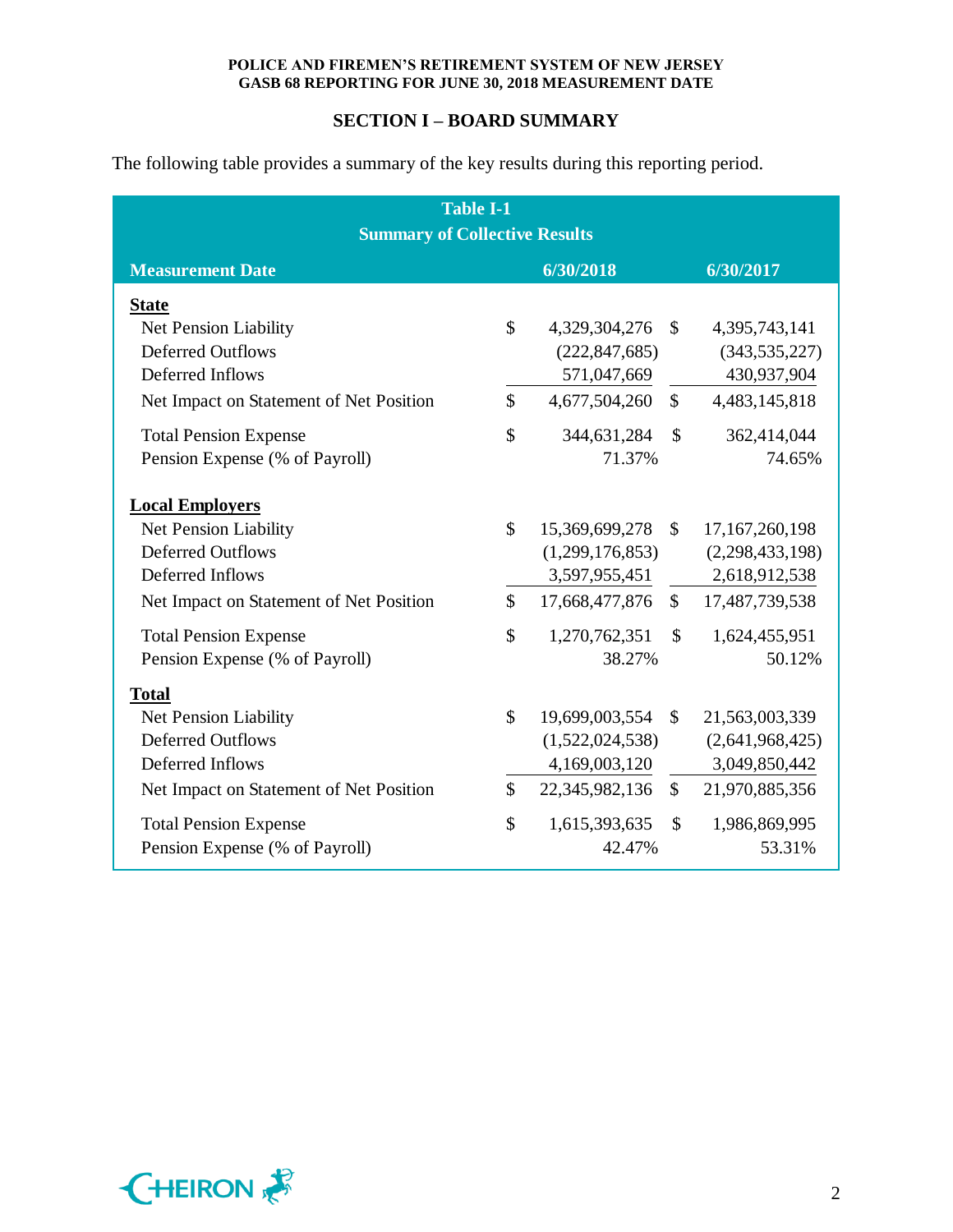## **SECTION II – CERTIFICATION**

The purpose of this report is to provide accounting and financial reporting information under GASB 68 for Police and Firemen's Retirement System of New Jersey (PFRS). This report is for the use of PFRS, the Division of Pensions and Benefits and their auditors in preparing financial reports in accordance with applicable law and accounting requirements. This report is not appropriate for other purposes, including the measurement of funding requirements for PFRS and estimating the price to settle PFRS's obligations.

In preparing our report, we relied on information (some oral and some written) supplied by the Division of Pensions and Benefits. This information includes, but is not limited to, the plan provisions, employee data, and financial information. We performed an informal examination of the obvious characteristics of the data for reasonableness and consistency in accordance with Actuarial Standard of Practice No. 23.

Future actuarial measurements may differ significantly from the current measurements due to such factors as the following: plan experience differing from that anticipated by the economic or demographic assumptions; changes in economic or demographic assumptions; and changes in plan provisions or applicable law.

For purposes of this report, the calculation of the Total Pension Liability and the projection of the Plan's contributions and projected benefit payments were based on the recommended demographic assumptions of the July 1, 2010 – June 30, 2013 Experience Study prepared by the prior actuary, which was approved by the Board of Trustees on February 9, 2015. Cheiron has reviewed this experience study. While we consider these assumptions to be generally reasonable, we have not yet performed our own actuarial experience study.

Based on the State Treasurer's recommendation the following economic assumptions are used to determine the Total Pension Liability and the actuarially determined contributions:

- Effective with the July 1, 2017 valuation: 7.50% per annum,
- Effective with the July 1, 2019 valuation: 7.30% per annum,
- Effective with the July 1, 2021 valuation: 7.00% per annum,

In accordance with Paragraph 40 of GASB Statement No. 67, the projection of the Plan's fiduciary net position is based on a long-term expected rate of return of 7.00% per annum.

To the best of our knowledge, this report and its contents have been prepared in accordance with generally recognized and accepted actuarial principles and practices that are consistent with the Code of Professional Conduct and applicable Actuarial Standards of Practice set out by the Actuarial Standards Board. Furthermore, as credentialed actuaries, we meet the Qualification Standards of the American Academy of Actuaries to render the opinion contained in this report. This report does not address any contractual or legal issues. We are not attorneys and our firm does not provide any legal services or advice.

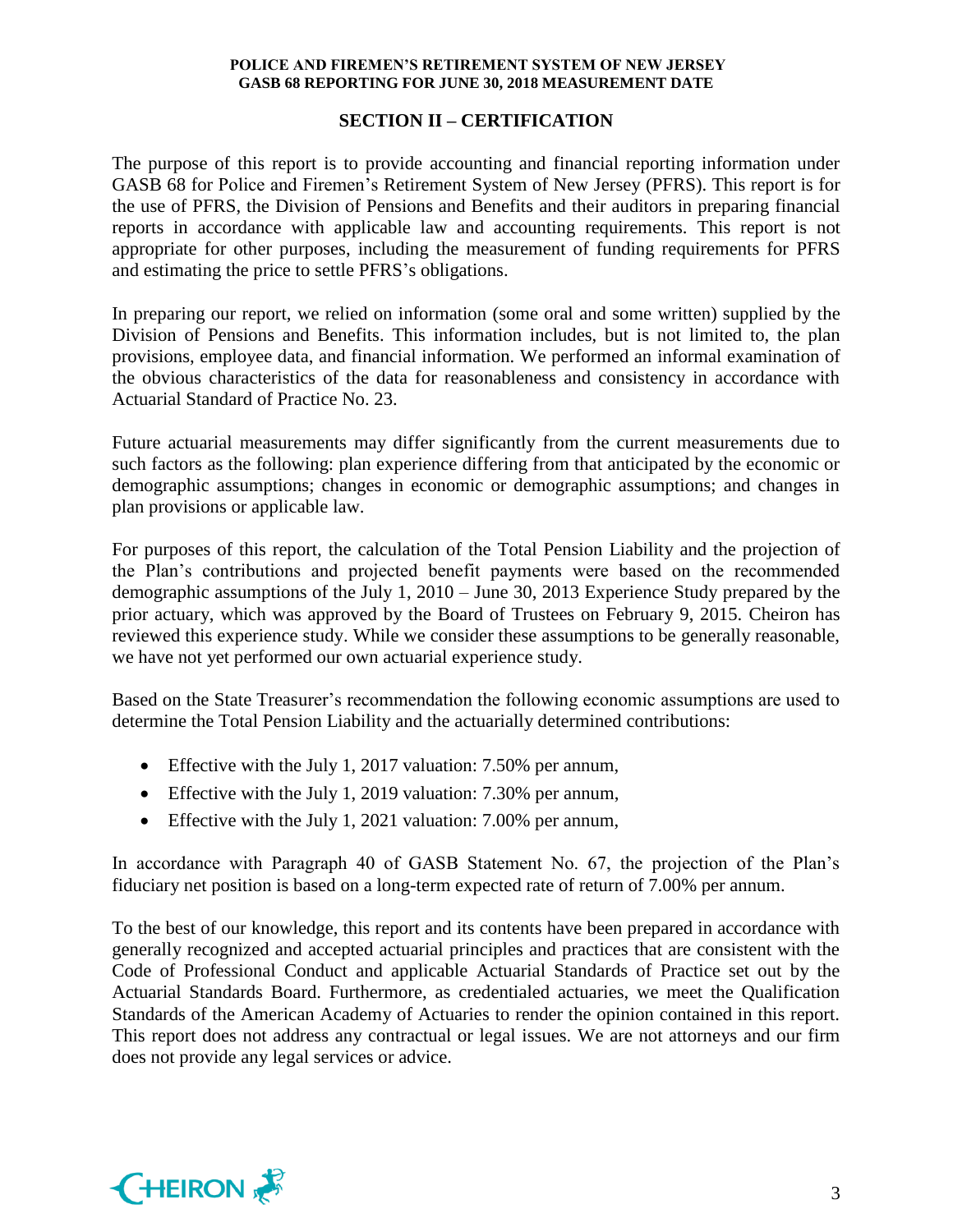## **SECTION II – CERTIFICATION**

This report was prepared for PFRS for the purposes described herein and for the use by the plan auditor in completing an audit related to the matters herein. Other users of this report are not intended users as defined in the Actuarial Standards of Practice, and Cheiron assumes no duty or liability to any other user.

 $H41$ 

Janet Cranna, FSA, FCA, MAAA, EA Anu Patel, FSA, MAAA, EA Principal Consulting Actuary Principal Consulting Actuary

Anu Patil

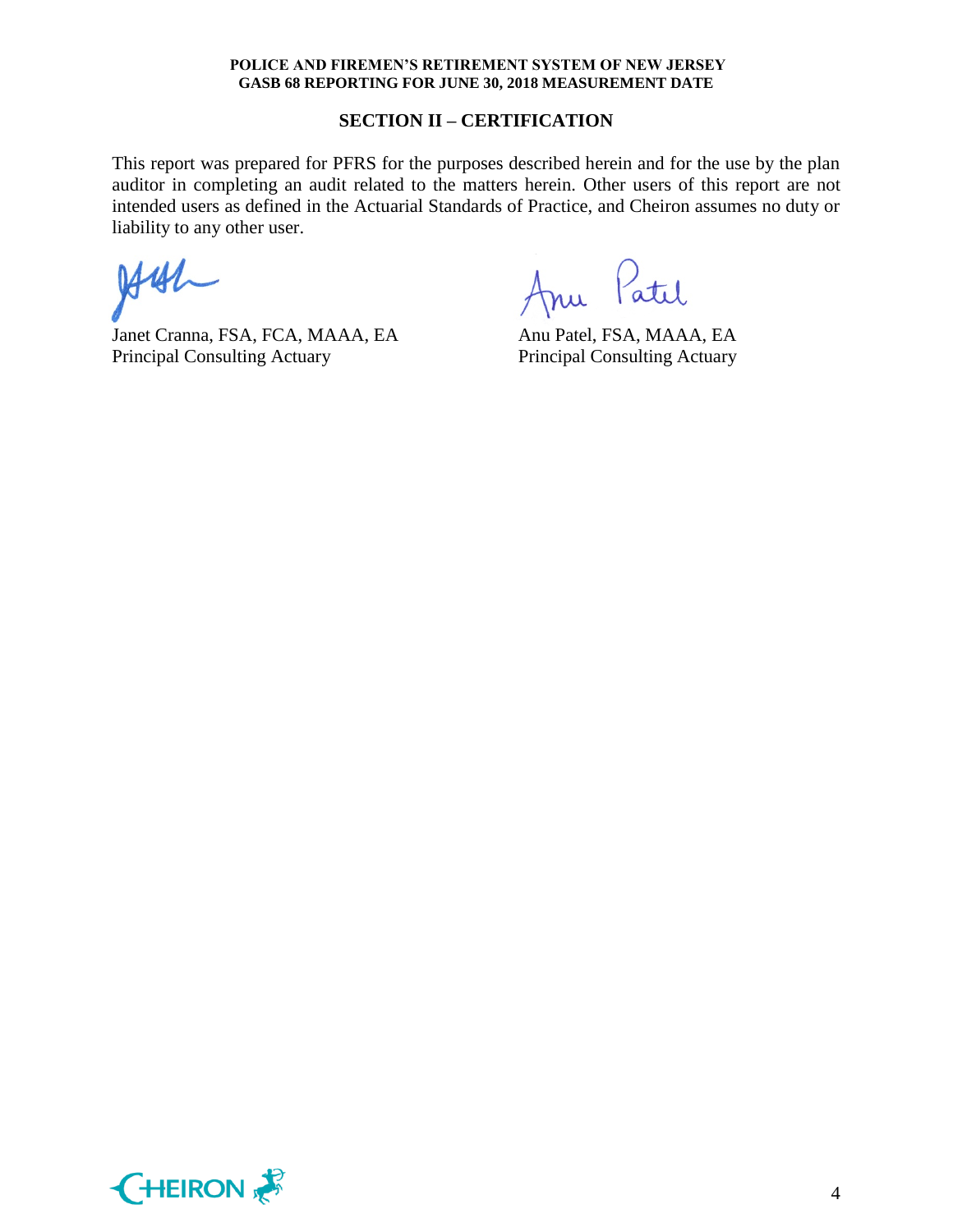## **SECTION III – DETERMINATION OF DISCOUNT RATE**

The discount rate used to measure the Total Pension Liability was 6.14% as of June 30, 2017 and 6.51% as of June 30, 2018. As discussed with the Division of Pensions and Benefits, the projection of cash flows used to determine the discount rate as of June 30, 2018 assumed:

- In accordance with Paragraph 40 of GASB Statement No. 67, the projection of the Plan's fiduciary net position is based on a long-term expected rate of return of 7.00% per annum.
- In accordance with Paragraph 37 of GASB Statement No. 67, the projection of the Plan's contributions and projected benefit payments were based on the recommended demographic assumptions of the July 1, 2010 – June 30, 2013 Experience Study prepared by the prior actuary, which was approved by the Board of Trustees on February 9, 2015.

Based on the State Treasurer' recommendation the following economic assumptions are used to determine the actuarially determined contributions:

- o Effective with the July 1, 2017 valuation: 7.50% per annum,
- o Effective with the July 1, 2019 valuation: 7.30% per annum,
- o Effective with the July 1, 2021 valuation: 7.00% per annum.
- It is assumed that the Local employers will contribute 100% of their actuarially determined contribution and 100% of their Non-Contributory Group Insurance Premium Fund (NCGIPF) contribution while the State will contribute 50% of its actuarially determined contribution and 100% of its NCGIPF contribution. The 50% contribution rate is the actual total State contribution rate paid in fiscal year ending June 30, 2018 with respect to the actuarially determined contribution for the fiscal year ending June 30, 2018 for all State administered retirement systems.
- Prior to FYE 2018, it is assumed the State would make pension contributions the June 30<sup>th</sup> following the valuation date. Effective with FYE 2018, Chapter 83, P.L. 2016 requires the State to make pension contributions on a quarterly basis: at least 25 percent by September 30, at least 50 percent by December 31, at least 75 percent by March 31, and at least 100 percent by June 30.
- In accordance with Chapter 98, P. L. 2017, PFRS receives 1.2% of the proceeds of the Lottery Enterprise for a period of 30 years. Revenues received from lottery proceeds are assumed to be contributed to the System on a monthly basis.
- $\bullet$  It is assumed that Local employers' contributions are expected to be received on April  $1<sup>st</sup>$ , 21 months after the associated valuation date.

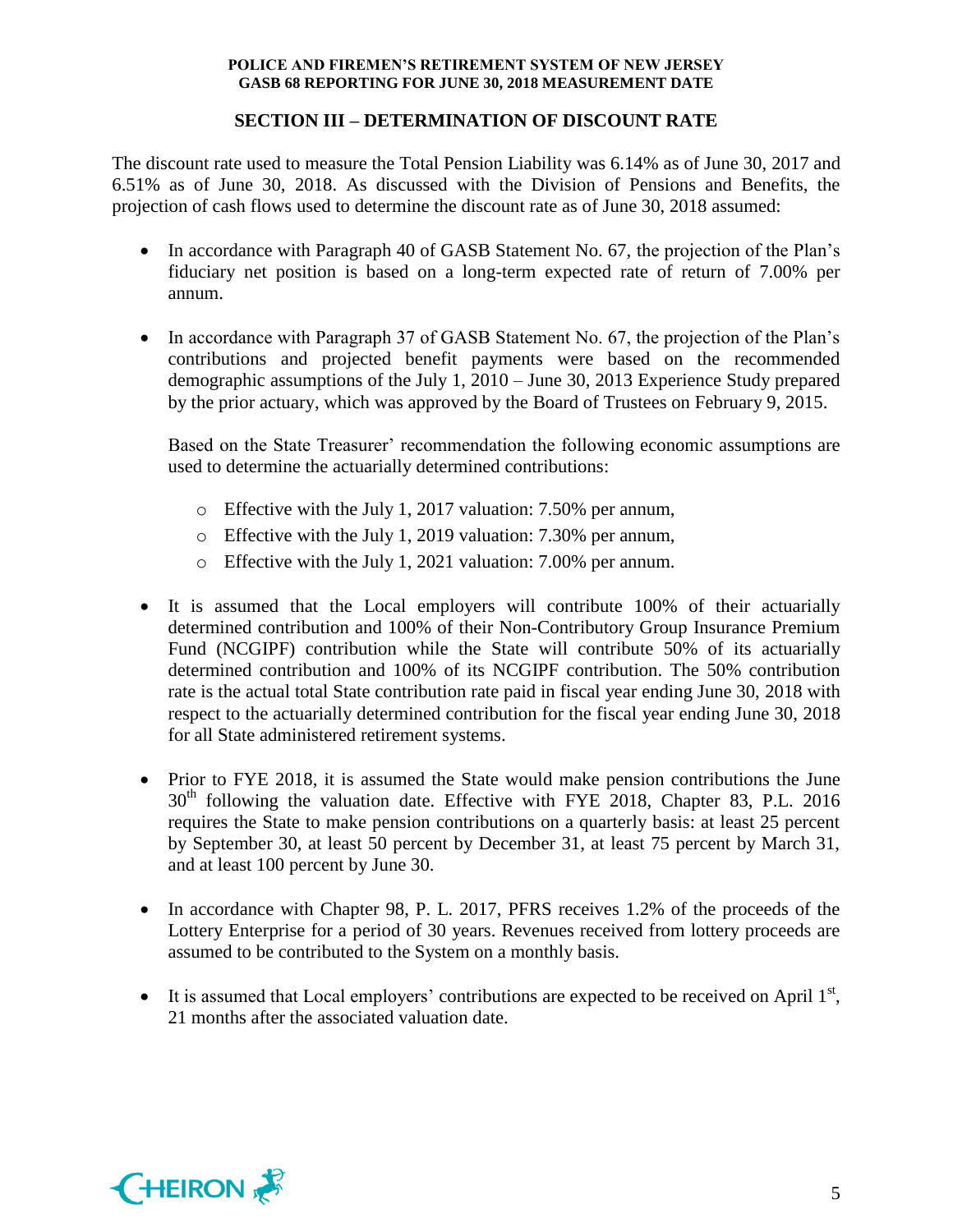## **SECTION III – DETERMINATION OF DISCOUNT RATE**

The Fiduciary Net Position (FNP) includes Local employers' contributions receivable as reported in the financial statements provided to us by the Division of Pensions and Benefits. In determining the discount rate in Appendix D, the FNP at the beginning of each year does not reflect receivable contributions as those amounts are not available at the beginning of the year to pay benefits. The receivable contributions for the current year and prior year are shown below:

- For FYE June 30, 2017, the FNP includes receivable contributions of \$1,012,746,669 (\$849,312,733 for appropriations, \$35,809,000 for NCGIPF, \$116,220,660 for Chapter 19 and \$11,404,276 for ERI).
- For FYE June 30, 2018, the FNP includes receivable contributions of \$1,089,730,202 (\$940,592,142 for appropriations, \$37,157,368 for NCGIPF, \$102,125,815 for Chapter 19 and \$9,867,107 for ERI, offset by \$12,230 for NCGIPF adjustment).

Based on these assumptions, the pension Plan's fiduciary net position was projected to be available to make all projected future benefit payments of current Plan members through fiscal year 2062. Municipal bond rates of 3.58% as of June 30, 2017 and 3.87% as of June 30, 2018 were used in the development of the blended GASB discount rate after the Plan's fiduciary net position was no longer sufficient to make future benefit payments. As selected by the State Treasurer, the rates are based on the Bond Buyer GO 20-Bond Municipal Bond Index. Based on the long-term rate of return of 7.00% and the municipal bond rate of 3.58% as of June 30, 2017 and the long-term rate of return of 7.00% and the municipal bond rate of 3.87% as of June 30, 2018, the blended GASB discount rates are 6.14% as of June 30, 2017 and **6.51%** as of June 30, 2018. The assumed discount rates have been determined in accordance with the method prescribed by GASB Statement No. 67.

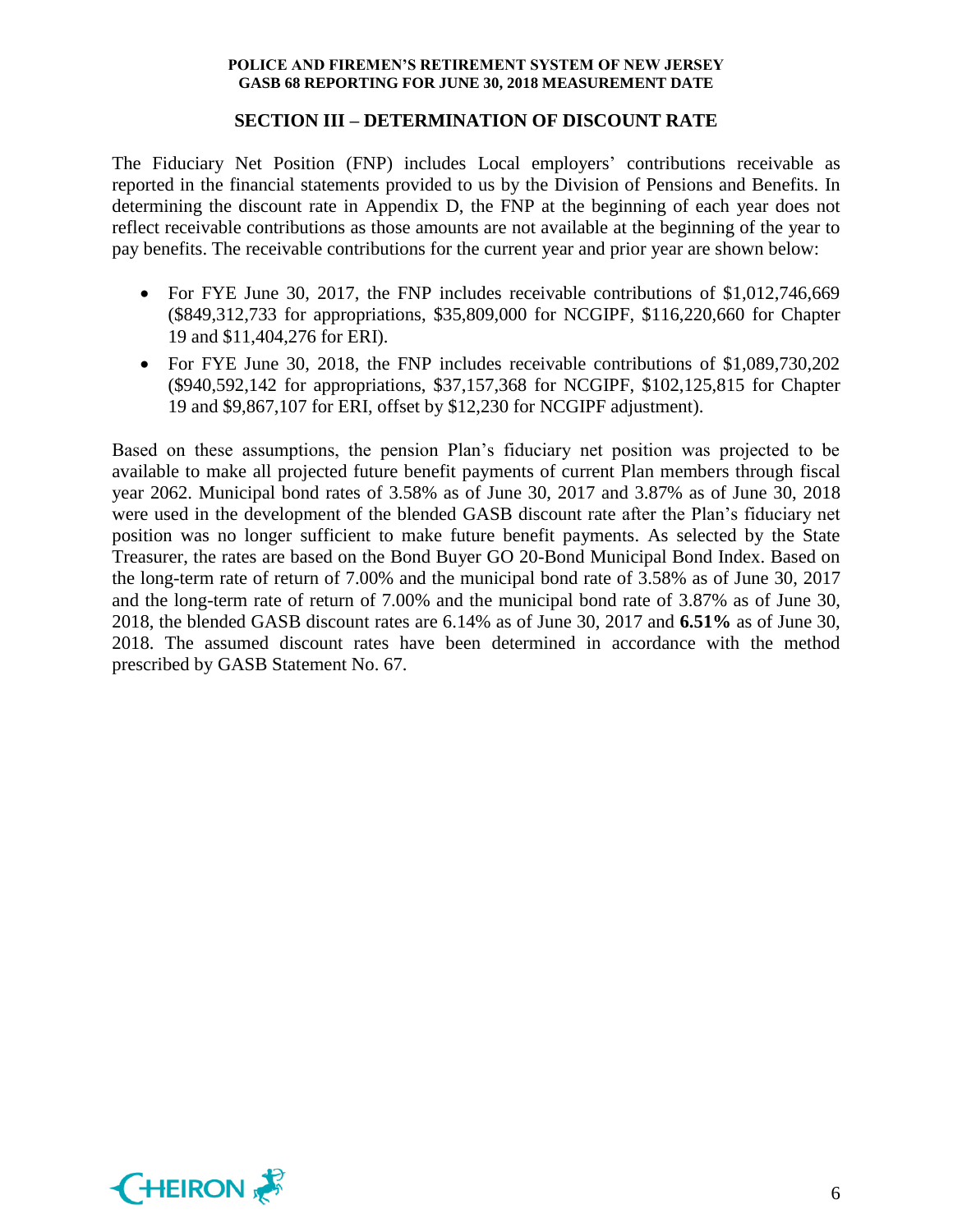## **SECTION IV – COLLECTIVE EMPLOYER REPORTING AMOUNTS**

We understand the State and Local employers have elected to use the 2018 measurement date for its 2019 reporting date. As a result, the schedules in this section will be used by the State and Local employers for their 2019 reporting.

The impact of experience gains or losses and assumption changes on the TPL are recognized in expense over the average expected remaining service life of all active and inactive members of the System. As of the measurement date, this recognition period was 5.73 years.

The following tables summarize the current balances of deferred outflows and deferred inflows of resources along with the net recognition over the next five years.

| <b>Table IV-1A</b><br><b>Schedule of Collective Deferred Inflows and Outflows of Resources</b><br><b>State</b>                        |    |                                                           |    |                                                          |  |  |  |  |
|---------------------------------------------------------------------------------------------------------------------------------------|----|-----------------------------------------------------------|----|----------------------------------------------------------|--|--|--|--|
|                                                                                                                                       |    | <b>Deferred</b><br><b>Outflows of</b><br><b>Resources</b> |    | <b>Deferred</b><br><b>Inflows of</b><br><b>Resources</b> |  |  |  |  |
| Differences between expected and actual experience<br>Changes in assumptions<br>Net differences between projected and actual earnings | \$ | $\Omega$<br>159, 377, 525                                 | \$ | 60,585,052<br>510,462,617                                |  |  |  |  |
| on pension plan investments<br><b>Total</b>                                                                                           |    | 63,470,160<br>222,847,685                                 |    | 0<br>571,047,669                                         |  |  |  |  |

Amounts reported as deferred outflows and deferred inflows of resources will be recognized in pension expense as follows:

| <b>Measurement year ended June 30:</b> |                 |
|----------------------------------------|-----------------|
| 2019 \$                                | 307,549         |
| 2020                                   | (66,908,621)    |
| 2021                                   | (144, 221, 769) |
| 2022                                   | (100, 651, 707) |
| 2023                                   | (36,725,436)    |
| Thereafter \$                          | 0               |

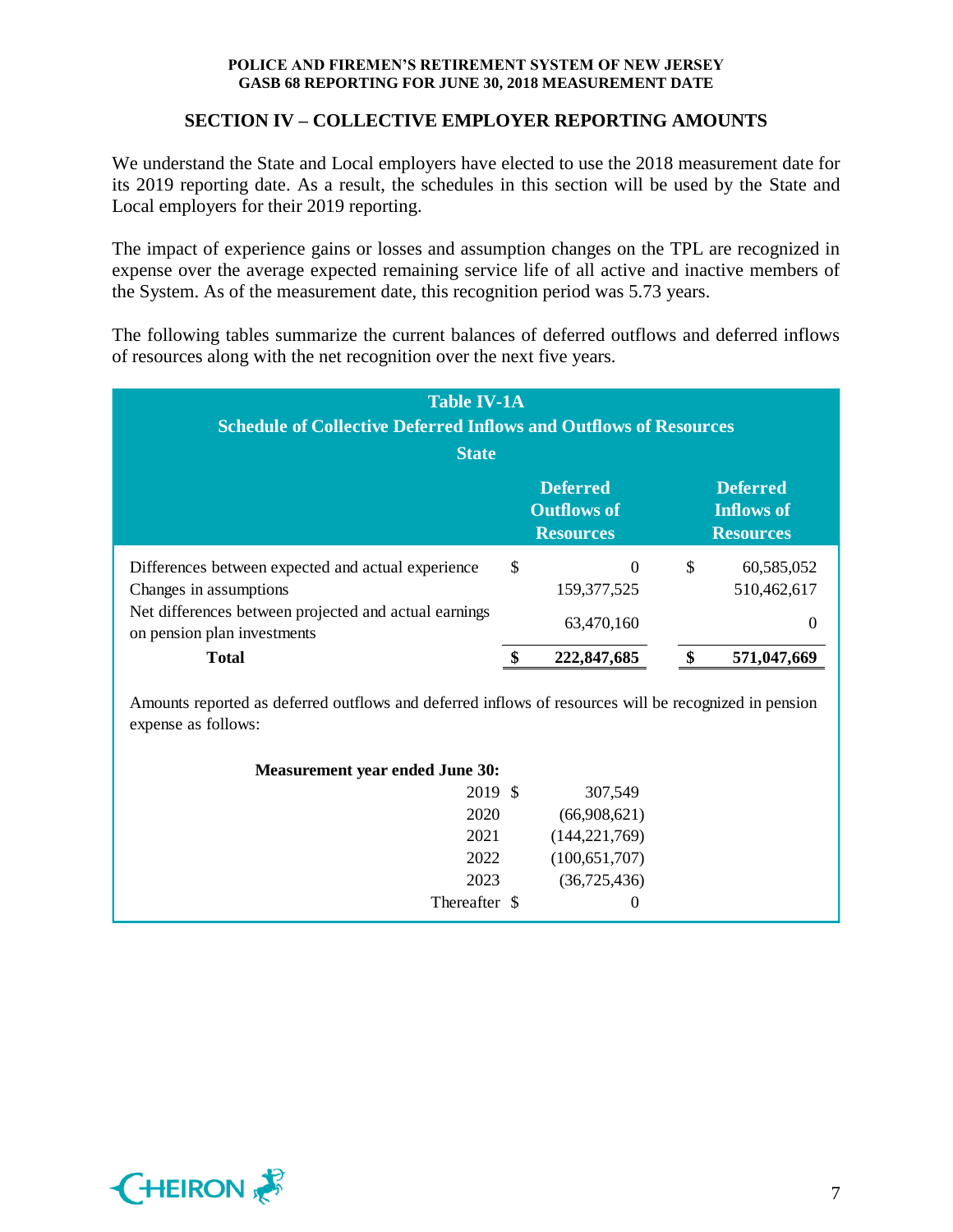## **SECTION IV – COLLECTIVE EMPLOYER REPORTING AMOUNTS**

| <b>Table IV-1B</b><br><b>Schedule of Collective Deferred Inflows and Outflows of Resources</b><br><b>Local Employers</b>                                             |               |                                                           |    |                                                          |  |  |  |  |
|----------------------------------------------------------------------------------------------------------------------------------------------------------------------|---------------|-----------------------------------------------------------|----|----------------------------------------------------------|--|--|--|--|
|                                                                                                                                                                      |               | <b>Deferred</b><br><b>Outflows of</b><br><b>Resources</b> |    | <b>Deferred</b><br><b>Inflows of</b><br><b>Resources</b> |  |  |  |  |
| Differences between expected and actual experience<br>Changes in assumptions<br>Net differences between projected and actual earnings<br>on pension plan investments | <sup>\$</sup> | 137,666,877<br>1,161,509,976<br>0                         | \$ | 55,997,137<br>3,467,927,931<br>74,030,383                |  |  |  |  |
| <b>Total</b>                                                                                                                                                         |               | 1,299,176,853                                             |    | 3,597,955,451                                            |  |  |  |  |

Amounts reported as deferred outflows and deferred inflows of resources will be recognized in pension expense as follows:

| <b>Measurement year ended June 30:</b> |                 |
|----------------------------------------|-----------------|
| 2019 \$                                | 116,373,674     |
| 2020                                   | (392, 289, 917) |
| 2021                                   | (1,097,483,063) |
| 2022                                   | (704, 508, 897) |
| 2023                                   | (220, 870, 395) |
| Thereafter \$                          | $\theta$        |

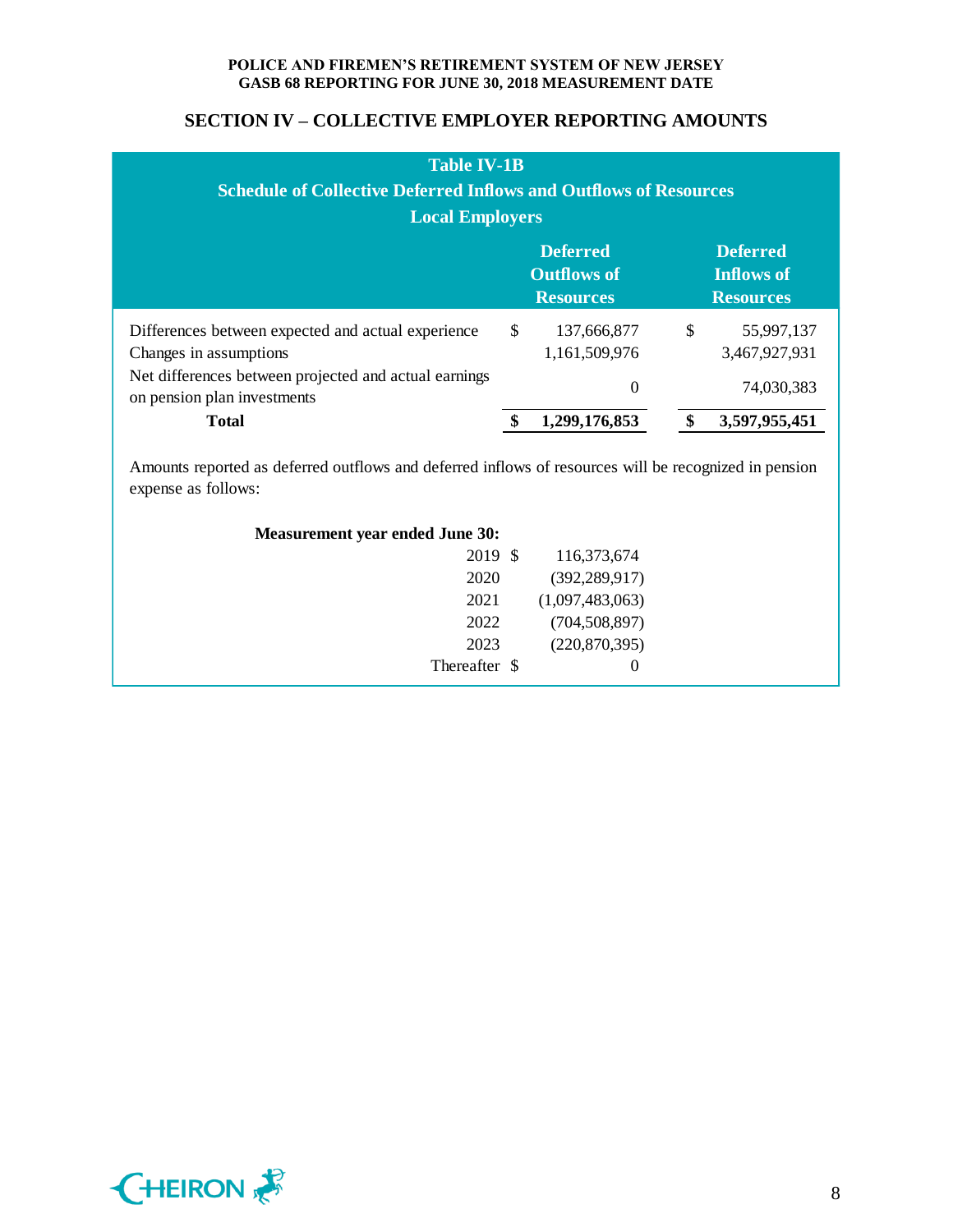## **SECTION IV – COLLECTIVE EMPLOYER REPORTING AMOUNTS**

| <b>Table IV-1C</b><br><b>Schedule of Collective Deferred Inflows and Outflows of Resources</b><br><b>Total</b>                                                       |    |                                                           |                                                          |                                            |  |  |  |  |
|----------------------------------------------------------------------------------------------------------------------------------------------------------------------|----|-----------------------------------------------------------|----------------------------------------------------------|--------------------------------------------|--|--|--|--|
|                                                                                                                                                                      |    | <b>Deferred</b><br><b>Outflows of</b><br><b>Resources</b> | <b>Deferred</b><br><b>Inflows of</b><br><b>Resources</b> |                                            |  |  |  |  |
| Differences between expected and actual experience<br>Changes in assumptions<br>Net differences between projected and actual earnings<br>on pension plan investments | \$ | 137,666,877<br>1,320,887,501<br>63,470,160                | \$                                                       | 116,582,189<br>3,978,390,548<br>74,030,383 |  |  |  |  |
| <b>Total</b>                                                                                                                                                         |    | 1,522,024,538                                             |                                                          | 4,169,003,120                              |  |  |  |  |

Amounts reported as deferred outflows and deferred inflows of resources will be recognized in pension expense as follows:

| <b>Measurement year ended June 30:</b> |                 |
|----------------------------------------|-----------------|
| 2019 \$                                | 116,681,223     |
| 2020                                   | (459, 198, 538) |
| 2021                                   | (1,241,704,832) |
| 2022                                   | (805, 160, 604) |
| 2023                                   | (257, 595, 831) |
| Thereafter \$                          | 0               |

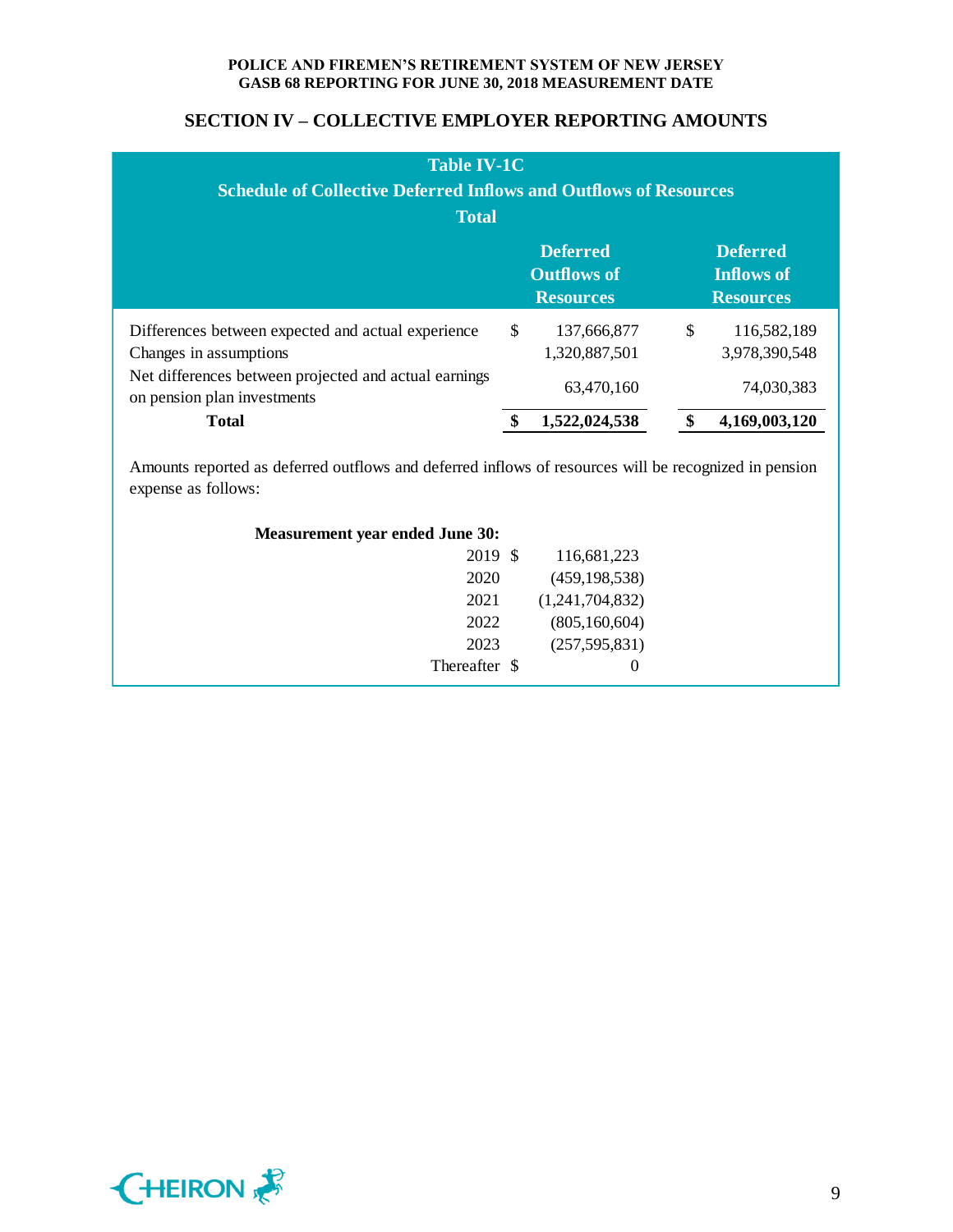## **SECTION IV – COLLECTIVE EMPLOYER REPORTING AMOUNTS**

|                                       |             |               |                                                                                                               |                   |                   | <b>Table IV-2A</b><br><b>Detailed Schedule of Collective Deferred Inflows and Outflows of Resources</b><br><b>State</b> |                      |                      |                   |              |
|---------------------------------------|-------------|---------------|---------------------------------------------------------------------------------------------------------------|-------------------|-------------------|-------------------------------------------------------------------------------------------------------------------------|----------------------|----------------------|-------------------|--------------|
|                                       |             |               | Recognition of differences between expected and actual experience                                             |                   |                   |                                                                                                                         |                      |                      |                   |              |
| From                                  | Remaining   |               | Remaining                                                                                                     |                   |                   |                                                                                                                         |                      |                      |                   |              |
| Measurement                           | Recognition |               | Deferred (Inflows)                                                                                            |                   |                   |                                                                                                                         | Recognition Year     |                      |                   |              |
| Year Ending                           | Period      |               | and Outflows*                                                                                                 | 2018              | 2019              | 2020                                                                                                                    | 2021                 | 2022                 | 2023              | Thereafter   |
| 2018                                  | 5.73        | $\mathbf{s}$  | $(24,201,655)$ \$                                                                                             | $(4,223,675)$ \$  | $(4,223,675)$ \$  | $(4,223,675)$ \$                                                                                                        | $(4,223,675)$ \$     | $(4,223,675)$ \$     | $(3,083,280)$ \$  | $\theta$     |
| 2017                                  | 4.59        |               | (26,774,721)                                                                                                  | (5,833,272)       | (5,833,272)       | (5,833,272)                                                                                                             | (5,833,272)          | (3,441,633)          | $\Omega$          | $\mathbf{0}$ |
| 2016                                  | 3.58        |               | (12,031,373)                                                                                                  | (3,360,718)       | (3,360,718)       | (3,360,718)                                                                                                             | (1,949,219)          | $\Omega$             | $\Omega$          | 0            |
| 2015                                  | 2.53        |               | (18, 181, 221)                                                                                                | (7, 186, 253)     | (7, 186, 253)     | (3,808,715)                                                                                                             | $\mathbf{0}$         | $\Omega$             | $\Omega$          | $\Omega$     |
| 2014                                  | 2.17        |               | $\Omega$                                                                                                      | $\mathbf{0}$      | $\mathbf{0}$      | $\mathbf{0}$                                                                                                            | $\Omega$             | $\Omega$             | $\Omega$          | $\mathbf{0}$ |
| Total                                 |             | \$            | $(81,188,970)$ \$                                                                                             | $(20,603,918)$ \$ | $(20,603,918)$ \$ | $(17,226,380)$ \$                                                                                                       | $(12,006,166)$ \$    | $(7,665,308)$ \$     | $(3,083,280)$ \$  | $\Omega$     |
| Recognition of changes in assumptions |             |               |                                                                                                               |                   |                   |                                                                                                                         |                      |                      |                   |              |
| From                                  | Remaining   |               | Remaining                                                                                                     |                   |                   |                                                                                                                         |                      |                      |                   |              |
| Measurement                           | Recognition |               | Deferred (Inflows)                                                                                            |                   |                   |                                                                                                                         | Recognition Year     |                      |                   |              |
| Year Ending                           | Period      |               | and Outflows*                                                                                                 | 2018              | 2019              | 2020                                                                                                                    | 2021                 | 2022                 | 2023              | Thereafter   |
| 2018                                  | 5.73        | \$            | $(264,067,891)$ \$                                                                                            | $(46,085,147)$ \$ | $(46,085,147)$ \$ | $(46,085,147)$ \$                                                                                                       | $(46,085,147)$ \$    | $(46,085,147)$ \$    | $(33,642,156)$ \$ | $\Omega$     |
| 2017                                  | 4.59        |               | (373,950,589)                                                                                                 | (81, 470, 716)    | (81,470,716)      | (81, 470, 716)                                                                                                          | (81,470,716)         | (48,067,725)         | $\Omega$          | $\Omega$     |
| 2016                                  | 3.58        |               | 19,406,513                                                                                                    | 5,420,814         | 5,420,814         | 5,420,814                                                                                                               | 3,144,071            | $\Omega$             |                   | $\Omega$     |
| 2015                                  | 2.53        |               | 213,387,658                                                                                                   | 84,342,947        | 84,342,947        | 44,701,764                                                                                                              | $\mathbf{0}$         | $\Omega$             | $\Omega$          | $\Omega$     |
| 2014                                  | 2.17        |               | 30,319,008                                                                                                    | 13,971,893        | 13,971,893        | 2,375,222                                                                                                               | 0                    |                      | $\Omega$          | $\Omega$     |
| Total                                 |             | \$            | $(374,905,301)$ \$                                                                                            | $(23,820,209)$ \$ | $(23,820,209)$ \$ | $(75,058,063)$ \$                                                                                                       | $(124, 411, 792)$ \$ | $(94, 152, 872)$ \$  | $(33,642,156)$ \$ | $\Omega$     |
| From                                  | Remaining   |               | Recognition of net differences between projected and actual earnings on pension plan investments<br>Remaining |                   |                   |                                                                                                                         |                      |                      |                   |              |
| Measurement                           | Recognition |               | Deferred (Inflows)                                                                                            |                   |                   |                                                                                                                         | Recognition Year     |                      |                   |              |
| Year Ending                           | Period      |               | and Outflows*                                                                                                 | 2018              | 2019              | 2020                                                                                                                    | 2021                 | 2022                 | 2023              | Thereafter   |
| 2018                                  | 5.00        | \$            | 5,832,361 \$                                                                                                  | 1,166,472 \$      | 1.166.472 \$      | 1.166,472 \$                                                                                                            | 1,166,472 \$         | 1,166,473 \$         | 0 <sup>5</sup>    | $\Omega$     |
| 2017                                  | 4.00        |               | (35,881,132)                                                                                                  | (8,970,283)       | (8,970,283)       | (8,970,283)                                                                                                             | (8,970,283)          |                      | $\Omega$          | $\Omega$     |
| 2016                                  | 3.00        |               | 99,538,895                                                                                                    | 33,179,631        | 33,179,631        | 33,179,633                                                                                                              | $\mathbf{0}$         | $\Omega$             | $\theta$          | $\Omega$     |
| 2015                                  | 2.00        |               | 38,711,710                                                                                                    | 19,355,854        | 19,355,856        | $\boldsymbol{0}$                                                                                                        | $\Omega$             | $\Omega$             | $\Omega$          | $\Omega$     |
| 2014                                  | 1.00        |               | (21,947,425)                                                                                                  | (21,947,425)      | $\mathbf{0}$      | $\overline{0}$                                                                                                          | $\Omega$             | $\Omega$             | $\overline{0}$    | $\mathbf{0}$ |
| Total                                 |             | $\mathcal{S}$ | 86,254,409 \$                                                                                                 | 22,784,249 \$     | 44,731,676 \$     | 25,375,822 \$                                                                                                           | $(7,803,811)$ \$     | 1,166,473 \$         | 0 <sup>5</sup>    | $\Omega$     |
| <b>Grand Total</b>                    |             | \$            | $(369, 839, 862)$ \$                                                                                          | $(21,639,878)$ \$ | 307,549 \$        | $(66,908,621)$ \$                                                                                                       | $(144, 221, 769)$ \$ | $(100, 651, 707)$ \$ | $(36,725,436)$ \$ | $\bf{0}$     |
|                                       |             |               |                                                                                                               |                   |                   |                                                                                                                         |                      |                      |                   |              |
|                                       |             |               | * As of the beginning of the measurement year                                                                 |                   |                   |                                                                                                                         |                      |                      |                   |              |

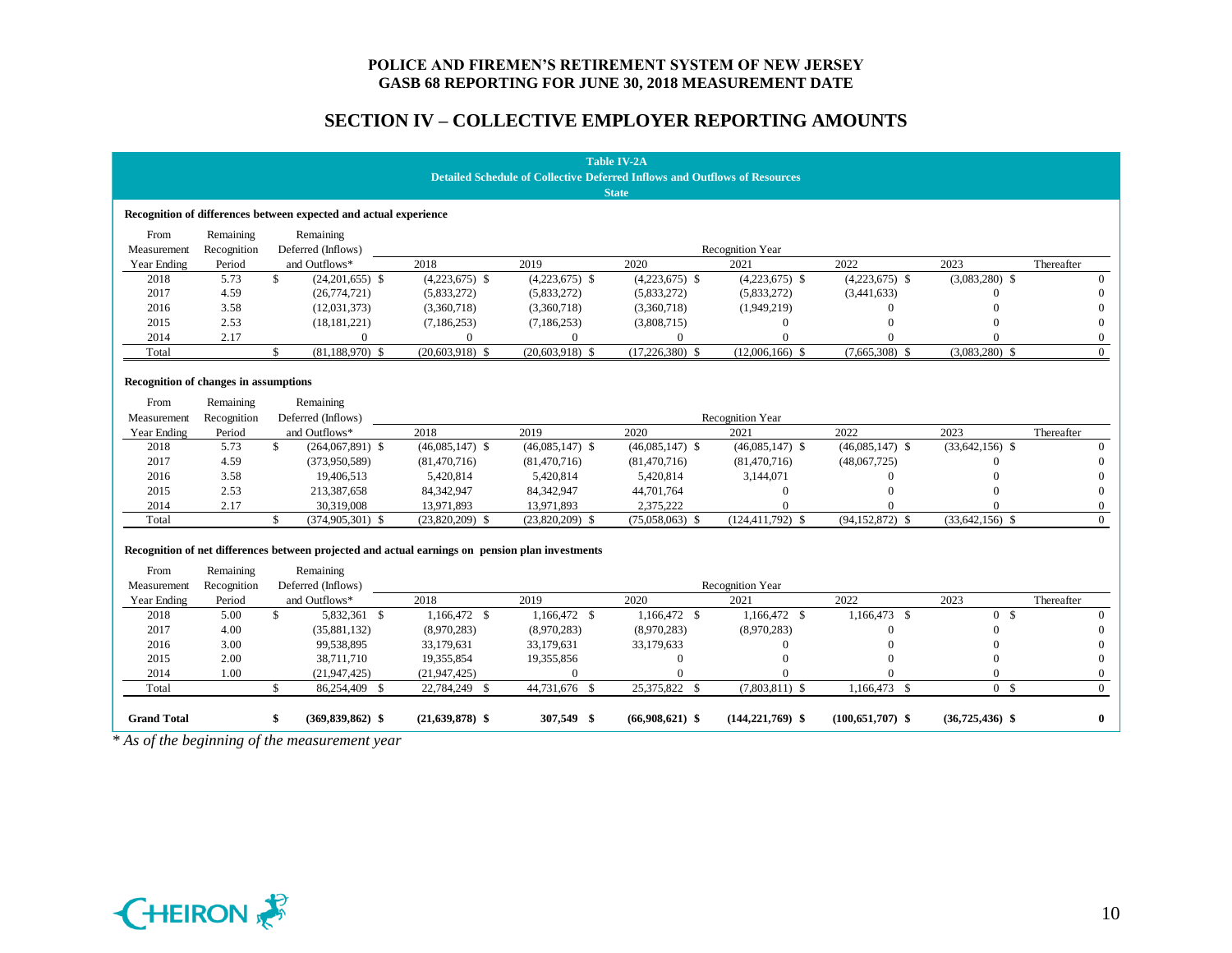# **SECTION IV – COLLECTIVE EMPLOYER REPORTING AMOUNTS**

|                    | <b>Table IV-2B</b><br><b>Detailed Schedule of Collective Deferred Inflows and Outflows of Resources</b><br><b>Local Employers</b> |                                                                                                               |                      |                      |                      |                      |                      |                      |                |  |  |
|--------------------|-----------------------------------------------------------------------------------------------------------------------------------|---------------------------------------------------------------------------------------------------------------|----------------------|----------------------|----------------------|----------------------|----------------------|----------------------|----------------|--|--|
|                    |                                                                                                                                   | Recognition of differences between expected and actual experience                                             |                      |                      |                      |                      |                      |                      |                |  |  |
| From               | Remaining                                                                                                                         | Remaining                                                                                                     |                      |                      |                      |                      |                      |                      |                |  |  |
| Measurement        | Recognition                                                                                                                       | Deferred (Inflows)                                                                                            |                      |                      |                      | Recognition Year     |                      |                      |                |  |  |
| Year Ending        | Period                                                                                                                            | and Outflows*                                                                                                 | 2018                 | 2019                 | 2020                 | 2021                 | 2022                 | 2023                 | Thereafter     |  |  |
| 2018               | 5.73                                                                                                                              | $\mathbf{s}$<br>71,877,743 \$                                                                                 | 12.544.109 \$        | 12.544.109 \$        | 12.544.109 \$        | 12,544,109 \$        | 12,544,109 \$        | 9,157,198 \$         | $\Omega$       |  |  |
| 2017               | 4.59                                                                                                                              | 100,153,088                                                                                                   | 21,819,845           | 21,819,845           | 21,819,845           | 21,819,845           | 12,873,708           | $\Omega$             | $\Omega$       |  |  |
| 2016               | 3.58                                                                                                                              | (10,370,342)                                                                                                  | (2,896,743)          | (2,896,743)          | (2,896,743)          | (1,680,113)          | 0                    | $\Omega$             | $\Omega$       |  |  |
| 2015               | 2.53                                                                                                                              | (80, 238, 268)                                                                                                | (31,714,730)         | (31,714,730)         | (16,808,808)         | $\mathbf{0}$         | $\Omega$             |                      | $\Omega$       |  |  |
| 2014               | 2.17                                                                                                                              | $\Omega$                                                                                                      | $\mathbf{0}$         | $\mathbf{0}$         | $\overline{0}$       | $\Omega$             | $\Omega$             | $\Omega$             | $\mathbf{0}$   |  |  |
| Total              |                                                                                                                                   | $\mathbb{S}$<br>81,422,221 \$                                                                                 | $(247,519)$ \$       | $(247,519)$ \$       | 14,658,403 \$        | 32,683,841 \$        | 25,417,817 \$        | 9,157,198 \$         | $\Omega$       |  |  |
| From               | Recognition of changes in assumptions<br>Remaining<br>Remaining                                                                   |                                                                                                               |                      |                      |                      |                      |                      |                      |                |  |  |
| Measurement        | Recognition                                                                                                                       | Deferred (Inflows)                                                                                            |                      |                      |                      | Recognition Year     |                      |                      |                |  |  |
| Year Ending        | Period                                                                                                                            | and Outflows*                                                                                                 | 2018                 | 2019                 | 2020                 | 2021                 | 2022                 | 2023                 | Thereafter     |  |  |
| 2018               | 5.73                                                                                                                              | $\mathbf{s}$<br>$(1,805,559,033)$ \$                                                                          | $(315, 106, 288)$ \$ | $(315, 106, 288)$ \$ | $(315, 106, 288)$ \$ | $(315, 106, 288)$ \$ | $(315, 106, 288)$ \$ | $(230,027,593)$ \$   | $\Omega$       |  |  |
| 2017               | 4.59                                                                                                                              | (2,528,303,928)                                                                                               | (550, 828, 742)      | (550, 828, 742)      | (550, 828, 742)      | (550, 828, 742)      | (324,988,960)        | $\Omega$             | $\Omega$       |  |  |
| 2016               | 3.58                                                                                                                              | 200,704,934                                                                                                   | 56,062,831           | 56,062,831           | 56,062,831           | 32,516,441           | 0                    |                      | $\Omega$       |  |  |
| 2015               | 2.53                                                                                                                              | 1,504,758,892                                                                                                 | 594,766,360          | 594,766,360          | 315,226,172          | $\Omega$             | 0                    | $\Omega$             | $\Omega$       |  |  |
| 2014               | 2.17                                                                                                                              | 198,221,788                                                                                                   | 91,346,447           | 91,346,447           | 15,528,894           | $\Omega$             |                      | $\Omega$             | $\mathbf{0}$   |  |  |
| Total              |                                                                                                                                   | \$<br>$(2,430,177,347)$ \$                                                                                    | $(123,759,392)$ \$   | $(123,759,392)$ \$   | $(479, 117, 133)$ \$ | $(833, 418, 589)$ \$ | $(640,095,248)$ \$   | $(230,027,593)$ \$   | $\overline{0}$ |  |  |
| From               | Remaining                                                                                                                         | Recognition of net differences between projected and actual earnings on pension plan investments<br>Remaining |                      |                      |                      |                      |                      |                      |                |  |  |
| Measurement        | Recognition                                                                                                                       | Deferred (Inflows)                                                                                            |                      |                      |                      | Recognition Year     |                      |                      |                |  |  |
| Year Ending        | Period                                                                                                                            | and Outflows*                                                                                                 | 2018                 | 2019                 | 2020                 | 2021                 | 2022                 | 2023                 | Thereafter     |  |  |
| 2018               | 5.00                                                                                                                              | $\mathbf{s}$<br>$(449, 157, 322)$ \$                                                                          | $(89,831,464)$ \$    | $(89,831,464)$ \$    | $(89,831,464)$ \$    | $(89,831,464)$ \$    | $(89,831,466)$ \$    | 0 S                  | $\overline{0}$ |  |  |
| 2017               | 4.00                                                                                                                              | (827, 667, 410)                                                                                               | (206,916,853)        | (206,916,853)        | (206,916,853)        | (206,916,851)        | 0                    | $\Omega$             | $\mathbf{0}$   |  |  |
| 2016               | 3.00                                                                                                                              | 1,106,751,386                                                                                                 | 368,917,128          | 368,917,128          | 368,917,130          | $\Omega$             | $\Omega$             | $\Omega$             | $\Omega$       |  |  |
| 2015               | 2.00                                                                                                                              | 336,423,549                                                                                                   | 168,211,775          | 168,211,774          | $\mathbf{0}$         | $\theta$             |                      | $\Omega$             | $\Omega$       |  |  |
| 2014               | 1.00                                                                                                                              | (320.913.029)                                                                                                 | (320, 913, 029)      | $\mathbf{0}$         | $\Omega$             | $\Omega$             |                      | $\Omega$             | $\mathbf{0}$   |  |  |
| Total              |                                                                                                                                   | \$<br>$(154, 562, 826)$ \$                                                                                    | $(80,532,443)$ \$    | 240,380,585 \$       | 72,168,813 \$        | $(296,748,315)$ \$   | $(89,831,466)$ \$    | 0 <sup>5</sup>       | $\overline{0}$ |  |  |
| <b>Grand Total</b> |                                                                                                                                   | $(2,503,317,952)$ \$<br>\$<br>* As of the beginning of the measurement year                                   | $(204, 539, 354)$ \$ | 116,373,674 \$       | $(392, 289, 917)$ \$ | $(1,097,483,063)$ \$ | $(704, 508, 897)$ \$ | $(220, 870, 395)$ \$ | $\bf{0}$       |  |  |
|                    |                                                                                                                                   |                                                                                                               |                      |                      |                      |                      |                      |                      |                |  |  |

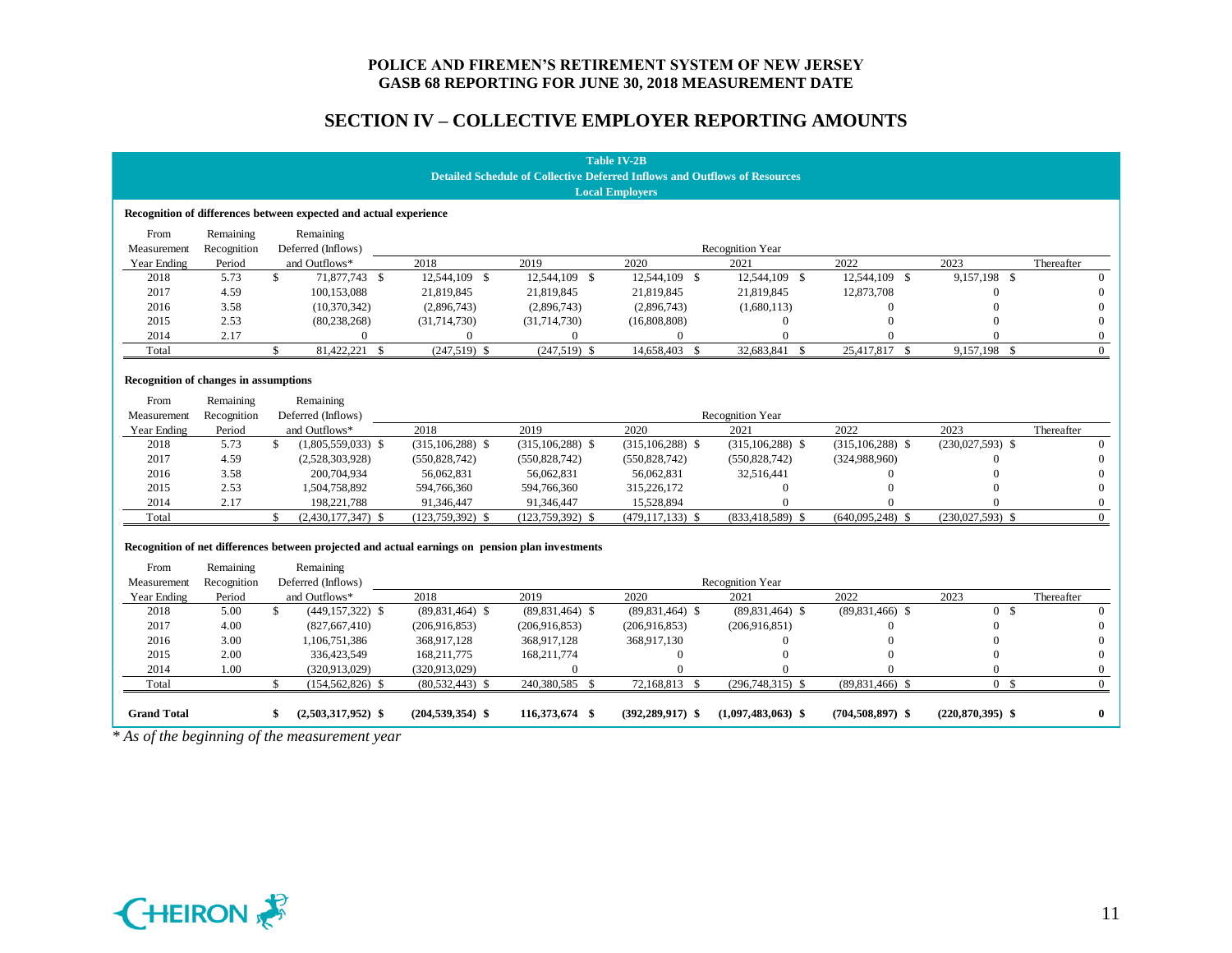## **SECTION IV – COLLECTIVE EMPLOYER REPORTING AMOUNTS**

|                                                                                   |             |                                                                                                  |                      |                      | <b>Table IV-2C</b>   |                      |                      |                      |                  |  |
|-----------------------------------------------------------------------------------|-------------|--------------------------------------------------------------------------------------------------|----------------------|----------------------|----------------------|----------------------|----------------------|----------------------|------------------|--|
| <b>Detailed Schedule of Collective Deferred Inflows and Outflows of Resources</b> |             |                                                                                                  |                      |                      |                      |                      |                      |                      |                  |  |
|                                                                                   |             |                                                                                                  |                      |                      | <b>Total</b>         |                      |                      |                      |                  |  |
|                                                                                   |             | Recognition of differences between expected and actual experience                                |                      |                      |                      |                      |                      |                      |                  |  |
| From                                                                              | Remaining   | Remaining                                                                                        |                      |                      |                      |                      |                      |                      |                  |  |
| Measurement                                                                       | Recognition | Deferred (Inflows)                                                                               |                      |                      |                      | Recognition Year     |                      |                      |                  |  |
| Year Ending                                                                       | Period      | and Outflows*                                                                                    | 2018                 | 2019                 | 2020                 | 2021                 | 2022                 | 2023                 | Thereafter       |  |
| 2018                                                                              | 5.73        | \$<br>47.676.088 \$                                                                              | 8,320,434 \$         | 8,320,434 \$         | 8,320,434 \$         | 8,320,434 \$         | 8,320,434 \$         | 6,073,918 \$         | $\Omega$         |  |
| 2017                                                                              | 4.59        | 73,378,367                                                                                       | 15,986,573           | 15,986,573           | 15,986,573           | 15,986,573           | 9,432,075            | $\mathbf{0}$         | $\mathbf{0}$     |  |
| 2016                                                                              | 3.58        | (22, 401, 715)                                                                                   | (6,257,461)          | (6,257,461)          | (6,257,461)          | (3,629,332)          | $\mathbf{0}$         | $\Omega$             | $\Omega$         |  |
| 2015                                                                              | 2.53        | (98, 419, 489)                                                                                   | (38,900,983)         | (38,900,983)         | (20,617,523)         | $\Omega$             | $\Omega$             | $\Omega$             | $\Omega$         |  |
| 2014                                                                              | 2.17        | $\Omega$                                                                                         | $\Omega$             | $\overline{0}$       | $\overline{0}$       | $\Omega$             | $\Omega$             | $\Omega$             | $\mathbf{0}$     |  |
| Total                                                                             |             | \$<br>233,251 \$                                                                                 | $(20,851,437)$ \$    | $(20,851,437)$ \$    | $(2,567,977)$ \$     | 20,677,675 \$        | 17,752,509 \$        | 6,073,918 \$         | $\theta$         |  |
|                                                                                   |             |                                                                                                  |                      |                      |                      |                      |                      |                      |                  |  |
| Recognition of changes in assumptions                                             |             |                                                                                                  |                      |                      |                      |                      |                      |                      |                  |  |
| From                                                                              | Remaining   | Remaining                                                                                        |                      |                      |                      |                      |                      |                      |                  |  |
| Measurement                                                                       | Recognition | Deferred (Inflows)                                                                               |                      |                      |                      | Recognition Year     |                      |                      |                  |  |
| Year Ending                                                                       | Period      | and Outflows*                                                                                    | 2018                 | 2019                 | 2020                 | 2021                 | 2022                 | 2023                 | Thereafter       |  |
| 2018                                                                              | 5.73        | \$<br>$(2,069,626,924)$ \$                                                                       | $(361, 191, 435)$ \$ | $(361, 191, 435)$ \$ | $(361, 191, 435)$ \$ | $(361, 191, 435)$ \$ | $(361, 191, 435)$ \$ | $(263,669,749)$ \$   | $\Omega$         |  |
| 2017                                                                              | 4.59        | (2,902,254,517)                                                                                  | (632, 299, 458)      | (632, 299, 458)      | (632, 299, 458)      | (632, 299, 458)      | (373,056,685)        | $\Omega$             | $\Omega$         |  |
| 2016                                                                              | 3.58        | 220,111,447                                                                                      | 61,483,645           | 61,483,645           | 61,483,645           | 35,660,512           | $\Omega$             | $\Omega$             | $\Omega$         |  |
| 2015                                                                              | 2.53        | 1,718,146,550                                                                                    | 679,109,307          | 679,109,307          | 359,927,936          | $\mathbf{0}$         | $\Omega$             | $\Omega$             | $\mathbf{0}$     |  |
| 2014                                                                              | 2.17        | 228,540,796                                                                                      | 105,318,340          | 105,318,340          | 17,904,116           | $\Omega$             | $\Omega$             | $\Omega$             | $\mathbf{0}$     |  |
| Total                                                                             |             | $\mathbb{S}$<br>$(2,805,082,648)$ \$                                                             | $(147,579,601)$ \$   | $(147,579,601)$ \$   | $(554, 175, 196)$ \$ | $(957,830,381)$ \$   | $(734, 248, 120)$ \$ | $(263,669,749)$ \$   | $\theta$         |  |
|                                                                                   |             |                                                                                                  |                      |                      |                      |                      |                      |                      |                  |  |
|                                                                                   |             | Recognition of net differences between projected and actual earnings on pension plan investments |                      |                      |                      |                      |                      |                      |                  |  |
| From                                                                              | Remaining   | Remaining                                                                                        |                      |                      |                      |                      |                      |                      |                  |  |
| Measurement                                                                       | Recognition | Deferred (Inflows)                                                                               |                      |                      |                      | Recognition Year     |                      |                      |                  |  |
| Year Ending                                                                       | Period      | and Outflows*                                                                                    | 2018                 | 2019                 | 2020                 | 2021                 | 2022                 | 2023                 | Thereafter       |  |
| 2018                                                                              | 5.00        | \$<br>$(443,324,961)$ \$                                                                         | $(88,664,992)$ \$    | $(88,664,992)$ \$    | $(88,664,992)$ \$    | $(88,664,992)$ \$    | $(88,664,993)$ \$    | 0 S                  | $\theta$         |  |
| 2017                                                                              | 4.00        | (863, 548, 542)                                                                                  | (215,887,136)        | (215,887,136)        | (215,887,136)        | (215,887,134)        | $\Omega$             | $\Omega$             | $\Omega$         |  |
| 2016                                                                              | 3.00        | 1,206,290,281                                                                                    | 402,096,759          | 402,096,759          | 402,096,763          | $\Omega$             | $\Omega$             | $\Omega$             | $\Omega$         |  |
| 2015                                                                              | 2.00        | 375,135,259                                                                                      | 187,567,629          | 187,567,630          | $\mathbf{0}$         | $\Omega$             | $\Omega$             | $\Omega$             | $\mathbf{0}$     |  |
| 2014                                                                              | 1.00        | (342,860,454)                                                                                    | (342, 860, 454)      | $\mathbf{0}$         | $\mathbf{0}$         | $\Omega$             | $\Omega$             | $\Omega$             | $\boldsymbol{0}$ |  |
| Total                                                                             |             | \$<br>$(68,308,417)$ \$                                                                          | $(57,748,194)$ \$    | 285,112,261 \$       | 97,544,635 \$        | $(304, 552, 126)$ \$ | $(88,664,993)$ \$    | 0 <sup>5</sup>       | $\overline{0}$   |  |
| <b>Grand Total</b>                                                                |             | $(2,873,157,814)$ \$<br>\$                                                                       | $(226, 179, 232)$ \$ | 116,681,223 \$       | $(459, 198, 538)$ \$ | $(1,241,704,832)$ \$ | $(805, 160, 604)$ \$ | $(257, 595, 831)$ \$ | $\bf{0}$         |  |
|                                                                                   |             | * As of the beginning of the measurement year                                                    |                      |                      |                      |                      |                      |                      |                  |  |

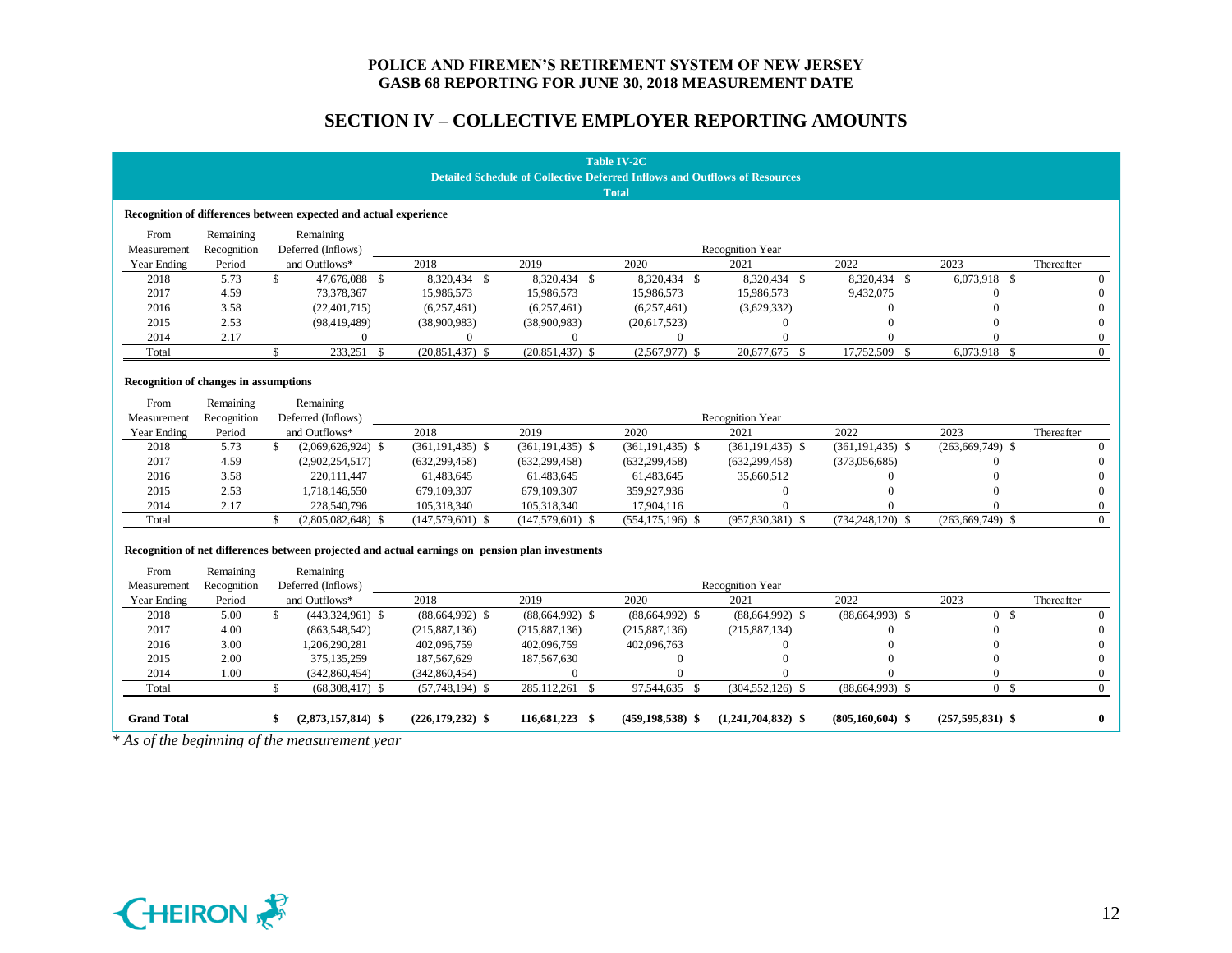## **SECTION IV – COLLECTIVE EMPLOYER REPORTING AMOUNTS**

The annual pension expense recognized by the State and Local employers can be calculated two different ways. First, it is the change in the amounts reported on the Statement of Net Position that relate to PFRS and are not attributable to employer contributions. That is, it is the change in NPL plus the changes in deferred outflows and inflows plus employer contributions.

Alternatively, annual pension expense can be calculated by its individual components. While GASB does not require or suggest the organization of the individual components shown in the table below, we believe it helps to understand the level and volatility of pension expense.

First, there are components referred to as operating expenses. These are items directly attributable to the operation of the plan during the measurement year. Service cost less employee contributions represents the increase in employer-provided benefits attributable to the year, and administrative expenses are the cost of operating PFRS for the year.

Second, there are the financing expenses: the interest on the Total Pension Liability less the expected return on assets.

The final category is changes. This category will drive most of the volatility in pension expense from year to year. It includes any changes in benefits made during the year and the recognized amounts due to assumption changes, gains or losses on the TPL, and investment gains or losses. In the measurement year ending 2018, it also includes the impact of the transfer of the Palisades Interstate Park Commission (Employer Number 91999) from Local Employers to State.

The following table shows the development of pension expense for the State and Local Employers through both of these methodologies.

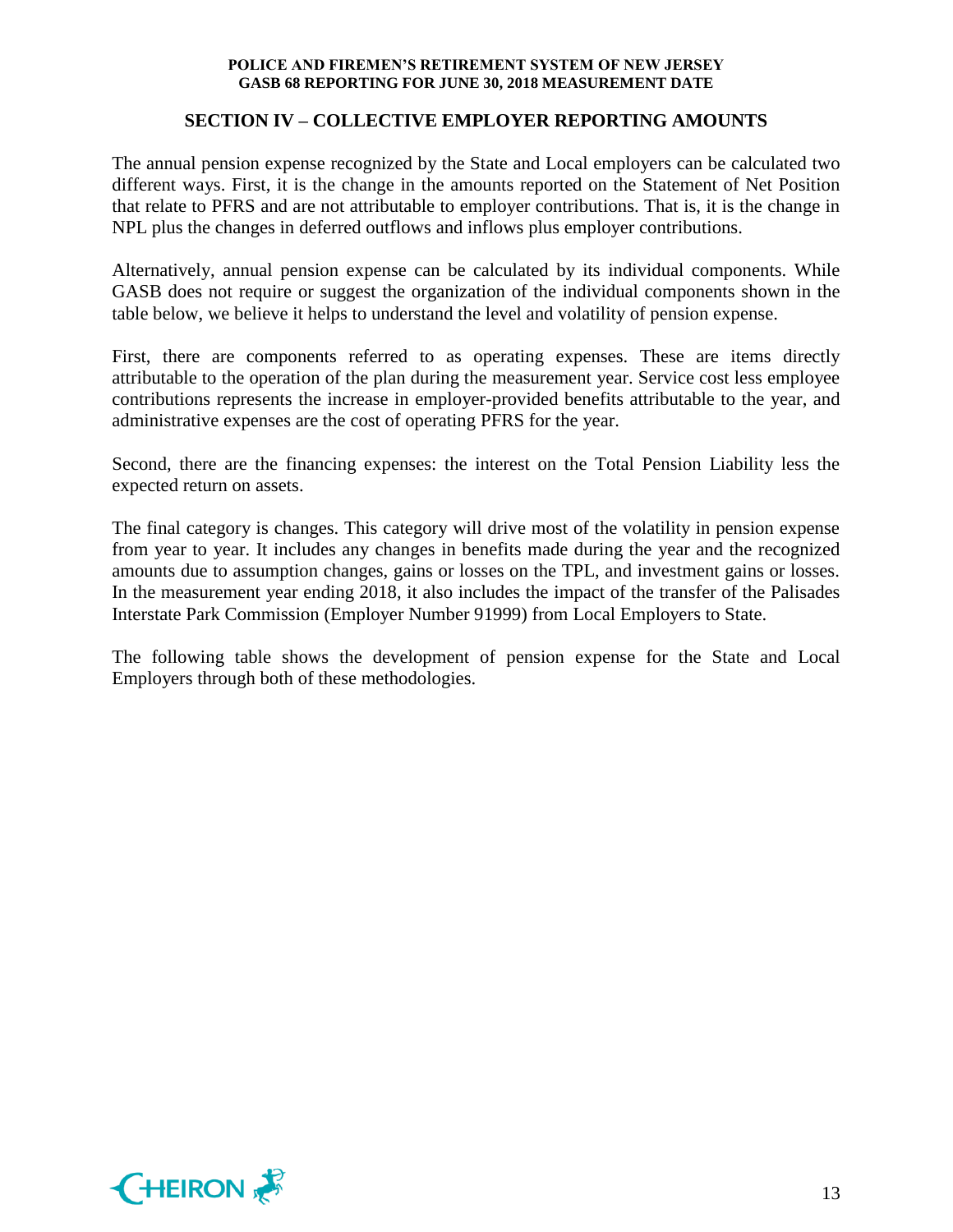## **SECTION IV – COLLECTIVE EMPLOYER REPORTING AMOUNTS**

| <b>Table IV-3A</b><br><b>Calculation of Collective Pension Expense</b><br><b>State</b>                                                                                                                           |                         |                                                                                |                                 |                                                                        |  |  |  |  |  |  |  |
|------------------------------------------------------------------------------------------------------------------------------------------------------------------------------------------------------------------|-------------------------|--------------------------------------------------------------------------------|---------------------------------|------------------------------------------------------------------------|--|--|--|--|--|--|--|
| <b>Measurement Year Ending</b><br>2018<br>2017                                                                                                                                                                   |                         |                                                                                |                                 |                                                                        |  |  |  |  |  |  |  |
| Change in Net Pension Liability<br>Change in Deferred Outflows<br>Change in Deferred Inflows<br><b>Employer Contributions*</b><br>Other - NCGIPF adjustment                                                      | \$                      | (66, 438, 865)<br>120,687,542<br>140,109,765<br>149,969,781<br>$\theta$        | \$                              | (315,001,052)<br>170,204,847<br>390,178,339<br>117,025,277<br>$\theta$ |  |  |  |  |  |  |  |
| <b>Subtotal</b><br>Employer Contribution - delayed enrollments**<br>Employer Contribution - delayed appropriations**<br>Employer Contribution - retroactive**<br>Employer Contribution - additional**            | \$<br>\$                | 344,328,223<br>7,921<br>2,902<br>292,238<br>$\overline{0}$                     | \$<br>\$                        | 362,407,411<br>4,885<br>1,748<br>$\mathbf{0}$<br>$\theta$              |  |  |  |  |  |  |  |
| <b>Total Pension Expense</b><br><b>Total Pension Expense as % of Payroll</b>                                                                                                                                     |                         | 344,631,284<br>71.37%                                                          |                                 | 362,414,044<br>74.65%                                                  |  |  |  |  |  |  |  |
| <b>Operating Expenses</b><br>Service cost<br><b>Employee contributions</b><br>Administrative expenses<br>Total                                                                                                   | \$<br>$\mathcal{S}$     | 129,608,653<br>(49,052,970)<br>673,553<br>81,229,236                           | \$<br>$\mathcal{S}$             | 147,458,649<br>(51,759,235)<br>668,776<br>96,368,190                   |  |  |  |  |  |  |  |
| <b>Financing Expenses</b><br>Interest cost<br>Expected return on assets<br>Total                                                                                                                                 | $\boldsymbol{\$}$<br>\$ | 364,075,387<br>(102, 398, 317)<br>261,677,070                                  | \$<br>\$                        | 346,552,375<br>(108,008,995)<br>238,543,380                            |  |  |  |  |  |  |  |
| <b>Changes</b><br>Benefit changes<br>Transfers between State and Local Employers<br>Recognition of assumption changes<br>Recognition of liability gains and losses<br>Recognition of investment gains and losses | \$                      | $\boldsymbol{0}$<br>23,364,856<br>(23,820,209)<br>(20, 603, 918)<br>22,784,249 | \$                              | $\boldsymbol{0}$<br>U<br>22,264,938<br>(16,380,243)<br>21,617,779      |  |  |  |  |  |  |  |
| Total<br><b>Total Pension Expense</b>                                                                                                                                                                            | \$<br>\$                | 1,724,978<br>344,631,284                                                       | $\boldsymbol{\mathsf{S}}$<br>\$ | 27,502,474<br>362,414,044                                              |  |  |  |  |  |  |  |

*\* Includes appropriations and lottery revenue*

*\*\* Pension expense related to specific liabilities of individual employers*

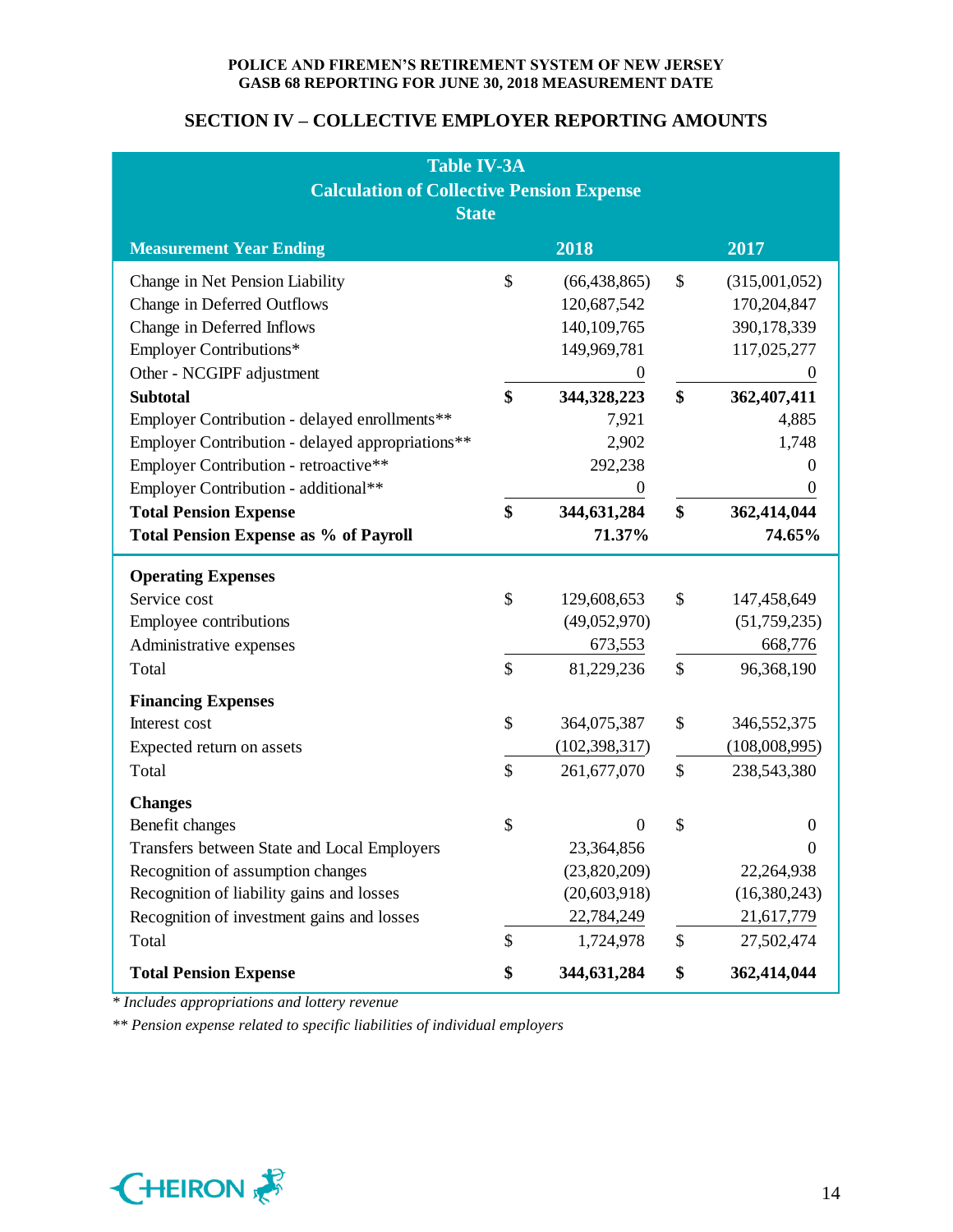## **SECTION IV – COLLECTIVE EMPLOYER REPORTING AMOUNTS**

| <b>Table IV-3B</b><br><b>Calculation of Collective Pension Expense</b> |                   |                 |    |                  |  |
|------------------------------------------------------------------------|-------------------|-----------------|----|------------------|--|
| <b>Local Employers</b>                                                 |                   |                 |    |                  |  |
| <b>Measurement Year Ending</b>                                         |                   | 2018            |    | 2017             |  |
| Change in Net Pension Liability                                        | \$                | (1,797,560,920) | \$ | (3,539,438,858)  |  |
| Change in Deferred Outflows                                            |                   | 999,256,345     |    | 1,685,905,839    |  |
| Change in Deferred Inflows                                             |                   | 979,042,913     |    | 2,493,692,455    |  |
| <b>Employer Contributions*</b>                                         |                   | 1,086,504,333   |    | 971,485,457      |  |
| Other - NCGIPF adjustment                                              |                   | (12,230)        |    | $\boldsymbol{0}$ |  |
| <b>Subtotal</b>                                                        | $\boldsymbol{\$}$ | 1,267,230,441   | \$ | 1,611,644,893    |  |
| Employer Contribution - delayed enrollments**                          |                   | 83,012          |    | 174,501          |  |
| Employer Contribution - delayed appropriations**                       |                   | 447,342         |    | 890,766          |  |
| Employer Contribution - retroactive**                                  |                   | 2,828,002       |    | 11,476,881       |  |
| Employer Contribution - additional**                                   |                   | 173,554         |    | 268,910          |  |
| <b>Total Pension Expense</b>                                           | \$                | 1,270,762,351   | \$ | 1,624,455,951    |  |
| <b>Total Pension Expense as % of Payroll</b>                           |                   | 38.27%          |    | 50.12%           |  |
| <b>Operating Expenses</b>                                              |                   |                 |    |                  |  |
| Service cost                                                           | \$                | 901,126,971     | \$ | 988, 879, 379    |  |
| <b>Employee contributions</b>                                          |                   | (346, 551, 913) |    | (344, 119, 149)  |  |
| Administrative expenses                                                |                   | 3,832,132       |    | 3,455,681        |  |
| Total                                                                  | \$                | 558,407,190     | \$ | 648,215,911      |  |
| <b>Financing Expenses</b>                                              |                   |                 |    |                  |  |
| Interest cost                                                          | $\mathcal{S}$     | 2,534,017,319   | \$ | 2,392,045,934    |  |
| Expected return on assets                                              |                   | (1,593,757,948) |    | (1,603,660,187)  |  |
| Total                                                                  | \$                | 940,259,371     | \$ | 788, 385, 747    |  |
| <b>Changes</b>                                                         |                   |                 |    |                  |  |
| Benefit changes                                                        | \$                | $\mathbf{0}$    | \$ | $\boldsymbol{0}$ |  |
| Transfers between State and Local Employers                            |                   | (23, 364, 856)  |    | $\mathbf{0}$     |  |
| Recognition of assumption changes                                      |                   | (123,759,392)   |    | 191,346,896      |  |
| Recognition of liability gains and losses                              |                   | (247,519)       |    | (12,791,628)     |  |
| Recognition of investment gains and losses                             |                   | (80, 532, 443)  |    | 9,299,025        |  |
| Total                                                                  | \$                | (227, 904, 210) | \$ | 187, 854, 293    |  |
| <b>Total Pension Expense</b>                                           | \$                | 1,270,762,351   | \$ | 1,624,455,951    |  |

*\* Includes appropriations and State contributions made on behalf of Local employers*

*\*\* Pension expense related to specific liabilities of individual employers*

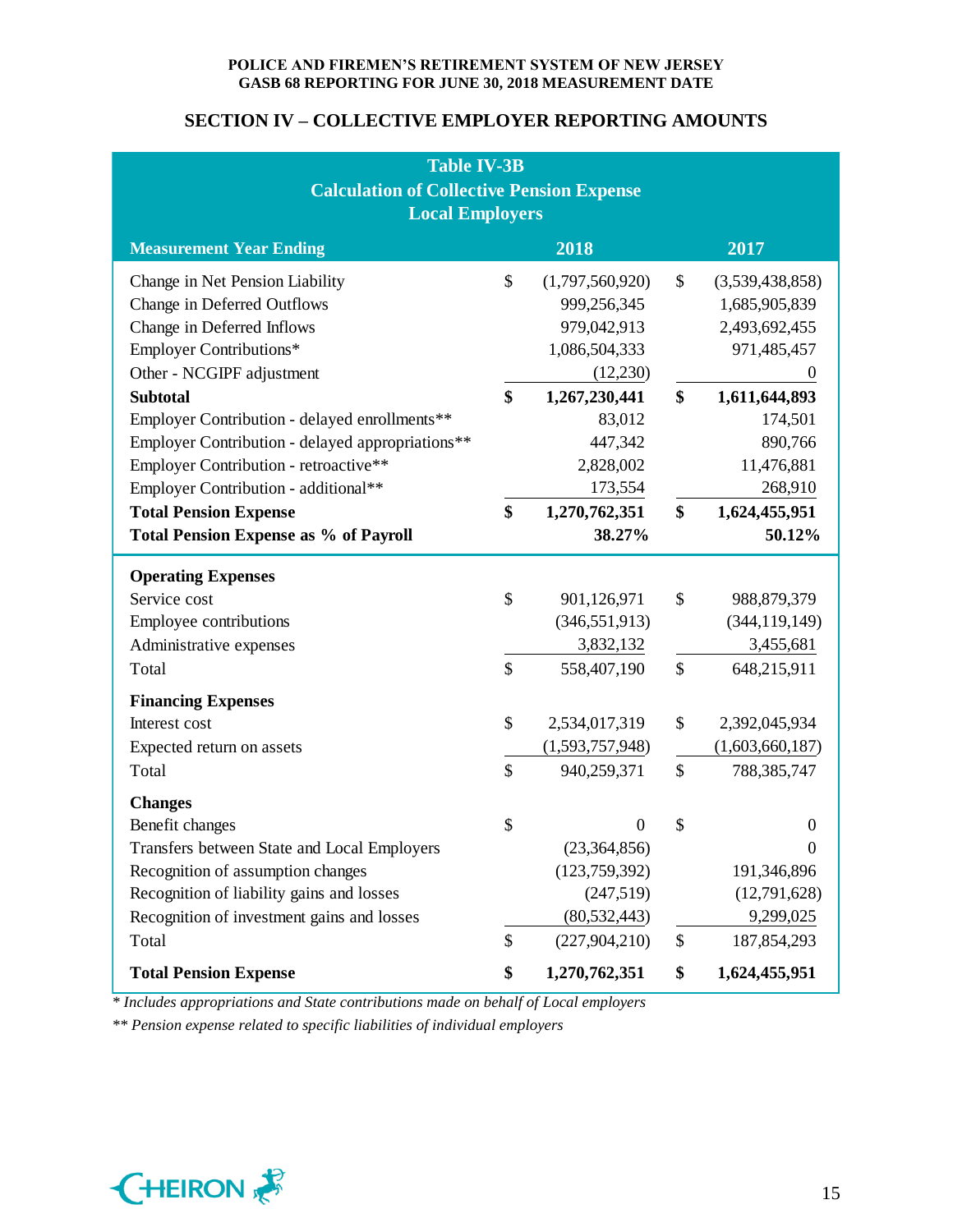## **SECTION IV – COLLECTIVE EMPLOYER REPORTING AMOUNTS**

| <b>Table IV-3C</b><br><b>Calculation of Collective Pension Expense</b><br><b>Total</b>                                                                                                                                          |                     |                                                                                                           |          |                                                                                                                    |  |  |
|---------------------------------------------------------------------------------------------------------------------------------------------------------------------------------------------------------------------------------|---------------------|-----------------------------------------------------------------------------------------------------------|----------|--------------------------------------------------------------------------------------------------------------------|--|--|
| <b>Measurement Year Ending</b>                                                                                                                                                                                                  |                     | 2018                                                                                                      |          | 2017                                                                                                               |  |  |
| Change in Net Pension Liability<br>Change in Deferred Outflows<br>Change in Deferred Inflows<br><b>Employer Contributions*</b><br>Other - NCGIPF adjustment<br><b>Subtotal</b><br>Employer Contribution - delayed enrollments** | \$<br>\$            | (1,863,999,785)<br>1,119,943,887<br>1,119,152,678<br>1,236,474,114<br>(12,230)<br>1,611,558,664<br>90,933 | \$<br>\$ | (3,854,439,910)<br>1,856,110,686<br>2,883,870,794<br>1,088,510,734<br>$\boldsymbol{0}$<br>1,974,052,304<br>179,386 |  |  |
| Employer Contribution - delayed appropriations**<br>Employer Contribution - retroactive**<br>Employer Contribution - additional**<br><b>Total Pension Expense</b><br><b>Total Pension Expense as % of Payroll</b>               | \$                  | 450,244<br>3,120,240<br>173,554<br>1,615,393,635<br>42.47%                                                | \$       | 892,514<br>11,476,881<br>268,910<br>1,986,869,995<br>53.31%                                                        |  |  |
| <b>Operating Expenses</b><br>Service cost<br>Employee contributions<br>Administrative expenses<br>Total                                                                                                                         | \$<br>\$            | 1,030,735,624<br>(395, 604, 883)<br>4,505,685<br>639,636,426                                              | \$<br>\$ | 1,136,338,028<br>(395, 878, 384)<br>4,124,457<br>744,584,101                                                       |  |  |
| <b>Financing Expenses</b><br>Interest cost<br>Expected return on assets<br>Total                                                                                                                                                | \$<br>$\mathcal{S}$ | 2,898,092,706<br>(1,696,156,265)<br>1,201,936,441                                                         | \$<br>\$ | 2,738,598,309<br>(1,711,669,182)<br>1,026,929,127                                                                  |  |  |
| <b>Changes</b><br>Benefit changes<br>Transfers between State and Local Employers<br>Recognition of assumption changes<br>Recognition of liability gains and losses<br>Recognition of investment gains and losses<br>Total       | \$<br>\$            | $\theta$<br>0<br>(147, 579, 601)<br>(20, 851, 437)<br>(57, 748, 194)<br>(226, 179, 232)                   | \$<br>\$ | $\boldsymbol{0}$<br>$\overline{0}$<br>213,611,834<br>(29, 171, 871)<br>30,916,804<br>215,356,767                   |  |  |
| <b>Total Pension Expense</b>                                                                                                                                                                                                    | \$                  | 1,615,393,635                                                                                             | \$       | 1,986,869,995                                                                                                      |  |  |

*\* Includes State and Local employer appropriations, lottery revenue and State contributions made on behalf of Local employers*

*\*\* Pension expense related to specific liabilities of individual employers*

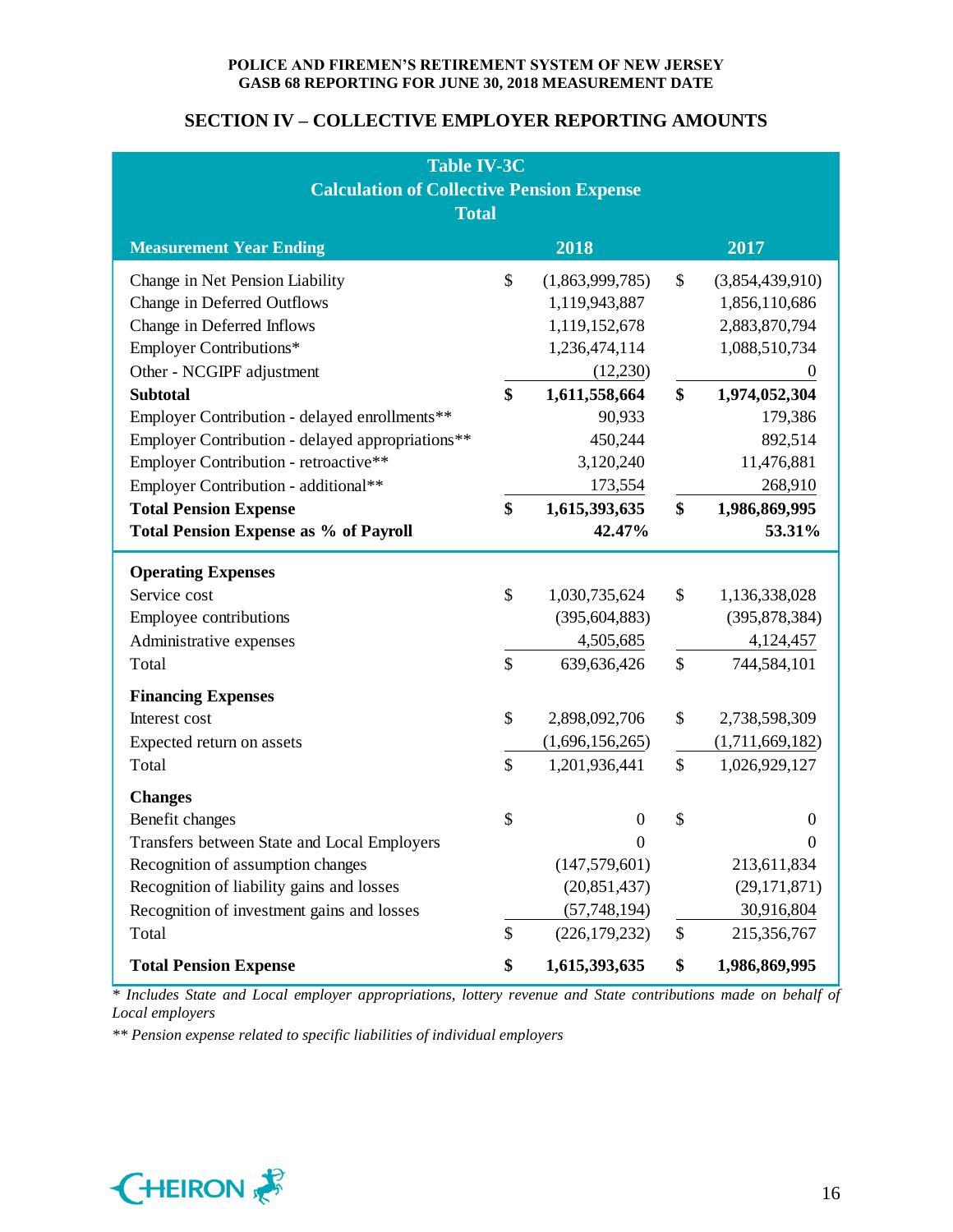## **APPENDIX A – MEMBERSHIP INFORMATION**

|                                                                                        |                              | <b>Plan Membership</b> |    |                  |               |                                |                     |
|----------------------------------------------------------------------------------------|------------------------------|------------------------|----|------------------|---------------|--------------------------------|---------------------|
|                                                                                        | <b>July 1, 2017</b><br>Local |                        |    |                  |               |                                | <b>July 1, 2016</b> |
|                                                                                        |                              | <b>State</b>           |    | <b>Employers</b> |               | <b>Total</b>                   | <b>Total</b>        |
| <b>Contributing Actives</b>                                                            |                              | 6.746                  |    | 33,394           |               | 40.140                         | 39,389              |
| Non-Contributing Actives                                                               |                              | 342                    |    | 1.035            |               | 1.377                          | 1,400               |
| <b>Terminated Vested</b>                                                               |                              |                        |    | 32               |               | 39                             | 47                  |
| <b>Inactive Receiving Benefits</b>                                                     |                              | 6,568                  |    | 37,187           |               | 43,755                         | 43,011              |
| Total                                                                                  |                              | 13.663                 |    | 71.648           |               | 85.311                         | 83,847              |
| Annual Compensation for Contributing Actives<br>Annual Retirement Allowances for Those | S                            | 482,888,837            | S  | 3,320,459,492    | <sup>\$</sup> | 3.803.348.329                  | \$<br>3,726,807,562 |
| Receiving Benefits                                                                     | \$                           | 306,789,433            | S. |                  |               | 2.095.977.170 \$ 2.402.766.603 | \$<br>2,315,888,032 |

\* QDRO recipients are excluded from the counts

The July 1, 2017 membership information shown in the table above is based on Cheiron's processed data and may not match the prior actuary's report.

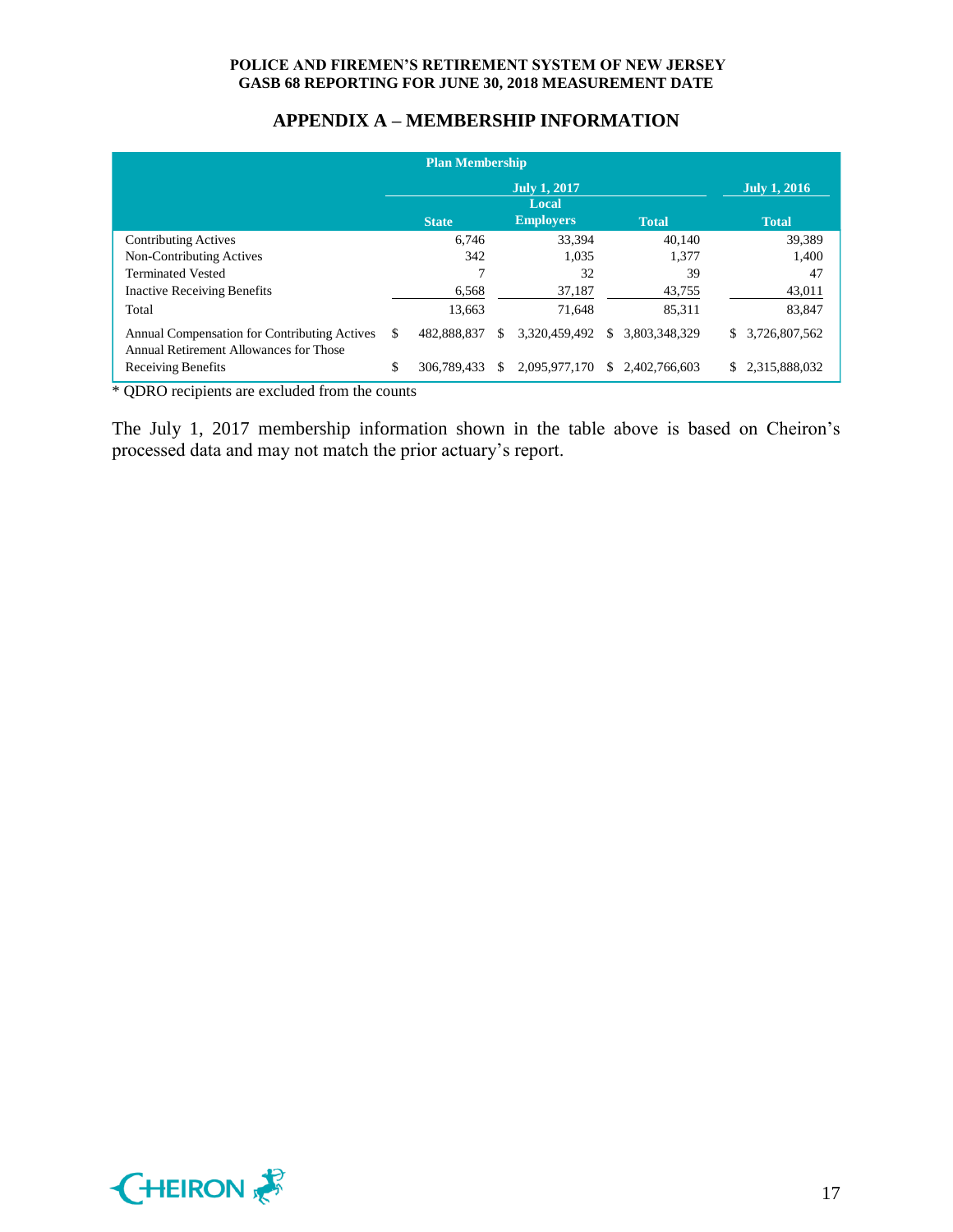## **APPENDIX B – ACTUARIAL ASSUMPTIONS AND METHODS**

# **A. Actuarial Assumptions**

| 1. Investment Rate of                                                          | • July 1, 2017 valuation: 7.50% per annum, compounded annually.                                                                                                                                                     |
|--------------------------------------------------------------------------------|---------------------------------------------------------------------------------------------------------------------------------------------------------------------------------------------------------------------|
| <b>Return for</b>                                                              | • July 1, 2018 valuation: 7.50% per annum, compounded annually.                                                                                                                                                     |
| determining<br><b>Actuarially</b><br><b>Determined</b><br><b>Contributions</b> | • July 1, 2019 valuation: 7.30% per annum, compounded annually.<br>• July 1, 2020 valuation: 7.30% per annum, compounded annually.<br>• July 1, 2021 and later valuations: 7.00% per annum, compounded<br>annually. |
| 2. Long-Term Expected<br><b>Rate of Return</b>                                 | 7.00% per annum, compounded annually.                                                                                                                                                                               |
| 3. GASB 67 Effective<br><b>Discount Rate</b>                                   | • June 30, 2017: 6.14% per annum, compounded annually.<br>• June 30, 2018: 6.51% per annum, compounded annually.                                                                                                    |
| 4. Administrative<br><b>Expenses</b>                                           | 0.18% of the expected benefit payments for the year.                                                                                                                                                                |
|                                                                                | $\mathbf{1}$ $\mathbf{R}$ $\mathbf{1}$ $\mathbf{1}$ $\mathbf{1}$ $\mathbf{1}$ $\mathbf{1}$ $\mathbf{1}$ $\mathbf{1}$<br>$\mathbf{r}$ $\alpha$ $\alpha$                                                              |

**5. Cost-of-Living Adjustments (COLAs)**

No future COLAs are assumed. Previously granted COLAs are included in the data.

**6. Salary Increases** Representative salary increase rates are as follows:

| Age | <b>Prior to FYE</b><br>2026 | <b>FYE 2026 and</b><br>thereafter |
|-----|-----------------------------|-----------------------------------|
| 25  | 8.98%                       | 9.98%                             |
| 30  | 5.97                        | 6.97                              |
| 35  | 4.17                        | 5.17                              |
| 40  | 3.33                        | 4.33                              |
| 45  | 2.90                        | 3.90                              |
| 50  | 2.75                        | 3.75                              |
| 55  | 2.60                        | 3.60                              |
| 60  | 2.35                        | 3.35                              |
| 64  | 2.10                        | 3.10                              |

**7. 401(a)(17) Pay Limit** \$270,000 in 2017 increasing 3.00% per annum, compounded annually.

**8. Social Security Wage Base**

\$127,200 in 2017 increasing 4.00% per annum, compounded annually.

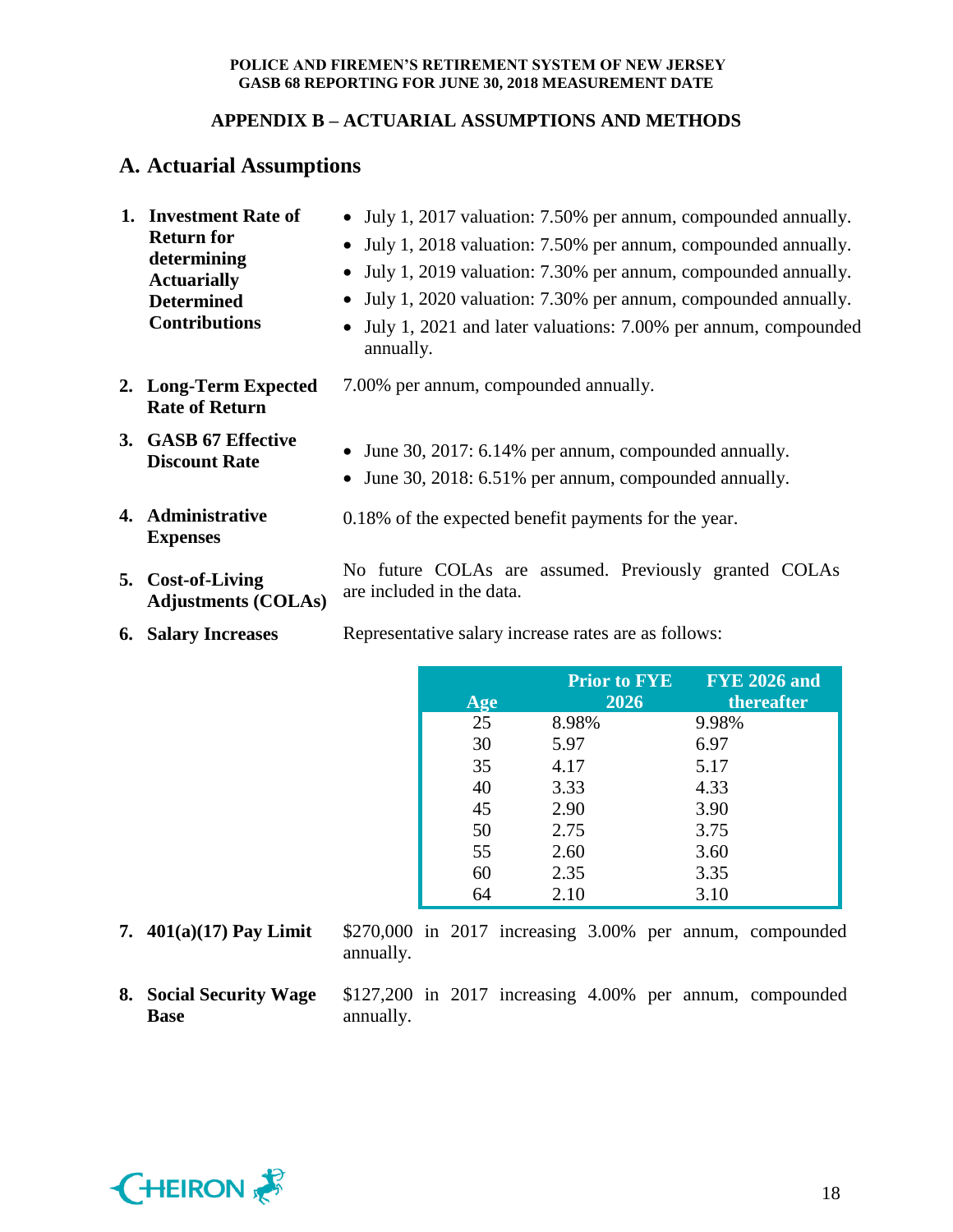## **APPENDIX B – ACTUARIAL ASSUMPTIONS AND METHODS**

**9. Termination** Representative termination rates are as follows:

|     | <b>Years of Service</b> |              |       |       |         |          |  |  |  |
|-----|-------------------------|--------------|-------|-------|---------|----------|--|--|--|
| Age | $0 - 1$                 | $\mathbf{2}$ | 3     | 4     | $5 - 9$ | $10+$    |  |  |  |
| 25  | 6.90%                   | 2.03%        | 1.18% | 0.60% | 0.35%   | 0.00%    |  |  |  |
| 30  | 9.30                    | 2.75         | 1.76  | 1.31  | 0.60    | 0.24     |  |  |  |
| 35  | 9.80                    | 3.17         | 1.76  | 1.57  | 0.77    | 0.24     |  |  |  |
| 40  | 13.70                   | 2.25         | 1.85  | 1.74  | 0.67    | 0.27     |  |  |  |
| 45  | 3.50                    | 2.25         | 1.85  | 2.32  | 1.35    | 0.28     |  |  |  |
| 50  | 0.00                    | 2.25         | 1.85  | 2.00  | 1.60    | 0.30     |  |  |  |
| 55  | $0.00\,$                | 0.00         | 0.00  | 0.00  | 0.00    | $0.00\,$ |  |  |  |

No termination is assumed after attainment of retirement eligibility.

All members with 10 or more years of service at termination are assumed to elect a deferred retirement benefit.

| 10. Disability | Representative disability rates are as follows: |
|----------------|-------------------------------------------------|
|                |                                                 |

|       | <b>Ordinary</b><br><b>Disability</b> | <b>Accidental</b><br><b>Disability</b> |
|-------|--------------------------------------|----------------------------------------|
| Age   |                                      |                                        |
| 25    | 0.045%                               | 0.029%                                 |
| 30    | 0.147                                | 0.278                                  |
| 35    | 0.265                                | 0.393                                  |
| 40    | 0.362                                | 0.423                                  |
| 45    | 0.394                                | 0.396                                  |
| 50    | 0.449                                | 0.179                                  |
| 55    | 0.554                                | 0.161                                  |
| 60    | 1.024                                | 0.161                                  |
| 64    | 1.680                                | 0.161                                  |
| $65+$ | 0.000                                | 0.000                                  |

Both ordinary and accidental disability rates apply at all ages until the mandatory retirement age of 65.

Members retiring under the ordinary disability decrement with less than four years of service are assumed to receive a return of Aggregate Contributions.

No members are assumed to receive the involuntary disability retirement benefit.

Members are assumed to receive the greater of the applicable disability benefit or the service or special retirement benefit, depending on eligibility.

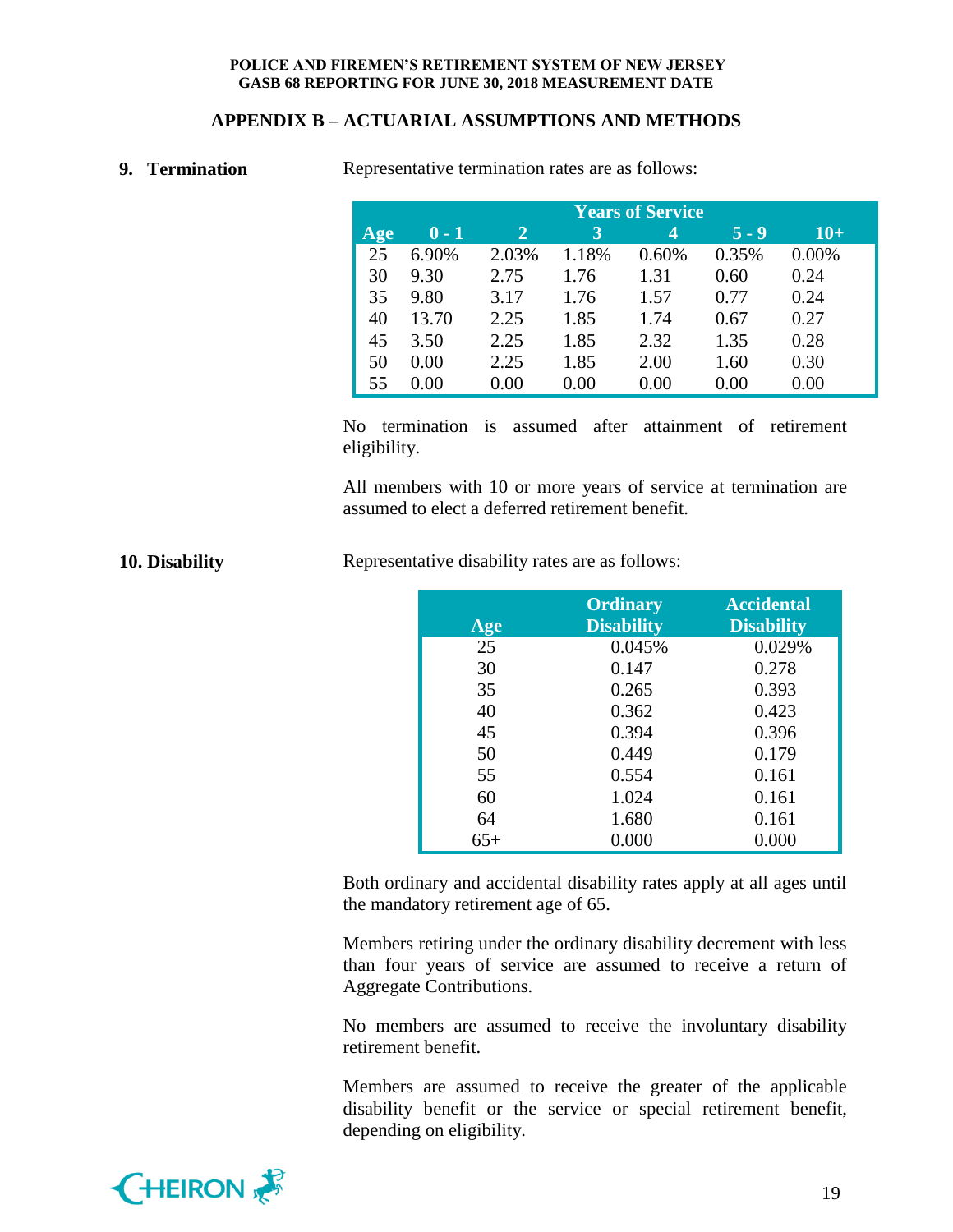## **APPENDIX B – ACTUARIAL ASSUMPTIONS AND METHODS**

## **11. Mortality** Pre-Retirement Ordinary Mortality: RP-2000 Combined Healthy Mortality Tables projected on a generational basis from the base year of 2000 to 2013 using Projection Scale BB and the Conduent Modified 2014 Projection Scale thereafter.

Pre-Retirement Accidental Mortality: Custom table with representative rates as follows.

| Age   | <b>Rates</b> |
|-------|--------------|
| 25    | 0.006%       |
| 30    | 0.006        |
| 35    | 0.008        |
| 40    | 0.008        |
| 45    | 0.009        |
| 50    | 0.009        |
| 55    | 0.014        |
| 60    | 0.013        |
| 64    | 0.008        |
| $65+$ | 0.000        |

No mortality improvement is assumed for pre-retirement accidental mortality.

Post-Retirement Healthy Female Retiree and Beneficiary Mortality:

RP-2000 Combined Healthy Mortality Tables projected on a generational basis from the base year of 2000 to 2013 using Projection Scale BB and the Conduent Modified 2014 Projection Scale thereafter.

Post-Retirement Healthy Male Retiree Mortality: RP-2000 Combined Healthy Mortality Tables projected on a generational basis using Projection Scale AA from the base year of 2012 to 2013 and the Conduent Modified 2014 Projection Scale thereafter.

Disabled Retiree Mortality: Custom table with representative rates as follows.

| Age | <b>Rates</b> |
|-----|--------------|
| 35  | 0.598%       |
| 40  | 0.634        |
| 45  | 0.803        |
| 50  | 1.058        |
| 55  | 1.210        |
| 60  | 1.426        |
| 65  | 1.949        |

No mortality improvement is assumed for disabled retiree mortality.

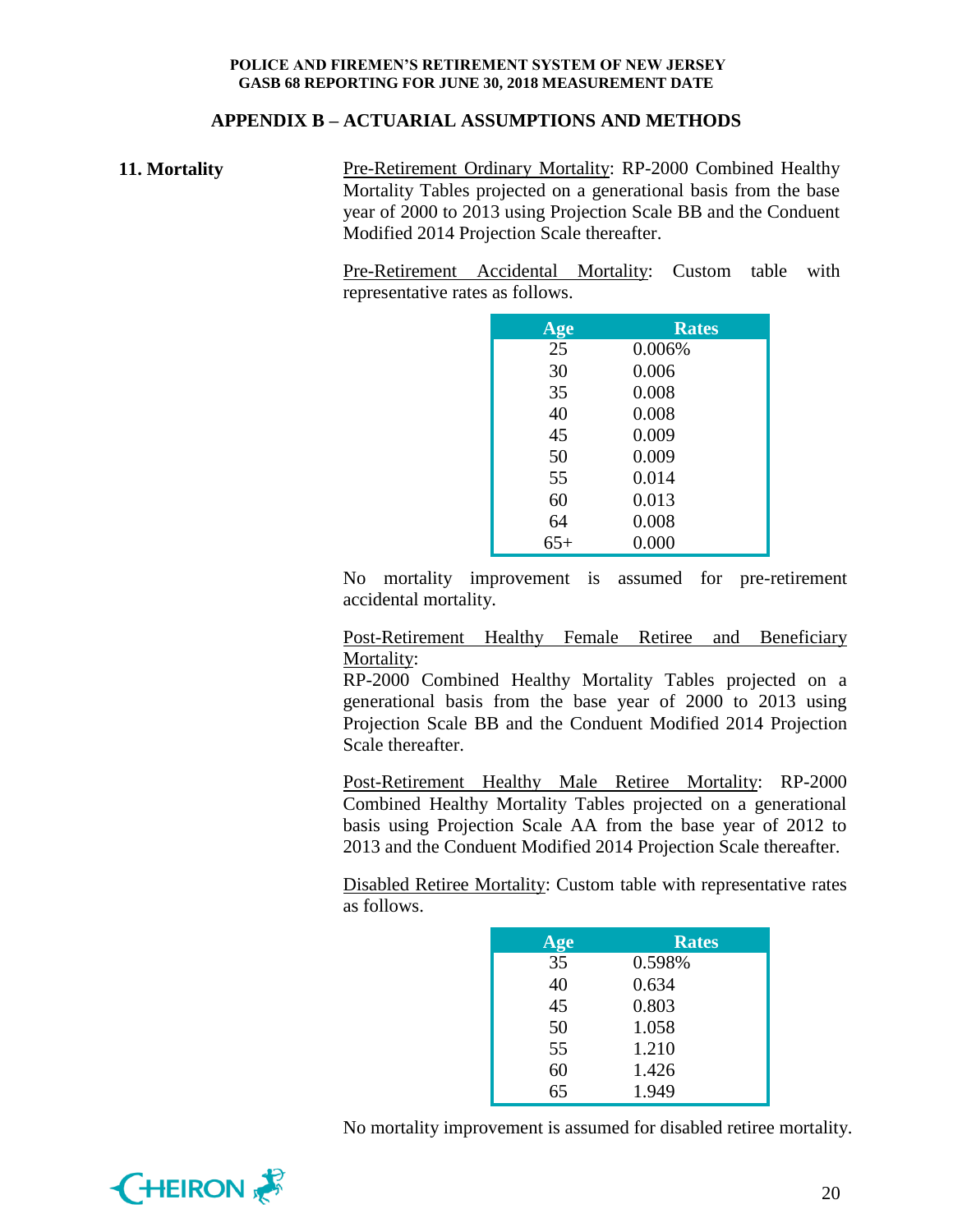## **APPENDIX B – ACTUARIAL ASSUMPTIONS AND METHODS**

**12. Retirement** Representative retirement rates are as follows:

| <b>Years of Service</b> |                     |           |        |        |  |  |
|-------------------------|---------------------|-----------|--------|--------|--|--|
| Age                     | <b>Less Than 21</b> | $21 - 24$ | 25     | $26+$  |  |  |
| 40                      | 4.00%               | 0.60%     | 45.57% | 15.40% |  |  |
| 45                      | 4.00                | 0.60      | 54.83  | 15.40  |  |  |
| 50                      | 4.30                | 0.60      | 57.62  | 18.48  |  |  |
| 55                      | 6.00                | 0.00      | 64.94  | 24.47  |  |  |
| 60                      | 3.20                | 0.00      | 77.49  | 27.34  |  |  |
| 64                      | 37.50               | 0.00      | 85.24  | 51.03  |  |  |
|                         |                     |           |        |        |  |  |

Mandatory retirement at age 65.

Retirement rates for less than 25 years of service prior to age 55 apply only to members enrolled as of January 18, 2000 upon completion of 20 years of service.

#### **13. Family Composition Assumptions** For members not currently in receipt, 90% of members are assumed married to spouses of the opposite sex. Males are assumed to be three years older than females.

For purposes of the post-retirement death benefit for members currently in receipt, beneficiary status is based on the beneficiary allowance reported. If no beneficiary date of birth is provided, the beneficiary is assumed to be the member's spouse of the opposite sex with males assumed to be three years older than females.

No additional dependent children or parents are assumed.

For current dependents receiving a pre-retirement accidental death benefit, those under age 24 are assumed to receive a benefit until age 24 while those over age 24 are assumed to receive a benefit for the remainder of their lifetime.

For current dependents receiving a benefit other than a preretirement accidental death benefit, those under age 19 are assumed to receive a benefit until age 19 while those over age 19 are assumed to receive a benefit for the remainder of their lifetime.

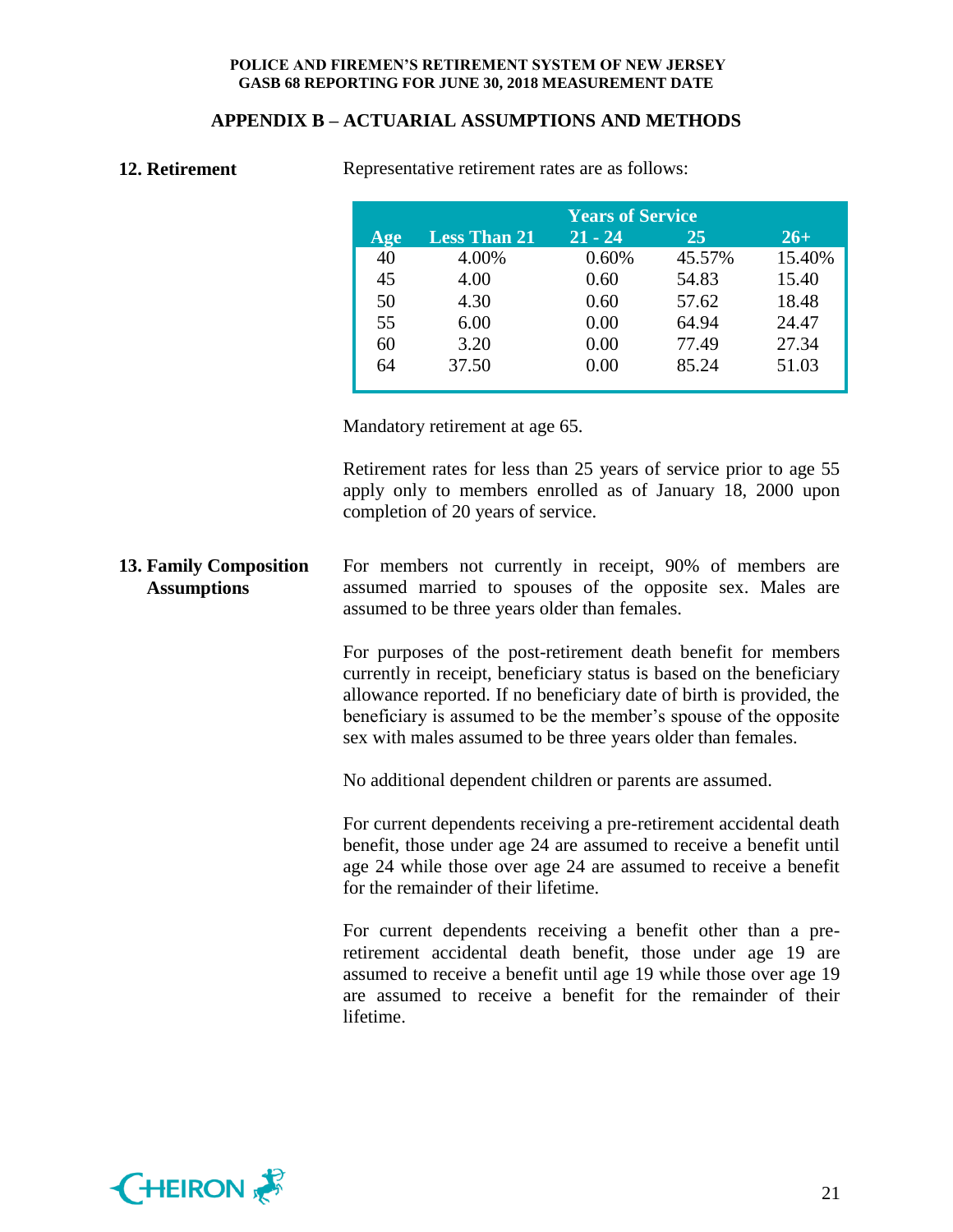## **APPENDIX B – ACTUARIAL ASSUMPTIONS AND METHODS**

**14. Data** Information provided by the prior actuary was relied upon for the purposes of setting the status of and valuing non-contributing active records.

> For current beneficiaries with missing data, reasonable assumptions were made based on the information available in prior years.

> Inactive participants receiving benefits according to the 2016 data but omitted from the 2017 data are assumed to have died without a beneficiary.

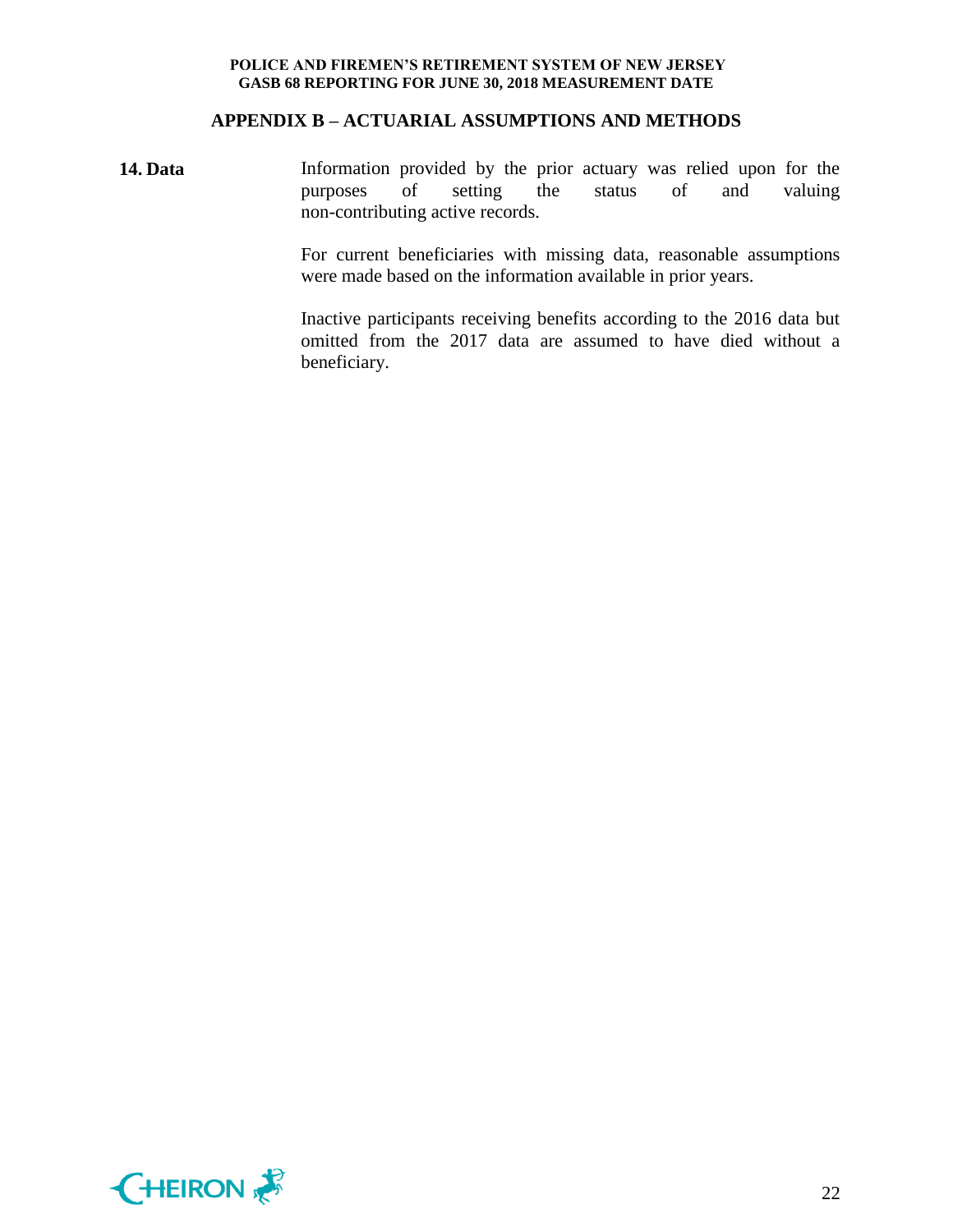## **APPENDIX B – ACTUARIAL ASSUMPTIONS AND METHODS**

# **B. Actuarial Methods**

The actuarial methods used for determining State and Local employer contributions are described below.

## **1. Actuarial Cost Method**

The actuarial cost method for funding calculations is the Projected Unit Credit Cost Method.

The actuarial liability is calculated as the actuarial present value of the projected benefits linearly allocated to periods prior to the valuation year based on service. The unfunded actuarial liability is the actuarial liability on the valuation date less the actuarial value of assets.

In accordance with Chapter 78, P.L. 2011:

- Beginning with the July 1, 2010 actuarial valuation, the accrued liability contribution shall be computed so that if the contribution is paid annually in level dollars, it will amortize the unfunded accrued liability over an open 30 year period.
- Beginning with the July 1, 2018 actuarial valuation, the accrued liability contribution shall be computed so that if the contribution is paid annually in level dollars, it will amortize the unfunded accrued liability over a closed 30 year period (i.e., for each subsequent actuarial valuation the amortization period shall decrease by one year).
- Beginning with the July 1, 2028 actuarial valuation, when the remaining amortization period reaches 20 years, any increase or decrease in the unfunded accrued liability as a result of actuarial losses or gains for subsequent valuation years shall serve to increase or decrease, respectively, the amortization period for the unfunded accrued liability, unless an increase in the amortization period will cause it to exceed 20 years. If an increase in the amortization period as a result of actuarial losses for a valuation year would exceed 20 years, the accrued liability contribution shall be computed for the valuation year using a 20 year amortization period.

Certain portions of the normal cost and unfunded actuarial liabilities attributable to Local employers are payable by the State and/or over different periods in accordance with the NJ State Statutes.

To the extent that the amortization period remains an open period in future years and depending upon the specific circumstances, it should be noted that in the absence of emerging actuarial gains or contributions made in excess of the actuarially determined contribution, any existing unfunded accrued liability may not be fully amortized in the future.

The non-contributory group life insurance benefit is funded separately through a term cost.

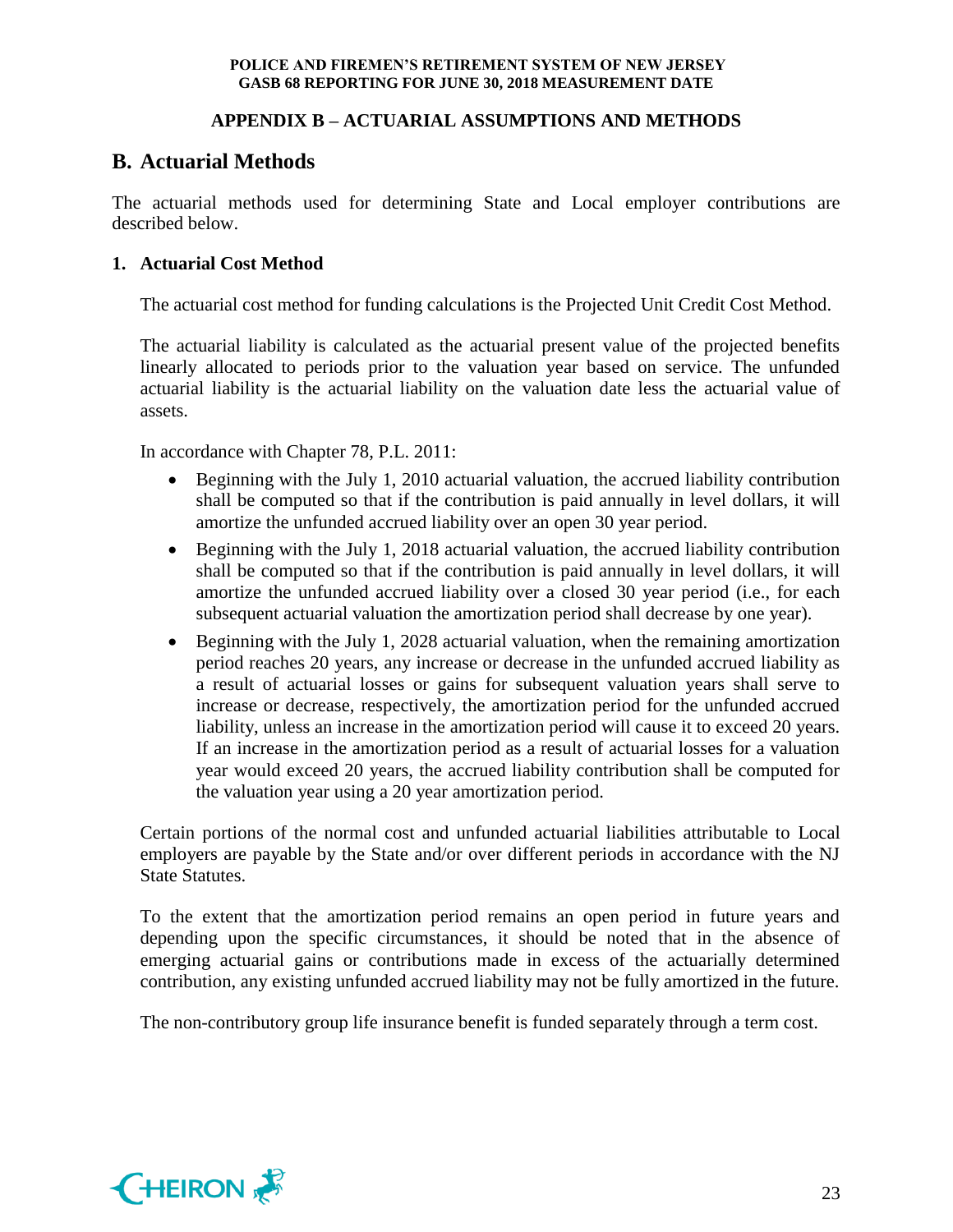## **APPENDIX B – ACTUARIAL ASSUMPTIONS AND METHODS**

## **2. Asset Valuation Method**

For the purposes of determining contribution rates, an actuarial value of assets is used that dampens the volatility in the market value of assets, resulting in a smoother pattern of contributions.

The actuarial value of assets is adjusted to reflect actual contributions and benefit payments, an assumed return on the previous year's assets and current year's cash flow at the prior year's actuarial valuation interest rate, with a further adjustment to reflect 20% of the difference between the resulting value and the actual market value of Plan assets.

## **3. Contributions**

Prior to FYE 2018, it was assumed the State would make pension contributions on June  $30<sup>th</sup>$ , 24 months after the associated valuation date. Effective with FYE 2018, Chapter 83, P.L. 2016 requires the State to make pension contributions on a quarterly basis: at least 25 percent by September 30, at least 50 percent by December 31, at least 75 percent by March 31, and at least 100 percent by June 30. As such, contributions are assumed to be made on a quarterly basis, with the first contribution 15 months after the associated valuation date.

Local employers' contributions are expected to be paid on April  $1<sup>st</sup>$ , 21 months after the associated valuation date.

Revenues from the Chapter 98, P.L. 2017 – Lottery Enterprise Contribution Act are assumed to be contributed to the trust on a monthly basis.

Contributions payable in the fiscal year starting on the valuation date are included in the actuarial value of assets as receivable contributions, discounted by the applicable valuation interest rate.

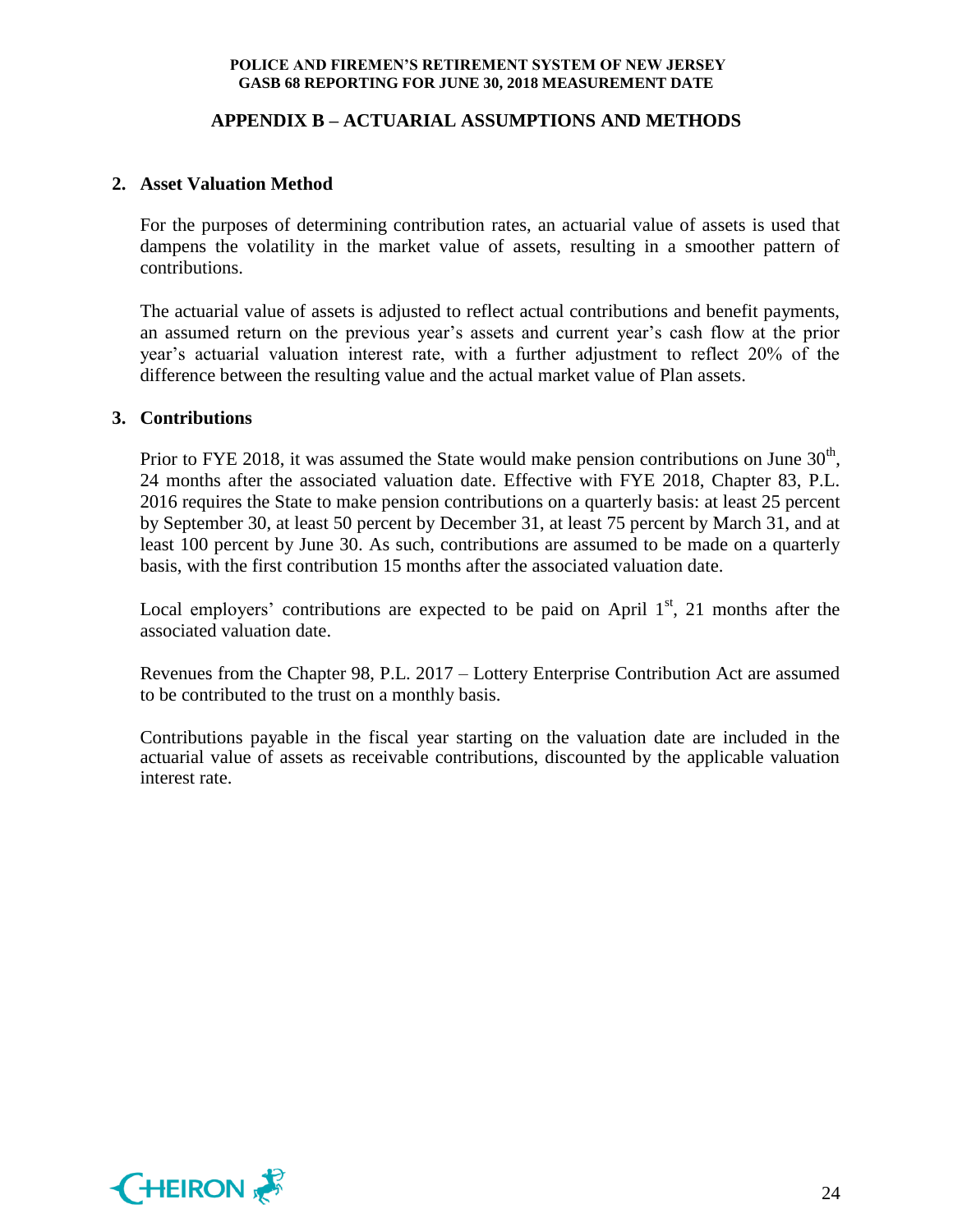## **APPENDIX C – SUMMARY OF PLAN PROVISIONS**

This summary of Plan provisions provides an overview of the major provisions of the PFRS used in the actuarial valuation. It is not intended to replace the more precise language of the NJ State Statutes, Title 43, Chapter 16A, and if there is any difference between the description of the plan herein and the actual language in the NJ State Statutes, the NJ State Statutes will govern.

## **1. Eligibility of Membership**

Eligibility is restricted to eligible police officers and firefighters in an eligible job title of classification who also meet the age, medical and training criteria for membership. The maximum enrollment age is 35.

## **2. Plan Year**

The 12-month period beginning on July 1 and ending on June 30.

## **3. Creditable Service**

A year of service is credited for each year an employee is a Member of the Retirement System plus service, if any, covered by a prior service liability.

## **4. Compensation**

Base salary upon which contributions by a Member to the Annuity Savings Fund were based in the last year of service. Chapter 113, P.L. 1997 provides that Compensation cannot exceed the compensation limitation of Section  $401(a)(17)$  of the Internal Revenue Code. Chapter 1, P.L. 2010 provides that for members hired on or after May 22, 2010, Compensation cannot exceed the annual maximum wage contribution base for Social Security, pursuant to the Federal Insurance Contribution Act.

## **5. Final Compensation**

Annual compensation received by the Member in the last 12 months of Creditable Service preceding his retirement. Chapter 1, P.L. 2010 provides that for members hired on or after May 22, 2010, Final Compensation means the average annual compensation for the three fiscal years of membership providing the largest benefit.

## **6. Aggregate Contributions**

The sum of all amounts deducted from the compensation of a Member or contributed by him or on his behalf without interest.

## **7. Member Contributions**

Each Member contributes 10% of base salary.

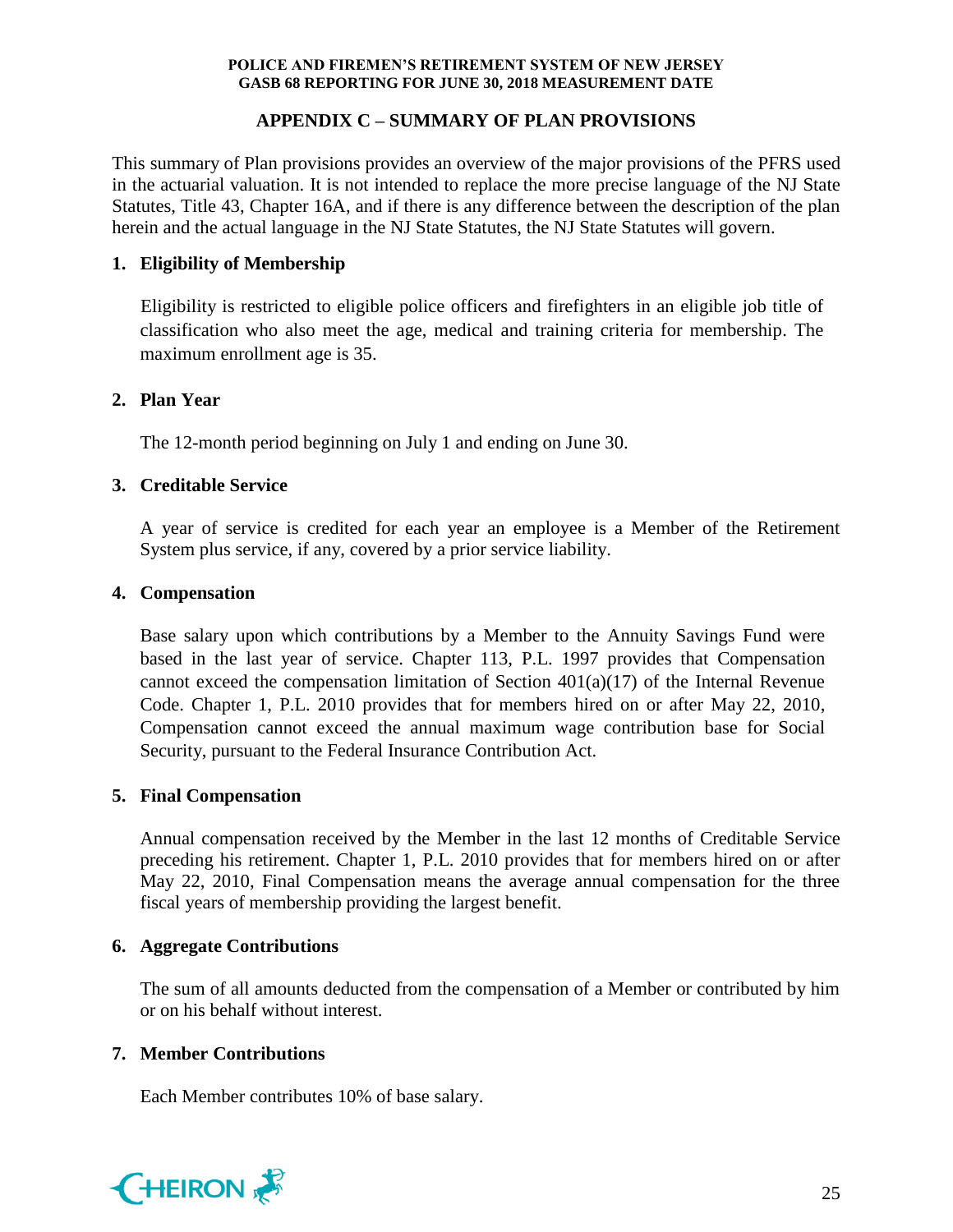## **APPENDIX C – SUMMARY OF PLAN PROVISIONS**

## **8. Benefits**

### **a) Service and Special Retirement**

Mandatory retirement at age 65, except a Member hired prior to January 1, 1987 may remain a Member until attaining the earlier of age 68 or 25 years of Creditable Service. Voluntary retirement prior to age 65.

(1) Service Retirement: For a Member enrolled as of January 18, 2000, age 55 or 20 years of Creditable Service. For a Member enrolled after January 18, 2000, age 55.

Benefit is an annual retirement allowance comprised of a member annuity plus an employer pension which together equal the greater of:

- a. 2% of Final Compensation for each year of Creditable Service up to 30 years plus 1% of Final Compensation for each year of Creditable Service over 30 years.
- b. 50% of Final Compensation for Members with 20 or more years of Creditable Service.
- c. 50% of Final Compensation plus 3% of Final Compensation for each year of Creditable Service in excess of 20 years for Members as of January 18, 2000 who would have 20 years of Creditable Service but not 25 years at age 65.
- (2) Special Retirement: 25 years of Creditable Service.

Benefit is in an annual retirement allowance comprised of a member annuity plus an employer pension which together equal:

- a. For Members enrolled on or before June 28, 2011, 65% of Final Compensation plus 1% of Final Compensation for each year of Creditable Service in excess of 25 years with a maximum of 70% of Final Compensation, except for those members with 30 or more years of Creditable Service on June 30, 1979.
- b. For Members hired after June 28, 2011, 60% of Final Compensation plus 1% of Final Compensation for each year of Creditable Service in excess of 25 years with a maximum of 65% of Final Compensation.

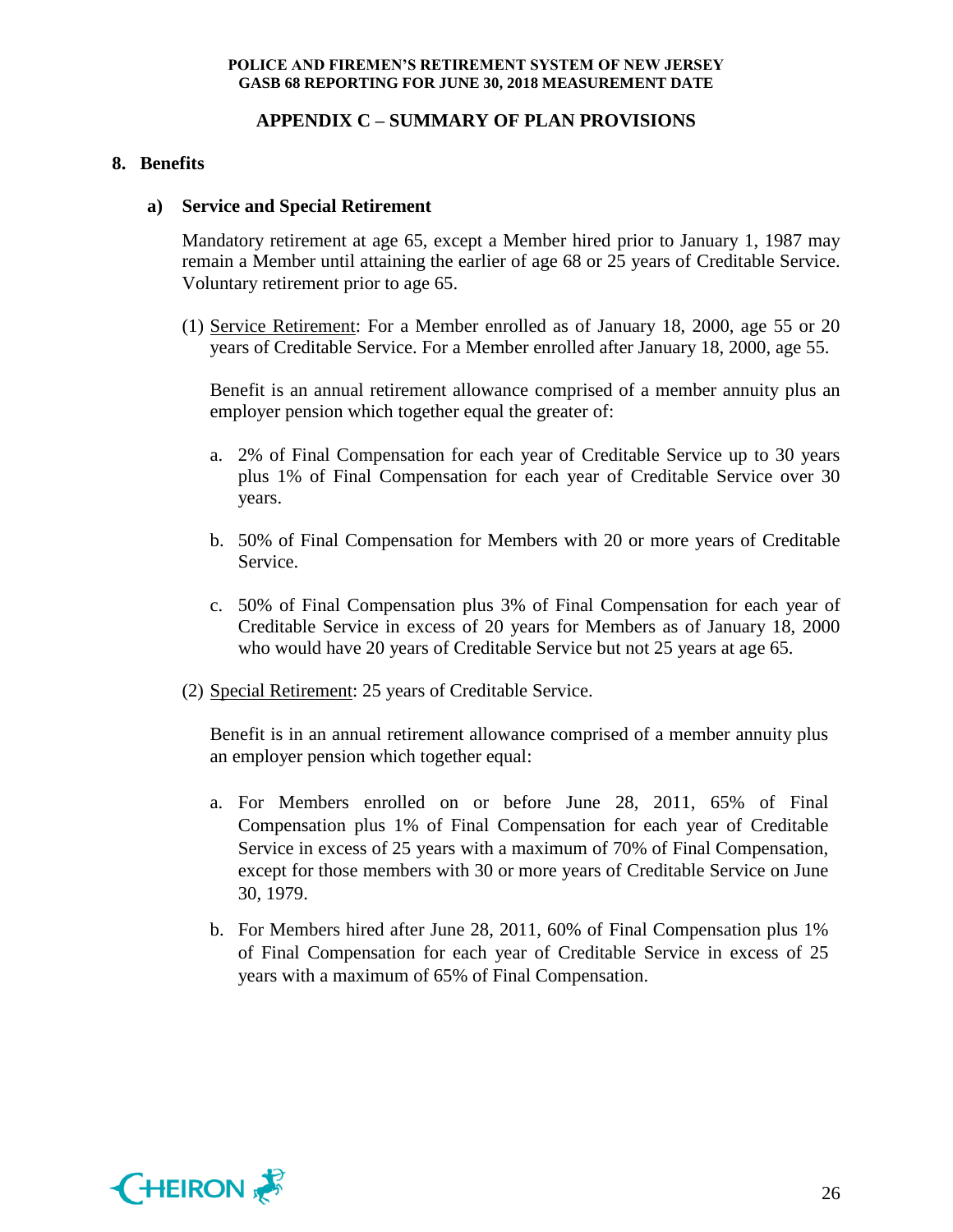## **APPENDIX C – SUMMARY OF PLAN PROVISIONS**

## **b) Deferred Retirement**

Termination of service prior to age 55 with 10 years of Creditable Service.

Benefit is either a refund of Aggregate Contributions, or a deferred life annuity commencing at age 55 comprised of a member annuity plus an employer pension which together equal 2% of Final Compensation for each year of Creditable Service up to 30 plus 1% of Final Compensation for each year of Creditable Service over 30 years.

For Members who die during the deferral period, the benefit is a return of Aggregate Contributions.

## **c) Non-Vested Termination**

Termination of service prior to age 55 and less than 10 years of service credit.

Benefit is a return of Aggregate Contributions.

## **d) Death Benefits**

- (1) Ordinary Death Before Retirement: Death of an active Member. Benefit is equal to:
	- a. Lump sum payment equal to 350% of Compensation, also known as the noncontributory group life insurance benefit, plus
	- b. Spousal life annuity of 50% of Final Compensation payable until spouse's death or remarriage. If there is no surviving spouse or upon death or remarriage, a total of 20% (35%, 50%) of Final Compensation payable to one (two, three or more) dependent child(ren). If there is no surviving spouse or dependent child(ren), 25% (40%) of Final Compensation to one (two) dependent parent(s). If there is no surviving spouse, dependent child(ren) or parent(s), the benefit is a refund of Aggregate Contributions.
- (2) Accidental Death Before Retirement: Death of an active Member resulting during performance of duties. Benefit is equal to:
	- a. Lump sum payment equal to 350% of Compensation, also known as the noncontributory group life insurance benefit, plus
	- b. Spousal life annuity of 70% of Compensation payable until spouse's death or remarriage. If there is no surviving spouse or upon death or remarriage, 70% of Compensation payable to dependent children in equal shares. If there is no surviving spouse or dependent child(ren), 25% (40%) of Compensation to one (two) dependent parent(s). If there is no surviving spouse, dependent child(ren) or parent(s), the benefit is a refund of Aggregate Contributions.

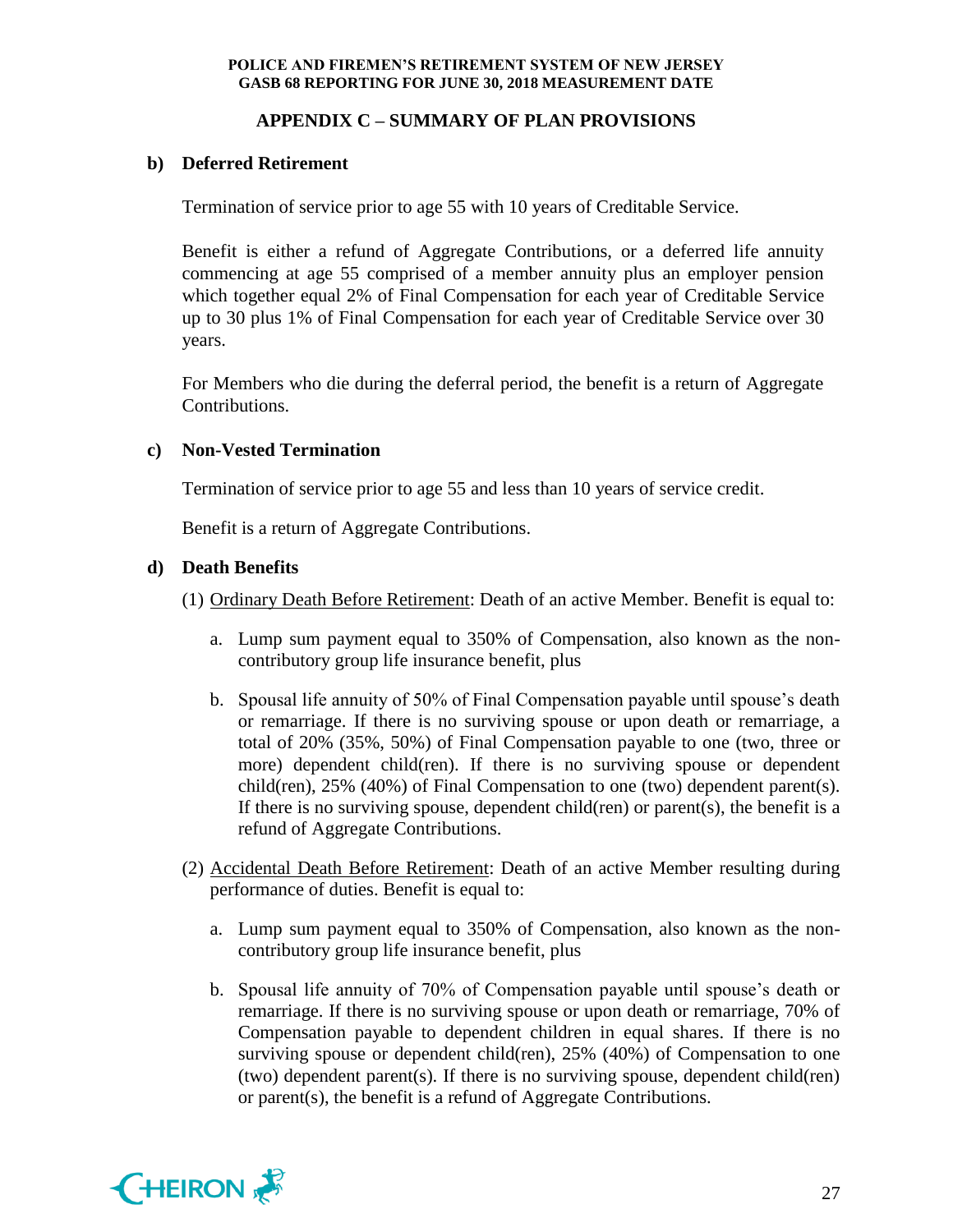## **APPENDIX C – SUMMARY OF PLAN PROVISIONS**

- (3) Death After Retirement: Death of a retired Member. Benefit is equal to:
	- a. Lump sum payment equal to 50% of Compensation for a Member retired under service, special or deferred retirement. For a Member receiving a disability benefit, lump sum payment of 350% of Compensation if death occurs prior to age 55 and 50% of final compensation if death occurs after age 55. This benefit is also known as the non-contributory group life insurance benefit, plus
	- b. For Members who retired on or after January 1, 1968, spouse life annuity of 50% of Final Compensation plus 15% (25%) of Final Compensation for one (two or more) dependent child(ren). The minimum benefit is \$4,500 per year. If there is no surviving spouse or upon death or remarriage, a total of 20% (35%, 50%) of Final Compensation payable to one (two, three or more) dependent child(ren). Previously granted COLAs also apply.

## **e) Disability Retirement**

(1) Ordinary Disability Retirement: Four years of Creditable Service and totally and permanently incapacitated from the performance of usual or available duties.

Benefit is an annual retirement allowance comprised of a member annuity plus an employer pension which together equal the greater of:

- a) 40% of Final Compensation, or
- b) 1.5% of Final Compensation for each year of Creditable Service.
- (2) Involuntary Ordinary Disability Retirement: Ordinary Disability Retirement applied for by the employer.

Benefit is an annual retirement allowance comprised of a member annuity plus an employer pension which together equal:

- a) For Members with 20 years of Creditable Service but less than 25 years, 50% of Final Compensation plus 3% of Final Compensation for each year of Creditable Service in excess of 20 years, to a maximum of 65% of Final Compensation.
- b) For all other members, the Ordinary Disability benefit.
- (3) Accidental Disability Retirement: Totally and permanently disabled as a direct result of a traumatic event occurring during and as a result of regular or assigned duties and such member is mentally or physically incapacitated for the performance of his usual duties.

Benefit is an annual retirement allowance comprised of a member annuity plus an employer pension which together equal 2/3 of annual rate of compensation at the time of the traumatic event or retirement, whichever is greater.

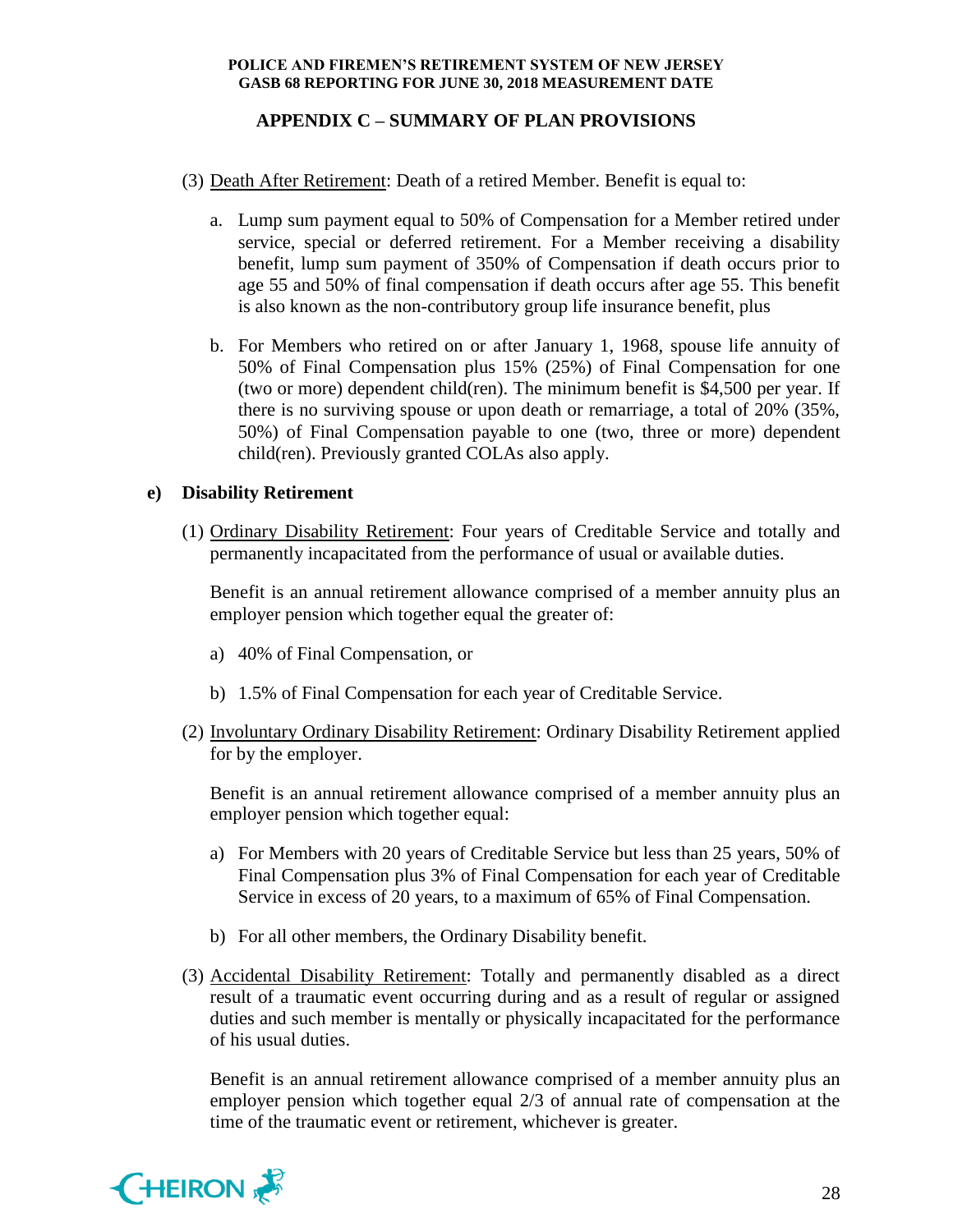## **APPENDIX C – SUMMARY OF PLAN PROVISIONS**

(4) Special Disability Retirement: Under age 55 with 5 years of Creditable Service and received a heart transplant.

Benefit is an annual retirement allowance comprised of a member annuity plus an employer pension which together equal 50% of Final Compensation.

## **9. Forms of Payment**

No optional forms of payment are available.

## **10. Cost-of-Living Adjustments**

Also known as Pension Adjustments. Provided annually to retirees and survivors after 24 months of retirement prior to July 1, 2011. Chapter 78, P.L. 2011 eliminated future adjustments effective July 1, 2011. Adjustments may be reinstated in the future subject to certain conditions outlined in Chapter 78, P.L. 2011.

## **11. Changes in Plan Provisions Since Last Valuation**

None.

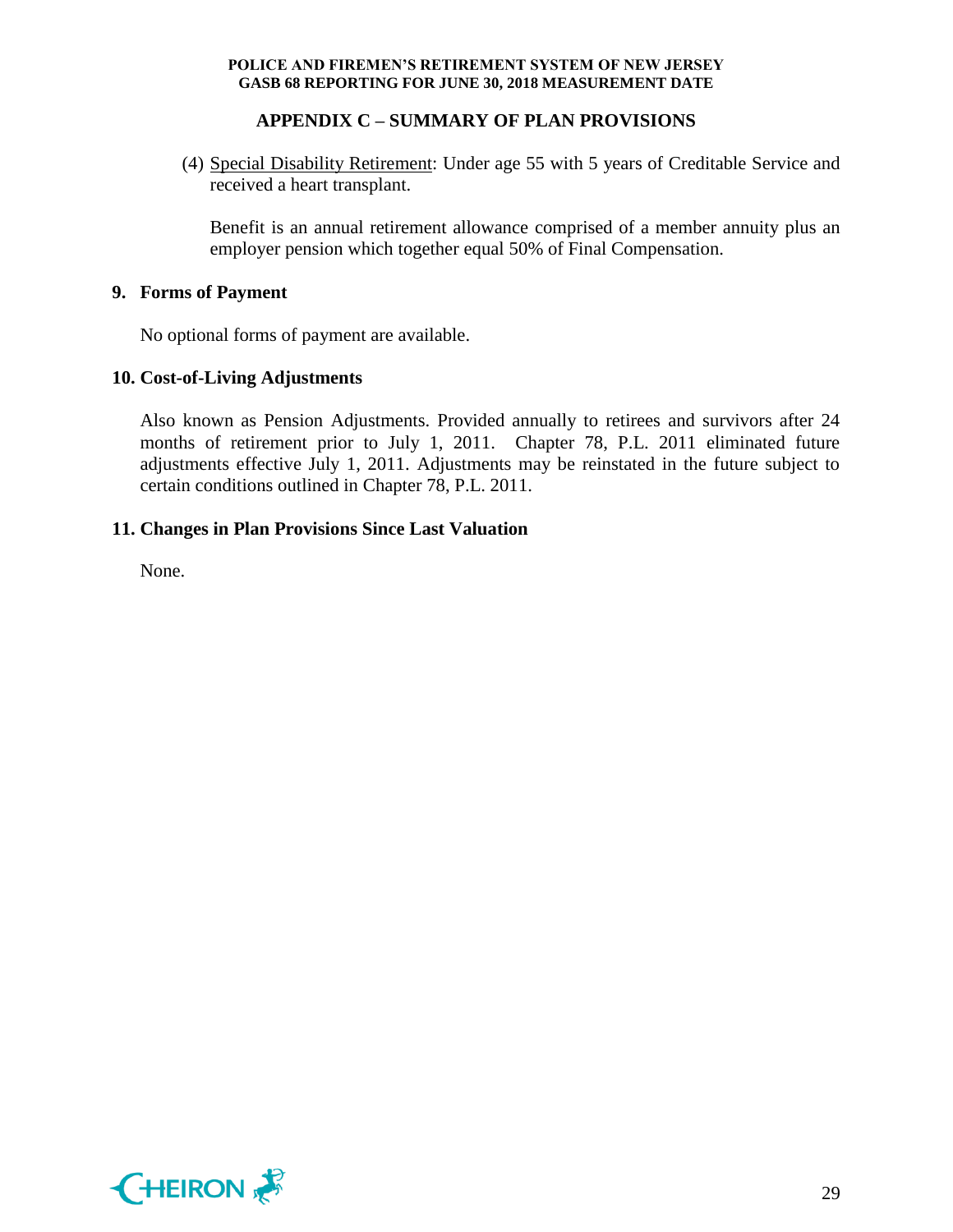## **APPENDIX D – DETERMINATION OF DISCOUNT RATE**

**Table 1 - Projection of the Pension Plan's Fiduciary Net Position**

(In Thousands) Projections Commence June 30, 2018

**Projected** 

| Year             | <b>Beginning</b><br><b>Fiduciary Net</b><br><b>Position</b> | Projected<br>Member<br>Contributions | Projected<br><b>Employer</b><br>Contributions | Projected<br>Lottery<br>Contributions | Projected<br><b>Benefit</b><br><b>Payments</b> | Projected<br>Administrative<br><b>Expenses</b> | Projected<br>Investment<br>Earnings | <b>Projected Ending</b><br><b>Fiduciary Net</b><br><b>Position</b> |
|------------------|-------------------------------------------------------------|--------------------------------------|-----------------------------------------------|---------------------------------------|------------------------------------------------|------------------------------------------------|-------------------------------------|--------------------------------------------------------------------|
|                  | (a)                                                         | (b)                                  | (c)                                           | (d)                                   | (e)                                            | (f)                                            | (g)                                 | $(h) = (a) + (b) + (c)$<br>$+ (d) - (e) - (f) + (g)$               |
| 1                | \$<br>26,008,826                                            | \$<br>362,822                        | \$<br>1,263,982                               | \$<br>12,451                          | \$<br>2,617,617                                | \$<br>4,665                                    | \$<br>1,767,193                     | 26,792,992<br>\$                                                   |
| $\boldsymbol{2}$ | 26,792,992                                                  | 352,553                              | 1,294,371                                     | 12,859                                | 2,734,909                                      | 4,872                                          | 1,818,297                           | 27,531,291                                                         |
| 3                | 27,531,291                                                  | 340,500                              | 1,403,225                                     | 13,037                                | 2,859,014                                      | 5,092                                          | 1,867,287                           | 28,291,235                                                         |
| $\overline{4}$   | 28,291,235                                                  | 329,825                              | 1,424,425                                     | 13,190                                | 2,969,252                                      | 5,287                                          | 1,916,797                           | 29,000,933                                                         |
| 5                | 29,000,933                                                  | 318,800                              | 1,592,416                                     | 13,343                                | 3,077,185                                      | 5,480                                          | 1,965,538                           | 29,808,366                                                         |
| 6                | 29,808,366                                                  | 306,272                              | 1,617,527                                     | 13,505                                | 3,188,711                                      | 5,680                                          | 2,018,336                           | 30,569,616                                                         |
| 7                | 30,569,616                                                  | 293,233                              | 1,639,090                                     | 13,670                                | 3,298,383                                      | 5,876                                          | 2,067,894                           | 31,279,244                                                         |
| 8                | 31,279,244                                                  | 278,873                              | 1,659,632                                     | 13,836                                | 3,411,340                                      | 6,077                                          | 2,113,675                           | 31,927,843                                                         |
| 9                | 31,927,843                                                  | 263,837                              | 1,652,863                                     | 14,005                                | 3,523,189                                      | 6,278                                          | 2,154,733                           | 32,483,815                                                         |
| 10               | 32,483,815                                                  | 251,370                              | 1,668,411                                     | 14,165                                | 3,629,674                                      | 6,469                                          | 2,189,961                           | 32,971,578                                                         |
| 11               | 32,971,578                                                  | 238,433                              | 1,683,243                                     | 14,275                                | 3,733,256                                      |                                                |                                     | 33,388,109                                                         |
| 12               | 33,388,109                                                  | 225,506                              | 1,698,455                                     | 14,419                                | 3,831,155                                      | 6,655<br>6,830                                 | 2,220,491<br>2,246,250              | 33,734,753                                                         |
|                  |                                                             |                                      |                                               |                                       |                                                |                                                | 2,266,459                           |                                                                    |
| 13<br>14         | 33,734,753                                                  | 210,713                              | 1,696,259<br>1,689,496                        | 14,565                                | 3,935,594<br>4,045,034                         | 7,017                                          |                                     | 33,980,138<br>34,105,389                                           |
|                  | 33,980,138                                                  | 194,025                              |                                               | 14,712                                |                                                | 7,212                                          | 2,279,265                           |                                                                    |
| 15               | 34,105,389                                                  | 177,767<br>161,863                   | 1,677,862<br>1,665,565                        | 14,860<br>15,011                      | 4,144,808                                      | 7,390<br>7,553                                 | 2,283,923                           | 34,107,604<br>33,987,361                                           |
| 16               | 34,107,604                                                  |                                      |                                               |                                       | 4,235,415                                      |                                                | 2,280,286                           |                                                                    |
| 17               | 33,987,361                                                  | 147,537                              | 1,654,874                                     | 15,162                                | 4,308,746                                      | 7,684                                          | 2,268,753                           | 33,757,257                                                         |
| 18               | 33,757,257                                                  | 136,255                              | 1,647,612                                     | 15,315                                | 4,356,259                                      | 7,769                                          | 2,250,588                           | 33,442,999                                                         |
| 19               | 33,442,999                                                  | 125,735                              | 1,647,082                                     | 15,470                                | 4,392,452                                      | 7,834                                          | 2,227,075                           | 33,058,075                                                         |
| 20               | 33,058,075                                                  | 113,180                              | 1,649,550                                     | 15,626                                | 4,432,885                                      | 7,908                                          | 2,198,449                           | 32,594,087                                                         |
| 21               | 32,594,087                                                  | 98,246                               | 1,648,866                                     | 15,784                                | 4,479,568                                      | 7,992                                          | 2,163,933                           | 32,033,357                                                         |
| 22               | 32,033,357                                                  | 81,572                               | 1,642,914                                     | 15,943                                | 4,529,027                                      | 8,080                                          | 2,122,399                           | 31,359,079                                                         |
| 23               | 31,359,079                                                  | 64,002                               | 1,632,426                                     | 16,104                                | 4,576,944                                      | 8,167                                          | 2,072,861                           | 30,559,362                                                         |
| 24               | 30,559,362                                                  | 45,837                               | 1,619,237                                     | 16,267                                | 4,621,303                                      | 8,247                                          | 2,014,594                           | 29,625,746                                                         |
| 25               | 29,625,746                                                  | 31,997                               | 1,604,117                                     | 16,431                                | 4,633,396                                      | 8,271                                          | 1,948,173                           | 28,584,797                                                         |
| 26               | 28,584,797                                                  | 24,392                               | 1,597,113                                     | 16,597                                | 4,605,398                                      | 8,222                                          | 1,875,979                           | 27,485,257                                                         |
| 27               | 27,485,257                                                  | 18,920                               | 1,601,793                                     | 16,764                                | 4,560,875                                      | 8,144                                          | 1,800,546                           | 26,354,262                                                         |
| 28               | 26,354,262                                                  | 14,494                               | 1,610,217                                     | 16,933                                | 4,506,214                                      | 8,047                                          | 1,723,369                           | 25,205,014                                                         |
| 29               | 25,205,014                                                  | 10,945                               | 1,620,504                                     | 17,104                                | 4,442,429                                      | 7,933                                          | 1,645,296                           | 24,048,501                                                         |
| 30               | 24,048,501                                                  | 8,143                                | 1,632,402                                     | $\boldsymbol{0}$                      | 4,370,432                                      | 7,805                                          | 1,566,460                           | 22,877,269                                                         |
| 31               | 22,877,269                                                  | 5,968                                | 1,646,440                                     | $\boldsymbol{0}$                      | 4,291,132                                      | 7,664                                          | 1,487,503                           | 21,718,383                                                         |
| 32               | 21,718,383                                                  | 4,301                                | 1,661,580                                     | $\boldsymbol{0}$                      | 4,205,487                                      | 7,511                                          | 1,409,669                           | 20,580,935                                                         |
| 33               | 20,580,935                                                  | 3,026                                | 1,677,585                                     | $\mathbf{0}$                          | 4,114,346                                      | 7,349                                          | 1,333,557                           | 19,473,410                                                         |
| 34               | 19,473,410                                                  | 2,079                                | 1,694,231                                     | $\mathbf{0}$                          | 4,018,242                                      | 7,177                                          | 1,259,737                           | 18,404,038                                                         |
| 35               | 18,404,038                                                  | 1,382                                | 1,711,378                                     | $\boldsymbol{0}$                      | 3,917,797                                      | 6,998                                          | 1,188,758                           | 17,380,760                                                         |
| 36               | 17,380,760                                                  | 887                                  | 1,414,682                                     | $\mathbf{0}$                          | 3,813,431                                      | 6,812                                          | 1,115,769                           | 16,091,855                                                         |
| 37               | 16,091,855                                                  | 543                                  | 886,360                                       | $\boldsymbol{0}$                      | 3,705,539                                      | 6,620                                          | 1,020,343                           | 14,286,942                                                         |
| 38               | 14,286,942                                                  | 307                                  | 875,705                                       | $\boldsymbol{0}$                      | 3,594,505                                      | 6,422                                          | 897,785                             | 12,459,813                                                         |
| 39               | 12,459,813                                                  | 163                                  | 891,784                                       | $\mathbf{0}$                          | 3,480,574                                      | 6,218                                          | 774,237                             | 10,639,203                                                         |
| 40               | 10,639,203                                                  | 78                                   | 909,262                                       | $\boldsymbol{0}$                      | 3,364,091                                      | 6,010                                          | 651,262                             | 8,829,704                                                          |
| 41               | 8,829,704                                                   | 34                                   | 926,785                                       | $\boldsymbol{0}$                      | 3,245,378                                      | 5,799                                          | 529,146                             | 7,034,493                                                          |
| 42               | 7,034,493                                                   | 11                                   | 944,285                                       | $\boldsymbol{0}$                      | 3,124,762                                      | 5,583                                          | 408,100                             | 5,256,543                                                          |
| 43               | 5,256,543                                                   | $\sqrt{2}$                           | 961,717                                       | $\boldsymbol{0}$                      | 3,002,539                                      | 5,365                                          | 288,319                             | 3,498,677                                                          |
| 44               | 3,498,677                                                   | $\boldsymbol{0}$                     | 979,112                                       | $\mathbf{0}$                          | 2,879,038                                      | 5,145                                          | 169,992                             | 1,763,597                                                          |
| 45               | 1,763,597                                                   | $\boldsymbol{0}$                     | 996,492                                       | $\boldsymbol{0}$                      | 2,754,621                                      | 4,923                                          | 53,293                              | 53,839                                                             |
| 46               | $\boldsymbol{0}$                                            | $\mathbf{0}$                         | $\boldsymbol{0}$                              | $\mathbf{0}$                          | 2,629,654                                      | 4,700                                          | $\boldsymbol{0}$                    | $\boldsymbol{0}$                                                   |
| 47               | $\boldsymbol{0}$                                            | $\overline{0}$                       | $\mathbf{0}$                                  | $\mathbf{0}$                          | 2,504,512                                      | 4,476                                          | $\boldsymbol{0}$                    | $\mathbf{0}$                                                       |
| 48               | $\boldsymbol{0}$                                            | $\boldsymbol{0}$                     | $\boldsymbol{0}$                              | $\boldsymbol{0}$                      | 2,379,577                                      | 4,253                                          | $\boldsymbol{0}$                    | $\mathbf{0}$                                                       |
| 49               | $\overline{0}$                                              | $\mathbf 0$                          | $\mathbf{0}$                                  | $\mathbf{0}$                          | 2,255,234                                      | 4,031                                          | $\boldsymbol{0}$                    | $\boldsymbol{0}$                                                   |
| 50               | $\overline{0}$                                              | $\overline{0}$                       | $\mathbf{0}$                                  | $\mathbf{0}$                          | 2,131,863                                      | 3,811                                          | $\mathbf{0}$                        | $\boldsymbol{0}$                                                   |
| 51               | $\Omega$                                                    | $\theta$                             | $\Omega$                                      | $\mathbf{0}$                          | 2,009,827                                      | 3,593                                          | $\Omega$                            | $\Omega$                                                           |
| 52               | 0                                                           | $\boldsymbol{0}$                     | $\boldsymbol{0}$                              | $\boldsymbol{0}$                      | 1,889,475                                      | 3,378                                          | $\boldsymbol{0}$                    | $\theta$                                                           |
| 53               | 0                                                           | 0                                    | $\boldsymbol{0}$                              | $\boldsymbol{0}$                      | 1,771,133                                      | 3,167                                          | $\boldsymbol{0}$                    | $\mathbf{0}$                                                       |
| 54               | 0                                                           | $\boldsymbol{0}$                     | $\boldsymbol{0}$                              | $\boldsymbol{0}$                      | 1,655,103                                      | 2,960                                          | $\boldsymbol{0}$                    | $\mathbf{0}$                                                       |
| 55               | 0                                                           | 0                                    | $\boldsymbol{0}$                              | $\boldsymbol{0}$                      | 1,541,659                                      | 2,757                                          | $\boldsymbol{0}$                    | $\mathbf{0}$                                                       |
| 56               | 0                                                           | 0                                    | $\boldsymbol{0}$                              | $\boldsymbol{0}$                      | 1,431,053                                      | 2,560                                          | $\boldsymbol{0}$                    | $\boldsymbol{0}$                                                   |
| 57               | 0                                                           | 0                                    | $\boldsymbol{0}$                              | $\boldsymbol{0}$                      | 1,323,529                                      | 2,368                                          | $\boldsymbol{0}$                    | $\mathbf{0}$                                                       |
| 58               | 0                                                           | 0                                    | $\boldsymbol{0}$                              | $\boldsymbol{0}$                      | 1,219,307                                      | 2,182                                          | $\boldsymbol{0}$                    | $\boldsymbol{0}$                                                   |
| 59               | 0                                                           | 0                                    | 0                                             | $\boldsymbol{0}$                      | 1,118,614                                      | 2,002                                          | $\boldsymbol{0}$                    | $\boldsymbol{0}$                                                   |
| 60               | $\boldsymbol{0}$                                            | 0                                    | 0                                             | $\boldsymbol{0}$                      | 1,021,671                                      | 1,829                                          | 0                                   | $\boldsymbol{0}$                                                   |

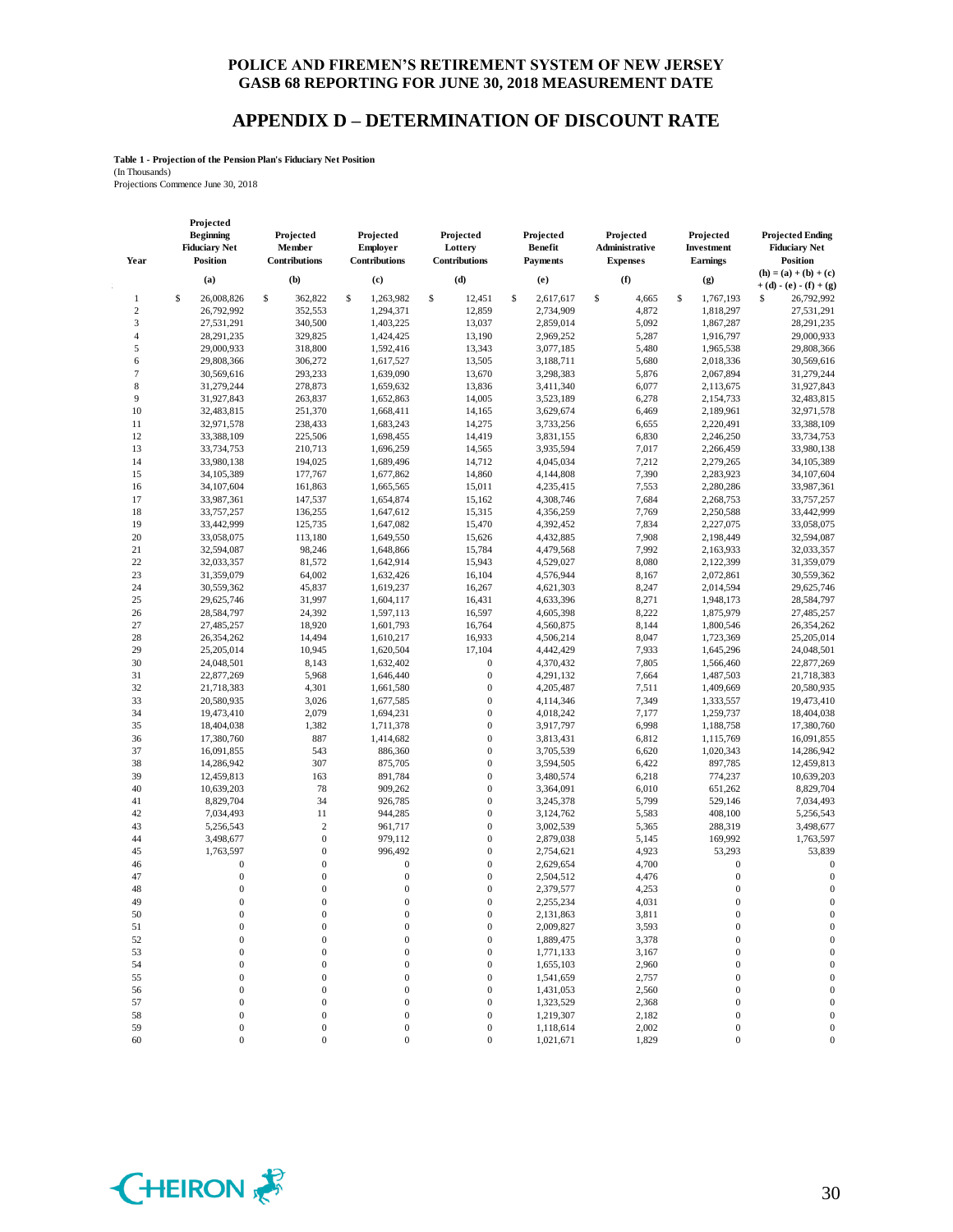## **APPENDIX D – DETERMINATION OF DISCOUNT RATE**

**Table 1 - Projection of the Pension Plan's Fiduciary Net Position**

(In Thousands) Projections Commence June 30, 2018

| Year | Projected<br><b>Beginning</b><br><b>Fiduciary Net</b><br><b>Position</b> | Projected<br>Member<br>Contributions | Projected<br>Employer<br>Contributions | Projected<br>Lottery<br>Contributions | Projected<br><b>Benefit</b><br><b>Payments</b> | Projected<br>Administrative<br><b>Expenses</b> | Projected<br>Investment<br>Earnings | <b>Projected Ending</b><br><b>Fiduciary Net</b><br><b>Position</b> |
|------|--------------------------------------------------------------------------|--------------------------------------|----------------------------------------|---------------------------------------|------------------------------------------------|------------------------------------------------|-------------------------------------|--------------------------------------------------------------------|
|      | (a)                                                                      | (b)                                  | (c)                                    | (d)                                   | (e)                                            | (f)                                            | (g)                                 | $(h) = (a) + (b) + (c)$<br>$+ (d) - (e) - (f) + (g)$               |
|      | $\boldsymbol{0}$                                                         |                                      | $\mathbf{0}$                           |                                       |                                                |                                                | $\mathbf{0}$                        | $\theta$                                                           |
| 61   |                                                                          | $\boldsymbol{0}$                     |                                        | $\boldsymbol{0}$                      | 928,699                                        | 1,663                                          |                                     |                                                                    |
| 62   | $\overline{0}$                                                           | $\boldsymbol{0}$                     | $\mathbf{0}$                           | $\boldsymbol{0}$                      | 839,919                                        | 1,504                                          | $\mathbf{0}$                        | $\boldsymbol{0}$                                                   |
| 63   | $\boldsymbol{0}$                                                         | $\boldsymbol{0}$                     | $\mathbf{0}$                           | $\boldsymbol{0}$                      | 755,544                                        | 1,354                                          | $\mathbf{0}$                        | $\boldsymbol{0}$                                                   |
| 64   | $\boldsymbol{0}$                                                         | $\boldsymbol{0}$                     | $\boldsymbol{0}$                       | $\boldsymbol{0}$                      | 675,766                                        | 1,211                                          | $\boldsymbol{0}$                    | $\mathbf{0}$                                                       |
| 65   | $\boldsymbol{0}$                                                         | $\boldsymbol{0}$                     | $\mathbf{0}$                           | $\boldsymbol{0}$                      | 600,762                                        | 1,077                                          | $\mathbf{0}$                        | $\mathbf{0}$                                                       |
| 66   | $\boldsymbol{0}$                                                         | $\overline{0}$                       | $\mathbf{0}$                           | $\boldsymbol{0}$                      | 530,679                                        | 952                                            | $\boldsymbol{0}$                    | $\mathbf{0}$                                                       |
| 67   | $\boldsymbol{0}$                                                         | $\boldsymbol{0}$                     | $\boldsymbol{0}$                       | $\boldsymbol{0}$                      | 465,627                                        | 835                                            | $\boldsymbol{0}$                    | $\mathbf{0}$                                                       |
| 68   | $\boldsymbol{0}$                                                         | $\boldsymbol{0}$                     | $\boldsymbol{0}$                       | $\boldsymbol{0}$                      | 405,677                                        | 728                                            | $\boldsymbol{0}$                    | $\mathbf{0}$                                                       |
| 69   | $\boldsymbol{0}$                                                         | $\boldsymbol{0}$                     | $\boldsymbol{0}$                       | $\boldsymbol{0}$                      | 350,850                                        | 630                                            | $\boldsymbol{0}$                    | $\boldsymbol{0}$                                                   |
| 70   | $\overline{0}$                                                           | $\boldsymbol{0}$                     | $\boldsymbol{0}$                       | $\boldsymbol{0}$                      | 301,110                                        | 541                                            | $\boldsymbol{0}$                    | $\boldsymbol{0}$                                                   |
| 71   | $\overline{0}$                                                           | $\overline{0}$                       | $\overline{0}$                         | $\mathbf{0}$                          | 256,365                                        | 461                                            | $\overline{0}$                      | $\boldsymbol{0}$                                                   |
| 72   | $\mathbf{0}$                                                             | $\mathbf{0}$                         | $\mathbf{0}$                           | $\mathbf{0}$                          | 216,470                                        | 389                                            | $\mathbf{0}$                        | $\boldsymbol{0}$                                                   |
| 73   | $\overline{0}$                                                           | $\overline{0}$                       | $\mathbf{0}$                           | $\mathbf{0}$                          | 181,222                                        | 326                                            | $\overline{0}$                      | $\mathbf{0}$                                                       |
| 74   | $\boldsymbol{0}$                                                         | $\boldsymbol{0}$                     | $\mathbf{0}$                           | $\boldsymbol{0}$                      | 150,378                                        | 271                                            | $\boldsymbol{0}$                    | $\mathbf{0}$                                                       |
| 75   | $\boldsymbol{0}$                                                         | $\mathbf 0$                          | $\boldsymbol{0}$                       | $\boldsymbol{0}$                      | 123,649                                        | 223                                            | $\boldsymbol{0}$                    | $\mathbf{0}$                                                       |
| 76   | $\boldsymbol{0}$                                                         | $\boldsymbol{0}$                     | $\mathbf{0}$                           | $\boldsymbol{0}$                      | 100,717                                        | 181                                            | $\boldsymbol{0}$                    | $\boldsymbol{0}$                                                   |
| 77   | $\boldsymbol{0}$                                                         | $\boldsymbol{0}$                     | $\boldsymbol{0}$                       | $\boldsymbol{0}$                      | 81,239                                         | 146                                            | $\boldsymbol{0}$                    | $\mathbf{0}$                                                       |
| 78   | $\boldsymbol{0}$                                                         | $\boldsymbol{0}$                     | $\boldsymbol{0}$                       | $\boldsymbol{0}$                      | 64,862                                         | 117                                            | $\boldsymbol{0}$                    | $\mathbf{0}$                                                       |
| 79   | $\boldsymbol{0}$                                                         | $\boldsymbol{0}$                     | $\boldsymbol{0}$                       | $\boldsymbol{0}$                      | 51,233                                         | 92                                             | $\boldsymbol{0}$                    | $\mathbf{0}$                                                       |
|      |                                                                          |                                      |                                        |                                       |                                                |                                                |                                     |                                                                    |
| 80   | $\boldsymbol{0}$                                                         | $\boldsymbol{0}$                     | $\mathbf{0}$                           | $\boldsymbol{0}$                      | 40,011                                         | $72\,$                                         | $\mathbf{0}$                        | $\mathbf{0}$                                                       |
| 81   | $\boldsymbol{0}$                                                         | $\boldsymbol{0}$                     | $\boldsymbol{0}$                       | $\boldsymbol{0}$                      | 30,869                                         | 56                                             | $\boldsymbol{0}$                    | $\boldsymbol{0}$                                                   |
| 82   | $\boldsymbol{0}$                                                         | $\boldsymbol{0}$                     | $\boldsymbol{0}$                       | $\boldsymbol{0}$                      | 23,510                                         | 42                                             | $\boldsymbol{0}$                    | $\boldsymbol{0}$                                                   |
| 83   | $\boldsymbol{0}$                                                         | $\boldsymbol{0}$                     | $\mathbf{0}$                           | $\mathbf{0}$                          | 17,660                                         | 32                                             | $\mathbf{0}$                        | $\overline{0}$                                                     |
| 84   | $\boldsymbol{0}$                                                         | $\mathbf 0$                          | $\boldsymbol{0}$                       | $\boldsymbol{0}$                      | 13,074                                         | 24                                             | $\boldsymbol{0}$                    | $\mathbf{0}$                                                       |
| 85   | $\boldsymbol{0}$                                                         | $\boldsymbol{0}$                     | $\mathbf{0}$                           | $\boldsymbol{0}$                      | 9,533                                          | 17                                             | $\overline{0}$                      | $\boldsymbol{0}$                                                   |
| 86   | $\boldsymbol{0}$                                                         | $\boldsymbol{0}$                     | $\boldsymbol{0}$                       | $\boldsymbol{0}$                      | 6,844                                          | 12                                             | $\boldsymbol{0}$                    | $\overline{0}$                                                     |
| 87   | $\boldsymbol{0}$                                                         | $\boldsymbol{0}$                     | $\boldsymbol{0}$                       | $\boldsymbol{0}$                      | 4,838                                          | 9                                              | $\boldsymbol{0}$                    | $\overline{0}$                                                     |
| 88   | $\boldsymbol{0}$                                                         | $\boldsymbol{0}$                     | $\boldsymbol{0}$                       | $\boldsymbol{0}$                      | 3,369                                          | 6                                              | $\boldsymbol{0}$                    | $\mathbf{0}$                                                       |
| 89   | $\boldsymbol{0}$                                                         | $\boldsymbol{0}$                     | $\boldsymbol{0}$                       | $\boldsymbol{0}$                      | 2,314                                          | $\overline{4}$                                 | $\boldsymbol{0}$                    | $\mathbf{0}$                                                       |
| 90   | $\boldsymbol{0}$                                                         | $\boldsymbol{0}$                     | $\mathbf{0}$                           | $\boldsymbol{0}$                      | 1,570                                          | $\mathfrak{Z}$                                 | $\mathbf{0}$                        | $\mathbf{0}$                                                       |
| 91   | $\boldsymbol{0}$                                                         | $\boldsymbol{0}$                     | $\mathbf{0}$                           | $\boldsymbol{0}$                      | 1,056                                          | $\sqrt{2}$                                     | $\boldsymbol{0}$                    | $\mathbf{0}$                                                       |
| 92   | $\overline{0}$                                                           | $\boldsymbol{0}$                     | $\mathbf{0}$                           | $\boldsymbol{0}$                      | 707                                            | $\mathbf{1}$                                   | $\mathbf{0}$                        | $\mathbf{0}$                                                       |
| 93   | $\overline{0}$                                                           | $\boldsymbol{0}$                     | $\mathbf{0}$                           | $\boldsymbol{0}$                      | 474                                            | $\mathbf{1}$                                   | $\boldsymbol{0}$                    | $\mathbf{0}$                                                       |
| 94   | 0                                                                        | $\boldsymbol{0}$                     | $\mathbf{0}$                           | $\boldsymbol{0}$                      | 320                                            | $\mathbf{1}$                                   | $\boldsymbol{0}$                    | $\boldsymbol{0}$                                                   |
| 95   | $\boldsymbol{0}$                                                         | $\boldsymbol{0}$                     | $\boldsymbol{0}$                       | $\boldsymbol{0}$                      | 218                                            | $\boldsymbol{0}$                               | $\boldsymbol{0}$                    | $\overline{0}$                                                     |
| 96   | 0                                                                        | $\boldsymbol{0}$                     | $\boldsymbol{0}$                       | $\boldsymbol{0}$                      | 151                                            | $\boldsymbol{0}$                               | $\boldsymbol{0}$                    | $\overline{0}$                                                     |
| 97   | $\boldsymbol{0}$                                                         | $\boldsymbol{0}$                     | $\boldsymbol{0}$                       | $\boldsymbol{0}$                      | 107                                            | $\boldsymbol{0}$                               | $\boldsymbol{0}$                    | $\boldsymbol{0}$                                                   |
| 98   | $\boldsymbol{0}$                                                         | $\boldsymbol{0}$                     | $\boldsymbol{0}$                       | $\boldsymbol{0}$                      | 77                                             | $\boldsymbol{0}$                               | $\boldsymbol{0}$                    | $\boldsymbol{0}$                                                   |
| 99   | $\boldsymbol{0}$                                                         | $\boldsymbol{0}$                     | $\boldsymbol{0}$                       | $\boldsymbol{0}$                      | 56                                             | $\boldsymbol{0}$                               | $\boldsymbol{0}$                    | $\boldsymbol{0}$                                                   |
| 100  | $\boldsymbol{0}$                                                         | $\boldsymbol{0}$                     | $\boldsymbol{0}$                       | $\boldsymbol{0}$                      | 42                                             | $\boldsymbol{0}$                               | $\boldsymbol{0}$                    | $\mathbf{0}$                                                       |
| 101  | $\overline{0}$                                                           | $\boldsymbol{0}$                     | $\mathbf{0}$                           | $\boldsymbol{0}$                      | 31                                             | $\boldsymbol{0}$                               | $\boldsymbol{0}$                    | $\mathbf{0}$                                                       |
| 102  |                                                                          | $\mathbf 0$                          | $\boldsymbol{0}$                       | $\boldsymbol{0}$                      | 24                                             | $\boldsymbol{0}$                               | $\boldsymbol{0}$                    | $\mathbf{0}$                                                       |
|      | $\boldsymbol{0}$                                                         |                                      |                                        |                                       |                                                |                                                |                                     |                                                                    |
| 103  | $\boldsymbol{0}$                                                         | $\boldsymbol{0}$                     | $\boldsymbol{0}$                       | $\boldsymbol{0}$                      | 18                                             | $\boldsymbol{0}$                               | $\boldsymbol{0}$                    | $\mathbf{0}$                                                       |
| 104  | $\overline{0}$                                                           | $\boldsymbol{0}$                     | $\mathbf{0}$                           | $\boldsymbol{0}$                      | 13                                             | $\boldsymbol{0}$                               | $\boldsymbol{0}$                    | $\mathbf{0}$                                                       |
| 105  | $\overline{0}$                                                           | $\overline{0}$                       | $\mathbf{0}$                           | $\boldsymbol{0}$                      | 9                                              | $\boldsymbol{0}$                               | $\boldsymbol{0}$                    | $\mathbf{0}$                                                       |
| 106  | $\boldsymbol{0}$                                                         | $\boldsymbol{0}$                     | $\boldsymbol{0}$                       | $\boldsymbol{0}$                      | $\tau$                                         | $\boldsymbol{0}$                               | $\boldsymbol{0}$                    | $\mathbf{0}$                                                       |
| 107  | $\boldsymbol{0}$                                                         | $\boldsymbol{0}$                     | $\boldsymbol{0}$                       | $\boldsymbol{0}$                      | $\overline{4}$                                 | $\boldsymbol{0}$                               | $\boldsymbol{0}$                    | $\mathbf{0}$                                                       |
| 108  | $\boldsymbol{0}$                                                         | $\boldsymbol{0}$                     | $\boldsymbol{0}$                       | $\boldsymbol{0}$                      | $\overline{3}$                                 | $\boldsymbol{0}$                               | $\boldsymbol{0}$                    | $\overline{0}$                                                     |
| 109  | $\boldsymbol{0}$                                                         | $\boldsymbol{0}$                     | $\mathbf{0}$                           | $\boldsymbol{0}$                      | $\overline{2}$                                 | $\boldsymbol{0}$                               | $\boldsymbol{0}$                    | $\overline{0}$                                                     |
| 110  | $\boldsymbol{0}$                                                         | $\boldsymbol{0}$                     | $\boldsymbol{0}$                       | $\boldsymbol{0}$                      | $\,1\,$                                        | $\boldsymbol{0}$                               | $\boldsymbol{0}$                    | $\mathbf{0}$                                                       |
| 111  | $\boldsymbol{0}$                                                         | $\boldsymbol{0}$                     | $\boldsymbol{0}$                       | $\boldsymbol{0}$                      | $\,1\,$                                        | $\boldsymbol{0}$                               | $\boldsymbol{0}$                    | $\boldsymbol{0}$                                                   |
| 112  | $\boldsymbol{0}$                                                         | $\boldsymbol{0}$                     | $\boldsymbol{0}$                       | $\boldsymbol{0}$                      | $\boldsymbol{0}$                               | $\boldsymbol{0}$                               | $\boldsymbol{0}$                    | $\boldsymbol{0}$                                                   |
| 113  | $\overline{0}$                                                           | $\boldsymbol{0}$                     | $\boldsymbol{0}$                       | $\boldsymbol{0}$                      | $\mathbf{0}$                                   | $\boldsymbol{0}$                               | $\boldsymbol{0}$                    | $\boldsymbol{0}$                                                   |
| 114  | $\mathbf{0}$                                                             | $\overline{0}$                       | $\overline{0}$                         | $\boldsymbol{0}$                      | $\mathbf{0}$                                   | $\boldsymbol{0}$                               | $\mathbf{0}$                        | $\boldsymbol{0}$                                                   |
| 115  | $\Omega$                                                                 | $\theta$                             | $\Omega$                               | $\theta$                              | $\Omega$                                       | $\overline{0}$                                 | $\Omega$                            | $\overline{0}$                                                     |

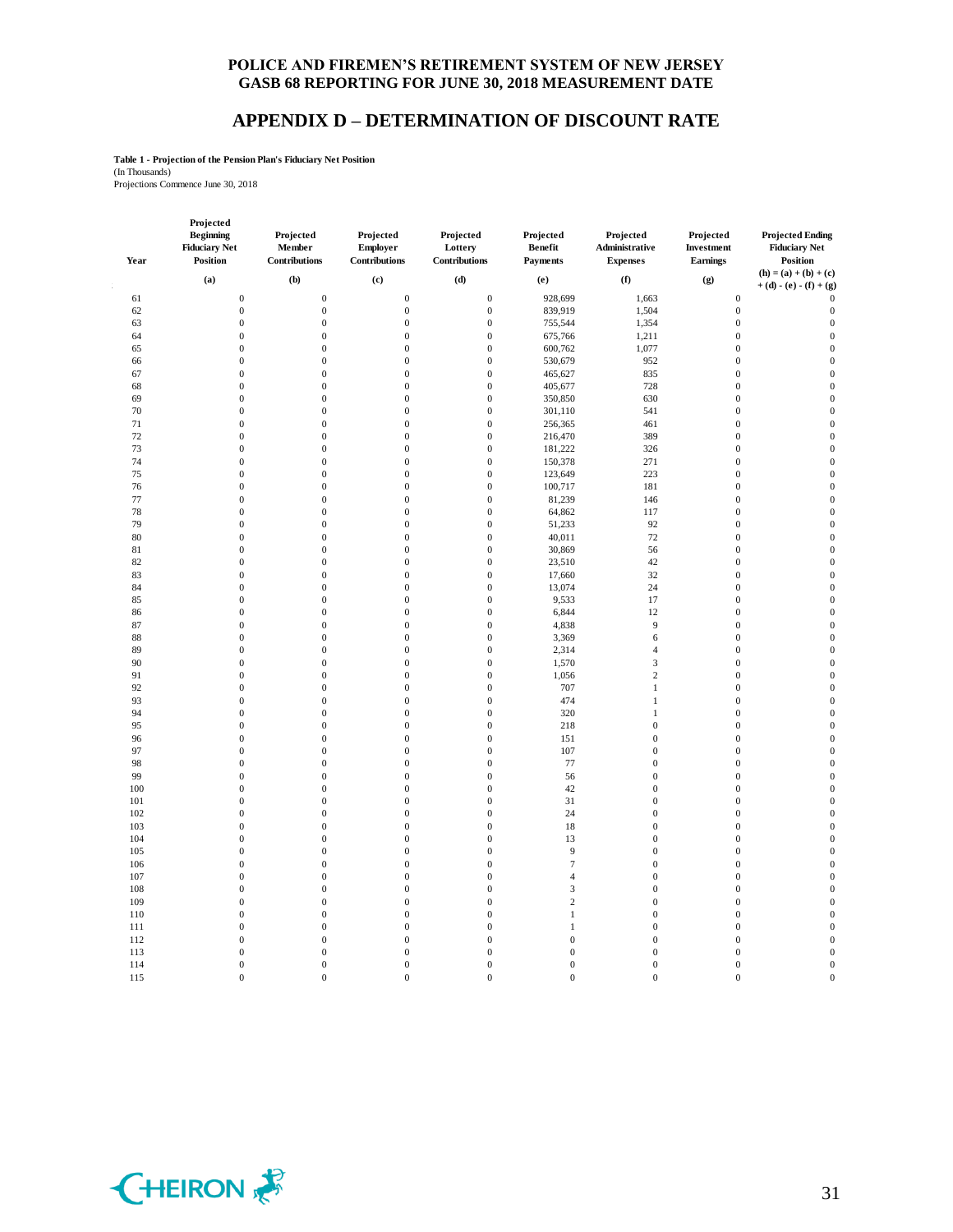## **APPENDIX D – DETERMINATION OF DISCOUNT RATE**

**Table 2 - Actuarial Present Values of Projected Benefit Payments**

(In Thousands)

Projections Commence June 30, 2018

\* From Table 1 - Projection of the Pension Plan's Fiduciary Net Position, column (a) \*\* From Table 1 - Projection of the Pension Plan's Fiduciary Net Position, column (e)

| Year             | Projected<br><b>Beginning</b><br><b>Fiduciary Net</b><br>Position* | <b>Projected Benefit</b><br><b>Payments</b> for<br>current Plan<br>participants** | "Funded" Portion of<br><b>Benefit Payments</b> | "Unfunded"<br>Portion of<br><b>Benefit</b><br><b>Payments</b> | <b>Present Value of</b><br>"Funded" Benefit<br><b>Payments</b> | <b>Present Value of</b><br>"Unfunded" Benefit<br><b>Payments</b> | <b>Present Value of</b><br><b>Benefit Payments</b><br><b>Using the Single</b><br><b>Discount Rate</b> |
|------------------|--------------------------------------------------------------------|-----------------------------------------------------------------------------------|------------------------------------------------|---------------------------------------------------------------|----------------------------------------------------------------|------------------------------------------------------------------|-------------------------------------------------------------------------------------------------------|
| (a)              | (b)                                                                | (c)                                                                               | (d) = (c) if (b) >= (c)                        | $(e) = (c) - (d)$                                             | $(f) = (d) /$<br>$(1+7.00\%)$ <sup>^</sup> [(a) - .5]          | $(g) = (e) /$<br>$(1+3.87\%)$ <sup>^</sup> [(a) - .5]            | $(h) = (c) /$<br>$(1+6.51\%)$ <sup>^</sup> [(a) - .5]                                                 |
| $\mathbf{1}$     | \$<br>26,008,826                                                   | \$<br>2,617,617                                                                   | \$<br>2,617,617                                | \$<br>$\boldsymbol{0}$                                        | \$<br>2,530,546                                                | \$<br>$\boldsymbol{0}$                                           | \$<br>2,536,407                                                                                       |
| $\sqrt{2}$       | 26,792,992                                                         | 2,734,909                                                                         | 2,734,909                                      | $\boldsymbol{0}$                                              | 2,470,969                                                      | $\boldsymbol{0}$                                                 | 2,488,179                                                                                             |
| $\mathfrak z$    | 27,531,291                                                         | 2,859,014                                                                         | 2,859,014                                      | $\boldsymbol{0}$                                              | 2,414,109                                                      | $\boldsymbol{0}$                                                 | 2,442,198                                                                                             |
| $\overline{4}$   | 28,291,235                                                         | 2,969,252                                                                         | 2,969,252                                      | $\boldsymbol{0}$                                              | 2,343,170                                                      | $\boldsymbol{0}$                                                 | 2,381,428                                                                                             |
| 5                | 29,000,933                                                         | 3,077,185                                                                         | 3,077,185                                      | $\boldsymbol{0}$                                              | 2,269,482                                                      | $\boldsymbol{0}$                                                 | 2,317,234                                                                                             |
| 6                | 29,808,366                                                         | 3,188,711                                                                         | 3,188,711                                      | $\mathbf{0}$                                                  | 2,197,882                                                      | $\boldsymbol{0}$                                                 | 2,254,536                                                                                             |
| $\boldsymbol{7}$ | 30,569,616                                                         | 3,298,383                                                                         | 3,298,383                                      | $\boldsymbol{0}$                                              | 2,124,743                                                      | $\boldsymbol{0}$                                                 | 2,189,621                                                                                             |
| 8                | 31,279,244                                                         | 3,411,340                                                                         | 3,411,340                                      | $\boldsymbol{0}$                                              | 2,053,746                                                      | $\boldsymbol{0}$                                                 | 2,126,272                                                                                             |
| 9                | 31,927,843                                                         | 3,523,189                                                                         | 3,523,189                                      | $\boldsymbol{0}$                                              | 1,982,321                                                      | $\boldsymbol{0}$                                                 | 2,061,843                                                                                             |
| $10$             | 32,483,815                                                         | 3,629,674                                                                         | 3,629,674                                      | $\mathbf{0}$                                                  | 1,908,630                                                      | $\boldsymbol{0}$                                                 | 1,994,404                                                                                             |
| 11               | 32,971,578                                                         | 3,733,256                                                                         | 3,733,256                                      | $\boldsymbol{0}$                                              | 1,834,671                                                      | $\boldsymbol{0}$                                                 | 1,926,012                                                                                             |
| 12               | 33,388,109                                                         | 3,831,155                                                                         | 3,831,155                                      | $\boldsymbol{0}$                                              | 1,759,609                                                      | $\boldsymbol{0}$                                                 | 1,855,781                                                                                             |
| 13               | 33,734,753                                                         | 3,935,594                                                                         | 3,935,594                                      | $\boldsymbol{0}$                                              | 1,689,325                                                      | $\boldsymbol{0}$                                                 | 1,789,918                                                                                             |
| 14               | 33,980,138                                                         | 4,045,034                                                                         | 4,045,034                                      | $\boldsymbol{0}$                                              | 1,622,711                                                      | $\boldsymbol{0}$                                                 | 1,727,313                                                                                             |
| 15               | 34, 105, 389                                                       | 4,144,808                                                                         | 4,144,808                                      | $\mathbf{0}$                                                  | 1,553,959                                                      | $\boldsymbol{0}$                                                 | 1,661,801                                                                                             |
| 16               | 34,107,604                                                         | 4,235,415                                                                         | 4,235,415                                      | $\boldsymbol{0}$                                              | 1,484,046                                                      | $\boldsymbol{0}$                                                 | 1,594,396                                                                                             |
| 17               | 33,987,361                                                         | 4,308,746                                                                         | 4,308,746                                      | $\boldsymbol{0}$                                              | 1,410,973                                                      | $\boldsymbol{0}$                                                 | 1,522,920                                                                                             |
| 18               | 33,757,257                                                         | 4,356,259                                                                         | 4,356,259                                      | $\boldsymbol{0}$                                              | 1,333,207                                                      | $\boldsymbol{0}$                                                 | 1,445,659                                                                                             |
| 19               | 33,442,999                                                         | 4,392,452                                                                         | 4,392,452                                      | $\mathbf{0}$                                                  | 1,256,340                                                      | $\boldsymbol{0}$                                                 | 1,368,626                                                                                             |
| 20               | 33,058,075                                                         | 4,432,885                                                                         | 4,432,885                                      | $\boldsymbol{0}$                                              | 1,184,958                                                      | $\boldsymbol{0}$                                                 | 1,296,851                                                                                             |
| 21               | 32,594,087                                                         | 4,479,568                                                                         | 4,479,568                                      | $\boldsymbol{0}$                                              | 1,119,099                                                      | $\boldsymbol{0}$                                                 | 1,230,455                                                                                             |
| 22               | 32,033,357                                                         | 4,529,027                                                                         | 4,529,027                                      | $\boldsymbol{0}$                                              | 1,057,435                                                      | $\boldsymbol{0}$                                                 | 1,168,047                                                                                             |
| 23               | 31,359,079                                                         | 4,576,944                                                                         | 4,576,944                                      | $\boldsymbol{0}$                                              | 998,713                                                        | $\boldsymbol{0}$                                                 | 1,108,299                                                                                             |
| 24               | 30,559,362                                                         | 4,621,303                                                                         | 4,621,303                                      | $\mathbf{0}$                                                  | 942,423                                                        | $\boldsymbol{0}$                                                 | 1,050,682                                                                                             |
| 25               | 29,625,746                                                         | 4,633,396                                                                         | 4,633,396                                      | $\mathbf{0}$                                                  | 883,074                                                        | $\boldsymbol{0}$                                                 | 989,082                                                                                               |
| 26               | 28,584,797                                                         | 4,605,398                                                                         | 4,605,398                                      | $\boldsymbol{0}$                                              | 820,315                                                        | $\boldsymbol{0}$                                                 | 923,051                                                                                               |
| 27               | 27,485,257                                                         | 4,560,875                                                                         | 4,560,875                                      | $\boldsymbol{0}$                                              | 759,238                                                        | $\boldsymbol{0}$                                                 | 858,287                                                                                               |
| 28               | 26,354,262                                                         | 4,506,214                                                                         | 4,506,214                                      | $\boldsymbol{0}$                                              | 701,064                                                        | $\boldsymbol{0}$                                                 | 796,200                                                                                               |
| 29               | 25,205,014                                                         | 4,442,429                                                                         | 4,442,429                                      | $\mathbf{0}$                                                  | 645,926                                                        | $\boldsymbol{0}$                                                 | 736,982                                                                                               |
| 30               | 24,048,501                                                         | 4,370,432                                                                         | 4,370,432                                      | $\boldsymbol{0}$                                              | 593,886                                                        | $\boldsymbol{0}$                                                 | 680,748                                                                                               |
| 31               | 22,877,269                                                         | 4,291,132                                                                         | 4,291,132                                      | $\boldsymbol{0}$                                              | 544,963                                                        | $\boldsymbol{0}$                                                 | 627,566                                                                                               |
| 32               | 21,718,383                                                         | 4,205,487                                                                         | 4,205,487                                      | $\boldsymbol{0}$                                              | 499,146                                                        | $\boldsymbol{0}$                                                 | 577,471                                                                                               |
| 33               | 20,580,935                                                         | 4,114,346                                                                         | 4,114,346                                      | $\mathbf{0}$                                                  | 456,381                                                        | $\boldsymbol{0}$                                                 | 530,445                                                                                               |
| 34               | 19,473,410                                                         | 4,018,242                                                                         | 4,018,242                                      | $\mathbf{0}$                                                  | 416,562                                                        | $\boldsymbol{0}$                                                 | 486,409                                                                                               |
| 35               | 18,404,038                                                         | 3,917,797                                                                         | 3,917,797                                      | $\boldsymbol{0}$                                              | 379,579                                                        | $\boldsymbol{0}$                                                 | 445,280                                                                                               |
| 36               | 17,380,760                                                         | 3,813,431                                                                         | 3,813,431                                      | $\boldsymbol{0}$                                              | 345,296                                                        | $\boldsymbol{0}$                                                 | 406,942                                                                                               |
| 37               | 16,091,855                                                         | 3,705,539                                                                         | 3,705,539                                      | $\boldsymbol{0}$                                              | 313,577                                                        | $\boldsymbol{0}$                                                 | 371,274                                                                                               |
| 38               | 14,286,942                                                         | 3,594,505                                                                         | 3,594,505                                      | $\mathbf{0}$                                                  | 284,281                                                        | $\boldsymbol{0}$                                                 | 338,149                                                                                               |
| 39               | 12,459,813                                                         | 3,480,574                                                                         | 3,480,574                                      | $\boldsymbol{0}$                                              | 257,262                                                        | $\boldsymbol{0}$                                                 | 307,429                                                                                               |
| 40               | 10,639,203                                                         | 3,364,091                                                                         | 3,364,091                                      | $\boldsymbol{0}$                                              | 232,385                                                        | $\boldsymbol{0}$                                                 | 278,990                                                                                               |
| 41               | 8,829,704                                                          | 3,245,378                                                                         | 3,245,378                                      | $\boldsymbol{0}$                                              | 209,518                                                        | $\boldsymbol{0}$                                                 | 252,704                                                                                               |
| 42               | 7,034,493                                                          | 3,124,762                                                                         | 3,124,762                                      | $\mathbf{0}$                                                  | 188,534                                                        | $\boldsymbol{0}$                                                 | 228,449                                                                                               |
| 43               | 5,256,543                                                          | 3,002,539                                                                         | 3,002,539                                      | $\boldsymbol{0}$                                              | 169,308                                                        | $\boldsymbol{0}$                                                 | 206,104                                                                                               |
| 44               | 3,498,677                                                          | 2,879,038                                                                         | 2,879,038                                      | $\mathbf{0}$                                                  | 151,724                                                        | $\boldsymbol{0}$                                                 | 185,554                                                                                               |
| 45               | 1,763,597                                                          | 2,754,621                                                                         | 1,763,597                                      | 991,024                                                       | 86,860                                                         | 182,925                                                          | 166,691                                                                                               |
| 46               | $\boldsymbol{0}$                                                   | 2,629,654                                                                         | $\boldsymbol{0}$                               | 2,629,654                                                     | $\boldsymbol{0}$                                               | 467,302                                                          | 149,408                                                                                               |
| 47               | $\overline{0}$                                                     | 2,504,512                                                                         | $\mathbf{0}$                                   | 2,504,512                                                     | $\boldsymbol{0}$                                               | 428,481                                                          | 133,605                                                                                               |
| 48               | $\boldsymbol{0}$                                                   | 2,379,577                                                                         | $\boldsymbol{0}$                               | 2,379,577                                                     | 0                                                              | 391,939                                                          | 119,186                                                                                               |
| 49               | $\boldsymbol{0}$                                                   | 2,255,234                                                                         | $\boldsymbol{0}$                               | 2,255,234                                                     | $\boldsymbol{0}$                                               | 357,619                                                          | 106,058                                                                                               |
| 50               | $\boldsymbol{0}$                                                   | 2,131,863                                                                         | $\boldsymbol{0}$                               | 2,131,863                                                     | $\boldsymbol{0}$                                               | 325,460                                                          | 94,132                                                                                                |
| 51               | $\boldsymbol{0}$                                                   | 2,009,827                                                                         | $\boldsymbol{0}$                               | 2,009,827                                                     | $\boldsymbol{0}$                                               | 295,398                                                          | 83,323                                                                                                |
| 52               | $\boldsymbol{0}$                                                   | 1,889,475                                                                         | $\boldsymbol{0}$                               | 1,889,475                                                     | $\boldsymbol{0}$                                               | 267,362                                                          | 73,548                                                                                                |
| 53               | $\boldsymbol{0}$                                                   | 1,771,133                                                                         | $\boldsymbol{0}$                               | 1,771,133                                                     | $\boldsymbol{0}$                                               | 241,279                                                          | 64,730                                                                                                |
| 54               | $\boldsymbol{0}$                                                   | 1,655,103                                                                         | $\boldsymbol{0}$                               | 1,655,103                                                     | $\boldsymbol{0}$                                               | 217,072                                                          | 56,795                                                                                                |
| 55               | $\boldsymbol{0}$                                                   | 1,541,659                                                                         | $\boldsymbol{0}$                               | 1,541,659                                                     | $\boldsymbol{0}$                                               | 194,660                                                          | 49,670                                                                                                |
| 56               | $\boldsymbol{0}$                                                   | 1,431,053                                                                         | 0                                              | 1,431,053                                                     | $\boldsymbol{0}$                                               | 173,962                                                          | 43,290                                                                                                |
| 57               | $\boldsymbol{0}$                                                   | 1,323,529                                                                         | 0                                              | 1,323,529                                                     | $\boldsymbol{0}$                                               | 154,896                                                          | 37,592                                                                                                |
| 58               | $\boldsymbol{0}$                                                   | 1,219,307                                                                         | $\boldsymbol{0}$                               | 1,219,307                                                     | $\boldsymbol{0}$                                               | 137,382                                                          | 32,516                                                                                                |
| 59               | $\boldsymbol{0}$                                                   | 1,118,614                                                                         | $\boldsymbol{0}$                               | 1,118,614                                                     | $\boldsymbol{0}$                                               | 121,341                                                          | 28,009                                                                                                |
| 60               | $\boldsymbol{0}$                                                   | 1,021,671                                                                         | $\boldsymbol{0}$                               | 1,021,671                                                     | $\boldsymbol{0}$                                               | 106,696                                                          | 24,019                                                                                                |

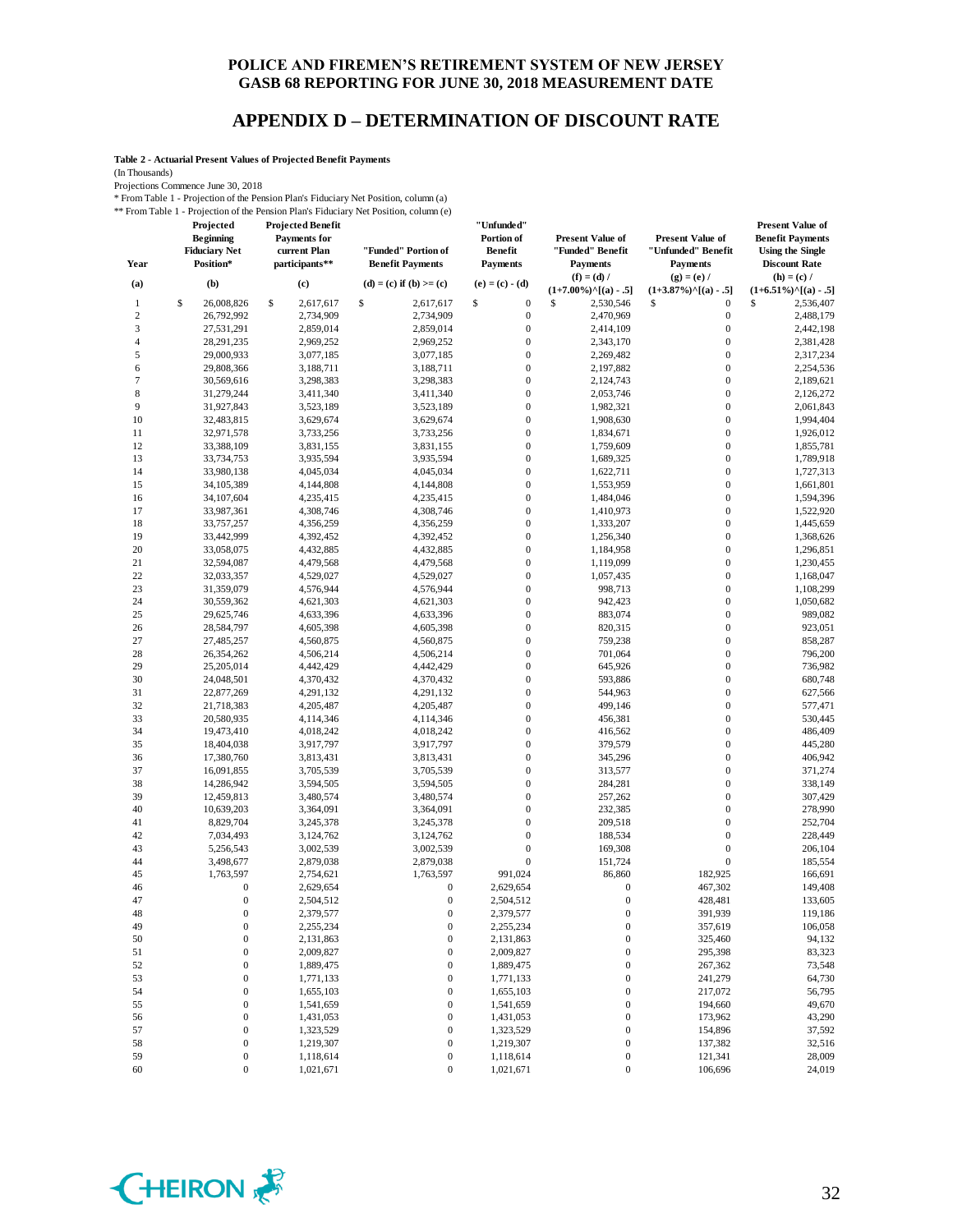## **APPENDIX D – DETERMINATION OF DISCOUNT RATE**

**Table 2 - Actuarial Present Values of Projected Benefit Payments**

(In Thousands)

Projections Commence June 30, 2018

\* From Table 1 - Projection of the Pension Plan's Fiduciary Net Position, column (a)

\*\* From Table 1 - Projection of the Pension Plan's Fiduciary Net Position, column (e)

| Year       | Projected<br><b>Beginning</b><br><b>Fiduciary Net</b><br>Position* | <b>Projected Benefit</b><br><b>Payments</b> for<br>current Plan<br>participants** | Troin Table 1 - I rojection of the Fension Frants Fruncial y Net Fostuon, column (e)<br>"Funded" Portion of<br><b>Benefit Payments</b> | "Unfunded"<br>Portion of<br>Benefit<br><b>Payments</b> | <b>Present Value of</b><br>"Funded" Benefit<br><b>Payments</b> | <b>Present Value of</b><br>"Unfunded" Benefit<br><b>Payments</b> | <b>Present Value of</b><br><b>Benefit Payments</b><br><b>Using the Single</b><br><b>Discount Rate</b> |
|------------|--------------------------------------------------------------------|-----------------------------------------------------------------------------------|----------------------------------------------------------------------------------------------------------------------------------------|--------------------------------------------------------|----------------------------------------------------------------|------------------------------------------------------------------|-------------------------------------------------------------------------------------------------------|
| (a)        | (b)                                                                | (c)                                                                               | $(d) = (c)$ if $(b) >= (c)$                                                                                                            | $(e) = (c) - (d)$                                      | $(f) = (d) /$<br>$(1+7.00\%)$ <sup>^</sup> [(a) - .5]          | $(g) = (e) /$<br>$(1+3.87\%)$ <sup>^</sup> [(a) - .5]            | $(h) = (c) /$<br>$(1+6.51\%)$ <sup>{</sup> [(a) - .5]                                                 |
| 61         | $\boldsymbol{0}$                                                   | 928,699                                                                           | $\boldsymbol{0}$                                                                                                                       | 928,699                                                | $\boldsymbol{0}$                                               | 93,373                                                           | 20,499                                                                                                |
| 62         | $\mathbf{0}$                                                       | 839,919                                                                           | $\boldsymbol{0}$                                                                                                                       | 839,919                                                | $\boldsymbol{0}$                                               | 81,301                                                           | 17,407                                                                                                |
| 63         | $\boldsymbol{0}$                                                   | 755,544                                                                           | $\boldsymbol{0}$                                                                                                                       | 755,544                                                | $\boldsymbol{0}$                                               | 70,409                                                           | 14,702                                                                                                |
| 64         | $\mathbf{0}$                                                       | 675,766                                                                           | $\boldsymbol{0}$                                                                                                                       | 675,766                                                | $\boldsymbol{0}$                                               | 60,628                                                           | 12,346                                                                                                |
| 65         | $\mathbf{0}$                                                       | 600,762                                                                           | $\boldsymbol{0}$                                                                                                                       | 600,762                                                | $\boldsymbol{0}$                                               | 51,891                                                           | 10,305                                                                                                |
| 66         | $\mathbf{0}$                                                       | 530,679                                                                           | $\boldsymbol{0}$                                                                                                                       | 530,679                                                | $\boldsymbol{0}$                                               | 44,129                                                           | 8,547                                                                                                 |
| 67         | $\mathbf{0}$                                                       | 465,627                                                                           | $\boldsymbol{0}$                                                                                                                       | 465,627                                                | $\boldsymbol{0}$                                               | 37,277                                                           | 7,041                                                                                                 |
| 68         | $\mathbf{0}$                                                       | 405,677                                                                           | $\boldsymbol{0}$                                                                                                                       | 405,677                                                | $\boldsymbol{0}$                                               | 31,268                                                           | 5,760                                                                                                 |
| 69         | $\overline{0}$                                                     | 350,850                                                                           | $\boldsymbol{0}$                                                                                                                       | 350,850                                                | $\overline{0}$                                                 | 26,034                                                           | 4,677                                                                                                 |
| 70         | $\mathbf{0}$                                                       | 301,110                                                                           | $\boldsymbol{0}$                                                                                                                       | 301,110                                                | $\overline{0}$                                                 | 21,511                                                           | 3,769                                                                                                 |
| 71         | $\mathbf{0}$                                                       | 256,365                                                                           | $\boldsymbol{0}$                                                                                                                       | 256,365                                                | $\boldsymbol{0}$                                               | 17,632                                                           | 3,013                                                                                                 |
| 72         | $\mathbf{0}$                                                       | 216,470                                                                           | $\boldsymbol{0}$                                                                                                                       | 216,470                                                | $\boldsymbol{0}$                                               | 14,334                                                           | 2,389                                                                                                 |
| 73         | $\mathbf{0}$                                                       | 181,222                                                                           | $\boldsymbol{0}$                                                                                                                       | 181,222                                                | $\boldsymbol{0}$                                               | 11,553                                                           | 1,878                                                                                                 |
| 74         | $\overline{0}$                                                     | 150,378                                                                           | $\mathbf{0}$                                                                                                                           | 150,378                                                | $\overline{0}$                                                 | 9,229                                                            | 1,463                                                                                                 |
| 75         | $\mathbf{0}$                                                       | 123,649                                                                           | $\boldsymbol{0}$                                                                                                                       | 123,649                                                | $\overline{0}$                                                 | 7,306                                                            | 1,129                                                                                                 |
| 76         | $\mathbf{0}$                                                       | 100,717                                                                           | $\boldsymbol{0}$                                                                                                                       | 100,717                                                | $\boldsymbol{0}$<br>$\overline{0}$                             | 5,729                                                            | 864                                                                                                   |
| 77         | $\boldsymbol{0}$                                                   | 81,239                                                                            | $\boldsymbol{0}$<br>$\boldsymbol{0}$                                                                                                   | 81,239                                                 | $\overline{0}$                                                 | 4,449                                                            | 654                                                                                                   |
| 78<br>79   | $\boldsymbol{0}$<br>$\mathbf{0}$                                   | 64,862<br>51,233                                                                  | $\mathbf{0}$                                                                                                                           | 64,862<br>51,233                                       | $\overline{0}$                                                 | 3,420<br>2,601                                                   | 490<br>364                                                                                            |
| 80         | $\boldsymbol{0}$                                                   | 40,011                                                                            | $\boldsymbol{0}$                                                                                                                       | 40,011                                                 | $\overline{0}$                                                 | 1,955                                                            | 267                                                                                                   |
| 81         | $\mathbf{0}$                                                       | 30,869                                                                            | $\boldsymbol{0}$                                                                                                                       | 30,869                                                 | $\boldsymbol{0}$                                               | 1,452                                                            | 193                                                                                                   |
| 82         | $\mathbf{0}$                                                       | 23,510                                                                            | $\boldsymbol{0}$                                                                                                                       | 23,510                                                 | $\mathbf{0}$                                                   | 1,065                                                            | 138                                                                                                   |
| 83         | $\boldsymbol{0}$                                                   | 17,660                                                                            | $\boldsymbol{0}$                                                                                                                       | 17,660                                                 | $\boldsymbol{0}$                                               | 770                                                              | 97                                                                                                    |
| 84         | $\mathbf{0}$                                                       | 13,074                                                                            | $\boldsymbol{0}$                                                                                                                       | 13,074                                                 | $\boldsymbol{0}$                                               | 549                                                              | 68                                                                                                    |
| 85         | $\boldsymbol{0}$                                                   | 9,533                                                                             | $\boldsymbol{0}$                                                                                                                       | 9,533                                                  | $\mathbf{0}$                                                   | 385                                                              | 46                                                                                                    |
| 86         | $\mathbf{0}$                                                       | 6,844                                                                             | $\boldsymbol{0}$                                                                                                                       | 6,844                                                  | $\mathbf{0}$                                                   | 266                                                              | 31                                                                                                    |
| 87         | $\mathbf{0}$                                                       | 4,838                                                                             | $\boldsymbol{0}$                                                                                                                       | 4,838                                                  | $\mathbf{0}$                                                   | 181                                                              | 21                                                                                                    |
| 88         | $\mathbf{0}$                                                       | 3,369                                                                             | $\boldsymbol{0}$                                                                                                                       | 3,369                                                  | $\mathbf{0}$                                                   | 122                                                              | 14                                                                                                    |
| 89         | $\mathbf{0}$                                                       | 2,314                                                                             | $\boldsymbol{0}$                                                                                                                       | 2,314                                                  | $\overline{0}$                                                 | 80                                                               | 9                                                                                                     |
| 90         | $\mathbf{0}$                                                       | 1,570                                                                             | $\boldsymbol{0}$                                                                                                                       | 1,570                                                  | $\mathbf{0}$                                                   | 52                                                               | 6                                                                                                     |
| 91         | $\mathbf{0}$                                                       | 1,056                                                                             | $\boldsymbol{0}$                                                                                                                       | 1,056                                                  | $\mathbf{0}$                                                   | 34                                                               | $\overline{4}$                                                                                        |
| 92         | $\mathbf{0}$                                                       | 707                                                                               | $\mathbf{0}$                                                                                                                           | 707                                                    | $\overline{0}$                                                 | 22                                                               | $\overline{c}$                                                                                        |
| 93         | $\mathbf{0}$                                                       | 474                                                                               | $\boldsymbol{0}$                                                                                                                       | 474                                                    | $\mathbf{0}$                                                   | 14                                                               | $\mathbf{1}$                                                                                          |
| 94         | $\overline{0}$                                                     | 320                                                                               | $\mathbf{0}$                                                                                                                           | 320                                                    | $\overline{0}$                                                 | 9                                                                | $\mathbf{1}$                                                                                          |
| 95         | $\mathbf{0}$                                                       | 218                                                                               | $\mathbf{0}$                                                                                                                           | 218                                                    | $\overline{0}$                                                 | 6                                                                | $\mathbf{1}$                                                                                          |
| 96         | $\overline{0}$                                                     | 151                                                                               | $\boldsymbol{0}$                                                                                                                       | 151                                                    | $\overline{0}$                                                 | $\overline{4}$                                                   | $\mathbf{0}$                                                                                          |
| 97         | $\mathbf{0}$                                                       | 107                                                                               | $\mathbf{0}$                                                                                                                           | 107                                                    | $\overline{0}$                                                 | $\overline{\mathbf{3}}$                                          | $\mathbf{0}$                                                                                          |
| 98         | $\mathbf{0}$                                                       | 77                                                                                | $\boldsymbol{0}$                                                                                                                       | 77                                                     | $\overline{0}$                                                 | $\overline{c}$                                                   | $\mathbf{0}$                                                                                          |
| 99         | $\mathbf{0}$                                                       | 56                                                                                | $\mathbf{0}$                                                                                                                           | 56                                                     | $\overline{0}$                                                 | $\mathbf{1}$                                                     | $\boldsymbol{0}$                                                                                      |
| 100        | $\mathbf{0}$                                                       | 42                                                                                | $\mathbf{0}$                                                                                                                           | 42                                                     | $\mathbf{0}$                                                   | 1                                                                | $\boldsymbol{0}$                                                                                      |
| 101        | $\mathbf{0}$                                                       | 31                                                                                | $\mathbf{0}$                                                                                                                           | 31                                                     | $\mathbf{0}$                                                   | 1                                                                | $\boldsymbol{0}$                                                                                      |
| 102        | $\overline{0}$                                                     | 24                                                                                | $\mathbf{0}$                                                                                                                           | 24                                                     | $\overline{0}$                                                 | 1                                                                | $\boldsymbol{0}$                                                                                      |
| 103        | $\mathbf{0}$                                                       | 18                                                                                | $\boldsymbol{0}$                                                                                                                       | 18                                                     | $\mathbf{0}$                                                   | $\boldsymbol{0}$                                                 | $\mathbf{0}$                                                                                          |
| 104        | $\mathbf{0}$                                                       | 13                                                                                | $\mathbf{0}$                                                                                                                           | 13                                                     | $\mathbf{0}$                                                   | $\boldsymbol{0}$                                                 | $\mathbf{0}$                                                                                          |
| 105        | $\mathbf{0}$                                                       | 9<br>$\overline{7}$                                                               | $\mathbf{0}$                                                                                                                           | 9<br>$\tau$                                            | $\mathbf{0}$                                                   | $\boldsymbol{0}$                                                 | $\mathbf{0}$                                                                                          |
| 106        | $\mathbf{0}$                                                       |                                                                                   | $\boldsymbol{0}$                                                                                                                       |                                                        | $\mathbf{0}$                                                   | $\boldsymbol{0}$                                                 | $\mathbf{0}$                                                                                          |
| 107<br>108 | $\mathbf{0}$<br>$\mathbf{0}$                                       | $\overline{4}$<br>3                                                               | $\mathbf{0}$<br>$\boldsymbol{0}$                                                                                                       | $\overline{4}$<br>3                                    | $\mathbf{0}$<br>$\mathbf{0}$                                   | $\boldsymbol{0}$<br>$\boldsymbol{0}$                             | $\mathbf{0}$<br>$\mathbf{0}$                                                                          |
| 109        | $\overline{0}$                                                     | $\overline{c}$                                                                    | $\mathbf{0}$                                                                                                                           | $\overline{c}$                                         | $\mathbf{0}$                                                   | $\boldsymbol{0}$                                                 | $\mathbf{0}$                                                                                          |
| 110        | $\mathbf{0}$                                                       | $\mathbf{1}$                                                                      | $\mathbf{0}$                                                                                                                           | $\mathbf{1}$                                           | $\mathbf{0}$                                                   | $\boldsymbol{0}$                                                 | $\boldsymbol{0}$                                                                                      |
| 111        | $\mathbf{0}$                                                       | $\mathbf{1}$                                                                      | $\mathbf{0}$                                                                                                                           | $\mathbf{1}$                                           | $\mathbf{0}$                                                   | $\boldsymbol{0}$                                                 | $\mathbf{0}$                                                                                          |
| 112        | $\mathbf{0}$                                                       | $\boldsymbol{0}$                                                                  | $\mathbf{0}$                                                                                                                           | $\boldsymbol{0}$                                       | $\mathbf{0}$                                                   | $\boldsymbol{0}$                                                 | $\mathbf{0}$                                                                                          |
| 113        | $\mathbf{0}$                                                       | $\boldsymbol{0}$                                                                  | $\boldsymbol{0}$                                                                                                                       | $\boldsymbol{0}$                                       | $\mathbf{0}$                                                   | $\boldsymbol{0}$                                                 | $\mathbf{0}$                                                                                          |
| 114        | $\mathbf{0}$                                                       | $\boldsymbol{0}$                                                                  | $\mathbf{0}$                                                                                                                           | $\boldsymbol{0}$                                       | $\mathbf{0}$                                                   | $\mathbf{0}$                                                     | $\overline{0}$                                                                                        |
| 115        | $\overline{0}$                                                     | $\boldsymbol{0}$                                                                  | $\boldsymbol{0}$                                                                                                                       | $\mathbf{0}$                                           | $\boldsymbol{0}$                                               | $\mathbf 0$                                                      | $\boldsymbol{0}$                                                                                      |
|            |                                                                    |                                                                                   |                                                                                                                                        |                                                        | 50,481,943<br>\$                                               | 4,664,824<br>\$                                                  | 55,146,767<br>\$                                                                                      |

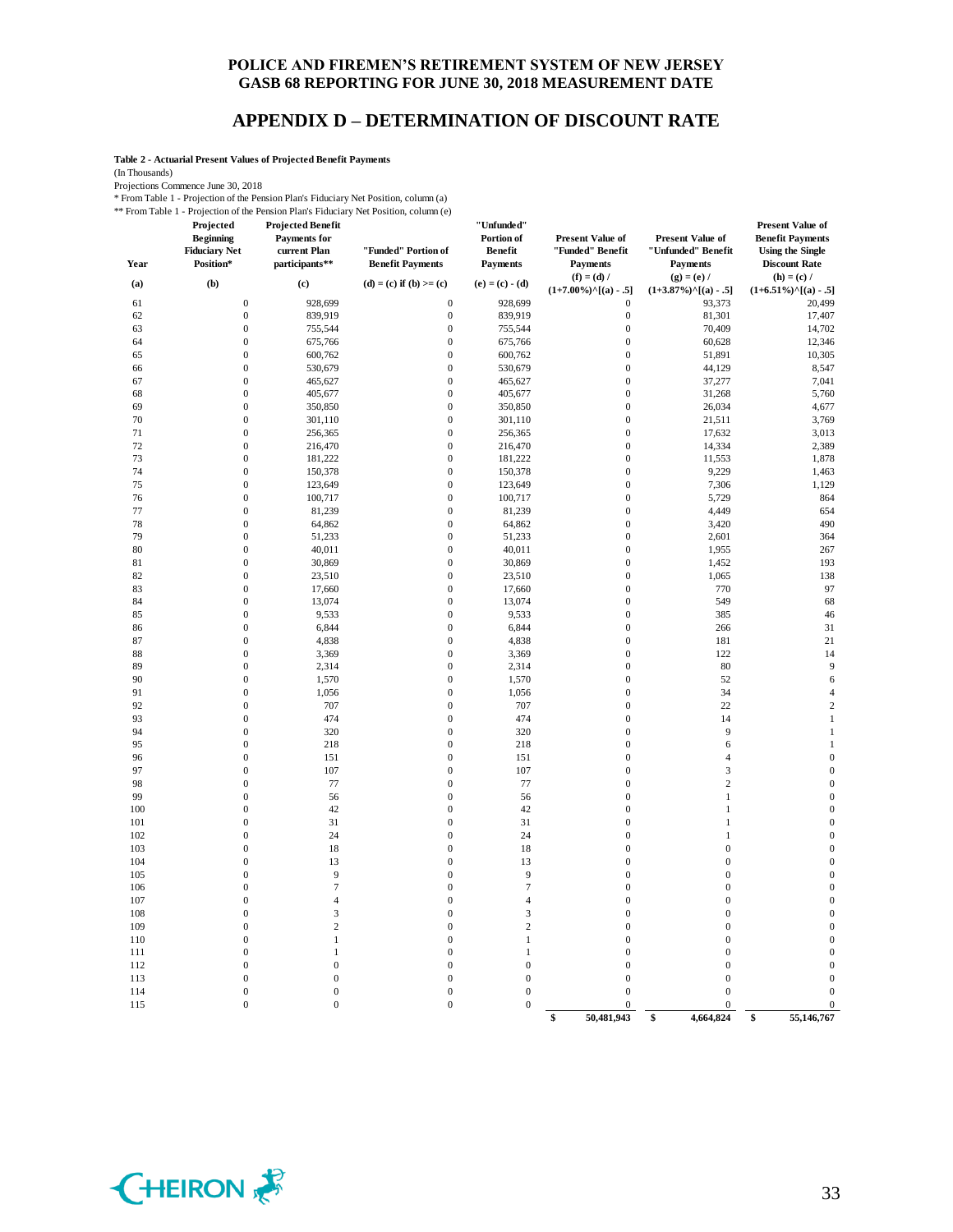## **APPENDIX E – GLOSSARY OF TERMS**

## **1. Actuarially Determined Contribution**

A target or recommended contribution for the reporting period, determined in conformity with Actuarial Standards of Practice based on the most recent measurement available when the contribution for the reporting period was adopted.

## **2. Actuarial Valuation Date**

The date as of which an actuarial valuation is performed. This date may be up to 24 months prior to the measurement date and up to 30 months prior to the employer's reporting date.

## **3. Deferred Inflow of Resources**

An acquisition of net assets by a government employer that is applicable to a future reporting period. In the context of GASB 68, these are experience gains on the Total Pension Liability, assumption changes reducing the Total Pension Liability, or investment gains that are recognized in future reporting periods.

## **4. Deferred Outflow of Resources**

A consumption of net assets by a government employer that is applicable to a future reporting period. In the context of GASB 68, these are experience losses on the Total Pension Liability, assumption changes increasing the Total Pension Liability, or investment losses that are recognized in future reporting periods.

## **5. Entry Age Actuarial Cost Method**

The actuarial cost method required for GASB 68 calculations. Under this method, the actuarial present value of the projected benefits of each individual included in an actuarial valuation is allocated on a level basis over the earnings of the individual between entry age and assumed exit ages. The portion of this actuarial present value allocated to a valuation year is called the Service Cost. The portion of this actuarial present value not provided for at a valuation date by the actuarial present value of future service costs is called the Total Pension Liability.

## **6. Measurement Date**

The date as of which the Total Pension Liability and Plan Fiduciary Net Position are measured. The Total Pension Liability may be projected from the Actuarial Valuation Date to the Measurement Date. The Measurement Date must be the same as the Reporting Date for the plan.